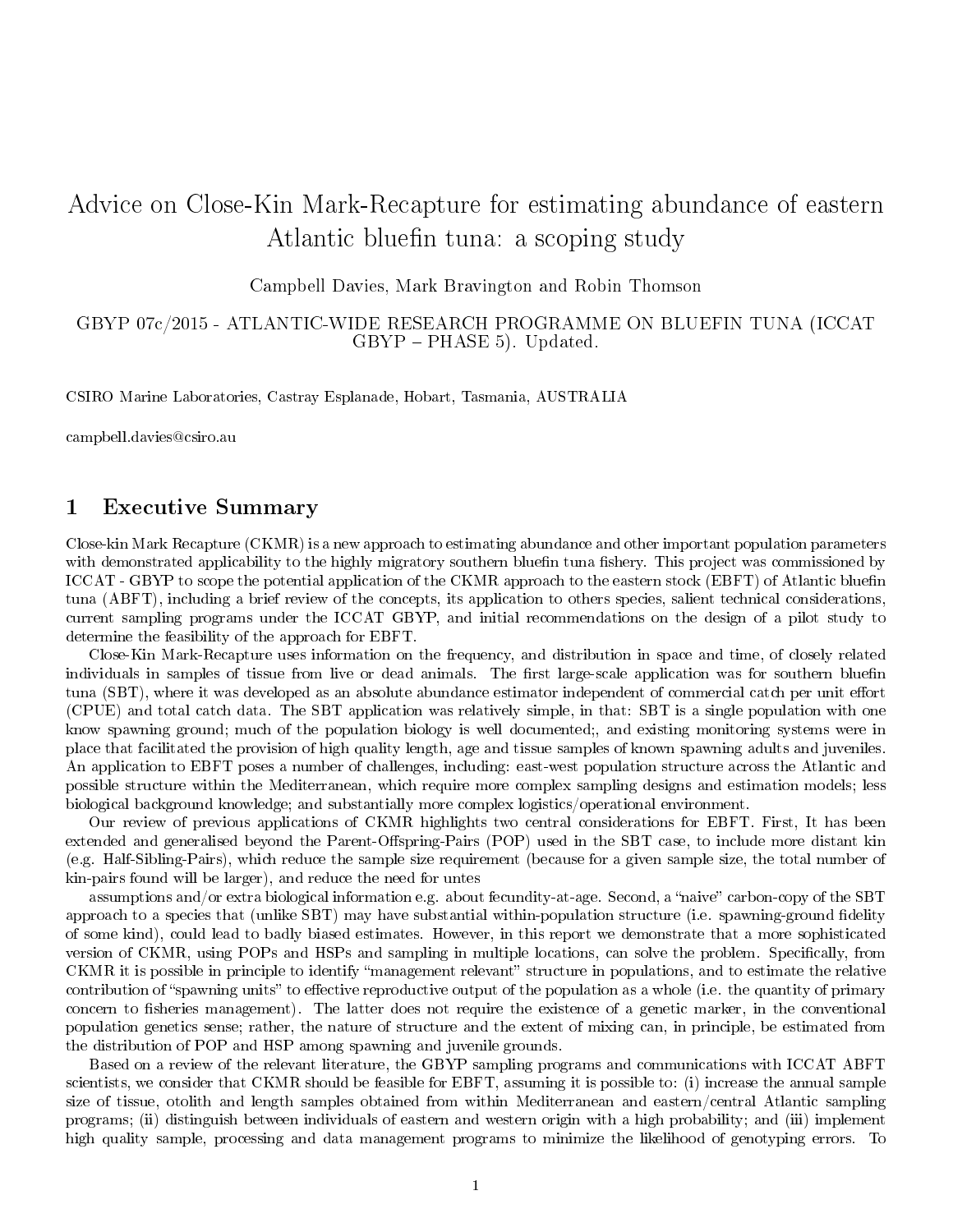demonstrate statistical feasibility and to broadly investigate sample size requirements, we developed an age-structured, multiple-population CKMR model and used current estimates of EBFT population parameters consistent with the most recent ICCAT stock assessment for a simple 2-spawning ground and 2-juvenile ground example. We used the model to explore a range of sampling designs, covering factors such as total sample size, split of samples between adults and juveniles, assumption about age-structure of the adult samples, and length of sampling program in years. Assuming a primary design criterion of a CV of around 15% on the estimated 2014 spawning biomass, it appears that the desired CV might be obtainable for total sample sizes (i.e. adult and juveniles) in the order of  $\tilde{\phantom{a}}30,000-40,000$  individuals. The total number required should not depend too much on the actual number of spawning and juvenile grounds, but will depend somewhat on the duration of the study (we considered 3, 4, and 5 year designs) and other design details (e.g. what size of adults to concentrate on genotyping). More importantly, though, the actual number of samples required may well turn out to be considerably different, because the true stock size and other true biological parameters (including the nature of any population structure) could well be quite different from (i) the current stock assessment results that we based the calculations on, and from (ii) other assumptions (e.g. about mixing proportions) that we had to make in order to explore possible designs. Sample sizes can be adjusted as the study goes on and knowledge accumulates (just as happened for SBT), especially if extra samples are collected (usually cheap) but not genotyped (usually less cheap) in the first pass, but are available subsequently for genotyping if sample sizes need to be increased (in order to find enough kin-pairs to make a reliable estimate).

Because of the many uncertainties, it is not possible to provide specific costings for a CKMR study at this stage. However, based on these sample size calculations, the cost (excluding the cost of obtaining biological samples) of the orignal SBT application and reductions in the cost of marker development and large-scale genotyping since then, we would expect the annual cost to be in the order of Euro 250-300k per annum for the period required to provide a first estimate. For specific mathematical reasons (and unlike an annual trawl survey), CKMR is most efficient when used not as a "one-off" estimator, but rather as part of a time series, whereby abundance estimates are updated (e.g. as is now planned for SBT). If a CKMR program for EABT were to continue after the first few years, it is entirely reasonable to expect sample size requirements to decrease and the ongoing annual cost to decline further.

Given this, we conclude that there is scope for CKMR to significantly improve the data and understanding available to effectively assess the status of EBFT, and EBFT in particular. Assuming there are sufficient resources and institutional commitment to modify and expand the current level of biological sampling completed under the GBYP to the level required to obtain an informative number of close-kin (POPs and HSP) and associated ancillary data, then we recommend the following activities in order of priority:

1. Determine the most cost-effective form of genotyping that can demonstrably identify HSPs. By cost-effective, we mean the GBS (Genotyping-By-Sequencing) method that can provide the required level of genotyping reliability required to consistently identify HSP for the lowest cost per fish (Note: if the method can do this for HSP, it can necessarily do it for POPs.)

2. Consideration should be given to doing 1 in conjunction with a workshop that includes expertise from a range of other areas that are active in large-scale, high through-put genotyping for applied fisheries and/or natural resource management purposes (e.g. Pacific Salmon, the FishPopTrace Consortium, GBYP Biological Program Consortium, CSIRO) to learn from their experience and share the cost involved in evaluating alternative GBS platforms in a very rapidly developing and technically complex field.

3. In consultation with GBYP Biological Program and SCRS BFT WG, select juvenile and adult sampling locations for an "initial round of CKMR sampling", which are consistent with the current understanding of spawning units and juvenile grounds, and initiate sample collection as soon as possible. These samples can, in the short-term, be archived and, or, used to develop genotyping and data processing work-flows and quality control procedures for identifying kin; genotyping itself can happen later.

4. Commence an inclusive, expertise-based process to review and identify candidate markers (genetic and/or microchemical) for assigning samples to eastern and western populations. While it may be appealing to include "within Med" markers as part of this exercise, it is not necessary for the purposes of CKMR, and there is no virtue in waiting for the (unlikely) outcome of a within-Med marker search before starting CKMR. As noted in section 6, the CKMR data will reveal any possible population structure in the Mediterranean, as long as the sampling of spawning grounds and juvenile areas is sufficiently comprehensive. The final E-W candidate(s) markers, including assignment probabilities, should be decided based on a validation study conducted using known origin fish of sufficient sample sizes to provide statistically reliable estimates of assignment probabilities.

5. Finally, it is important to recognise that design and implementation of CKMR requires a combination of both broad (fisheries biology, field and laboratory logistics, statistics, mark-recapture theory, population dynamics, population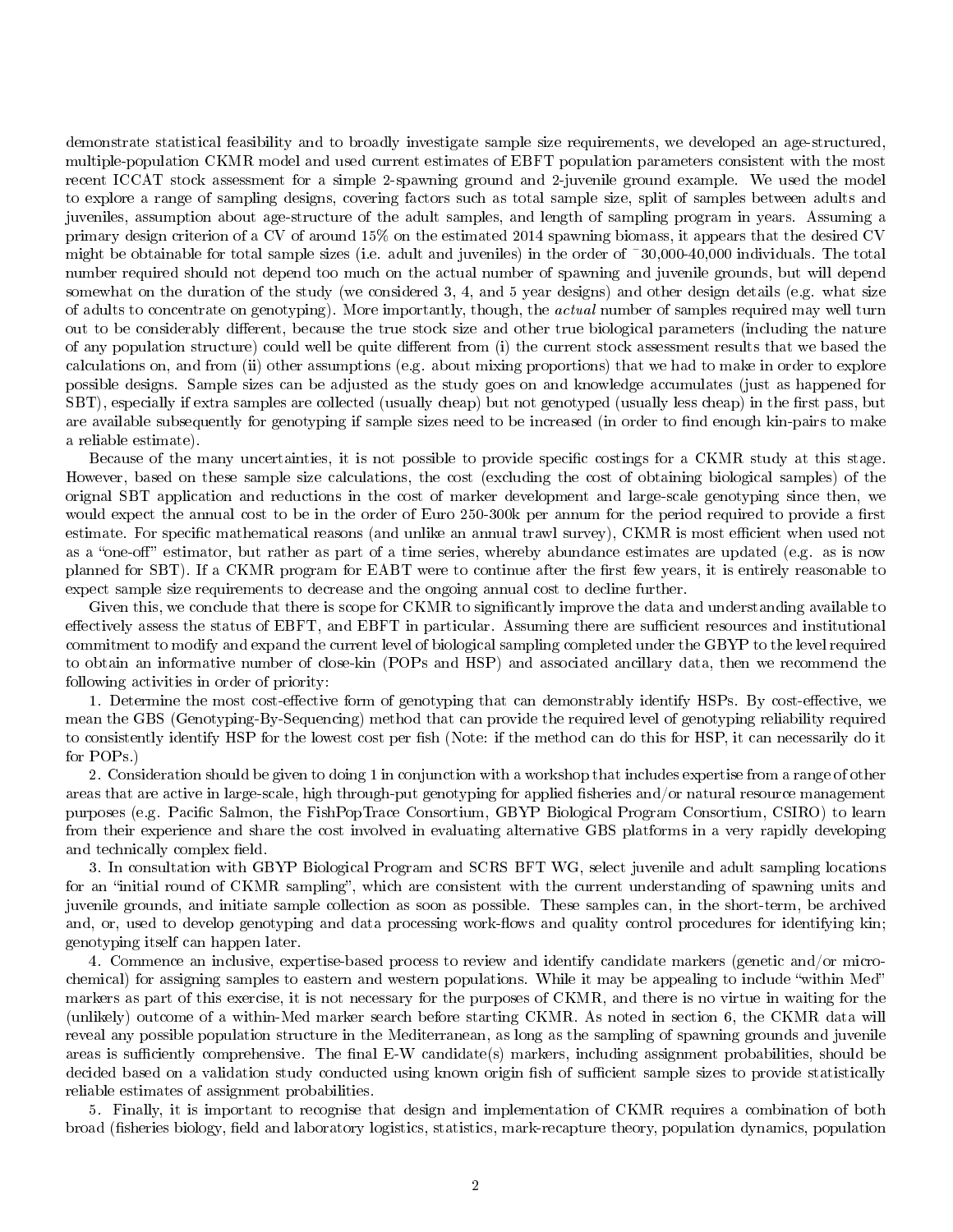genetics and genomics, applied stock assessment) and deep knowledge and expertise (in this case, in ABFT population biology and fisheries, CKMR design and implementation). CKMR data will not fit into a VPA. Hence it will be important to establish close linkages with the development of new assessment methods and the MSE work program of the GBYP and broader ICCAT assessment process to ensure the greatest benefit is obtained from the data and information that would be provided by such a program. There is a very substantial process of statistical and programming development required for both the stand alone CKMR assessment model and the incorporation of the CKMR results into an integrated stock assessment (see Hillary et al 2012, 2013). CKMR itself is quite new, and the extension to population-structured settings like EBFT is completely new; in these (relatively) early stages of development and implementation, it will be important to consider the best mechanism (contracting and institutional) to establish and maintain a suitable experienced and qualied team for design and implementation to deliver high quality and robust results in the short-term and, if successful, the development of the necessary capability to maintain an ongoing program into the future.

# 2 Introduction

Abundance estimation is a fundamental challenge in ecology and the management of harvested populations. This is particularly the case for highly migratory species, such as tunas. Conventional stock assessment methods based on commercial Catch Per Unit Effort, are plagued by well-documented issues associated with changes in the spatial and temporal effort distributions of international fleets and fishing and reporting practices that make it extremely difficult, if not impossible, to derive unbiased abundance indices from these forms of data (Polacheck and Davies, 2008; Polacheck, 2012a; Maunder et al., 2006). Alternatives to CPUE-based methods, such as conventional tagging experiments, suffer from issues related to spatial and temporal coverage of releases and of recapture effort, and can be rendered worthless by high levels of non-reporting and/or inadequate estimates of tag reporting rate (e.g. Polacheck and Eveson, 2007; Davies et al., 2007). These examples, which are grounded in decades of wider experience in international tuna stock assessment and management, clearly demonstrate the need for new approaches to abundance estimation that are independent of the biases associated with commercial CPUE and conventional tagging data.

Close-kin Mark Recapture (CKMR) is an approach with demonstrated ability to meet this need for an internationally managed tuna fishery (Bravington et al., 2012; Bravington et al., 2014; Bravington et al., 2015; CCSBT ESC, 2013; CCSBT ESC, 2015). It has delivered cost-effective, direct estimates of adult abundance and spawning potential. CKMR has been adopted by the Commission for the Conservation of Southern Bluefin Tuna (CCSBT) to provide a regular time-series of the spawning potential of the SBT population. (CCSBT, 2015).

The ICCAT Grand Bluefin Year Program (GBYP) aims to increase the understanding of Atlantic bluefin tuna (ABFT), improve the data available for stock assessment and provide modelling tools to conduct improved stock assessments and management strategy evaluation (MSE) of Harvest Control Rules and/or Management Procedures. In light of the issues noted above, the GBYP Steering Committee recommended that ICCAT invite proposals to review the application of CKMR and scope its potential application to EBFT, with a specific focus on the eastern stock (ICCAT, 2015). The terms of reference for the project (TAGGING PROGRAMME ADVICE ON CLOSE-KIN GENETIC TAGGING STUDY ATLANTIC-WIDE RESEARCH PROGRAMME ON BLUEFIN TUNA (ICCAT GBYP PHASE 5) are provided in Appendix 1.

This report is structured into five main sections:

- 1. A brief overview of CKMR studies on other species.
- 2. A summary of the salient technical considerations associated with designing CKMR projects and, in particular, how the complications associated with stock structure can be addressed.
- 3. A review of tissue sampling programs conducted through the GBYP and their suitability for CKMR.
- 4. A preliminary experimental design for a pilot study to establish the feasibility of CKMR for EBFT.
- 5. Summary and recommendations.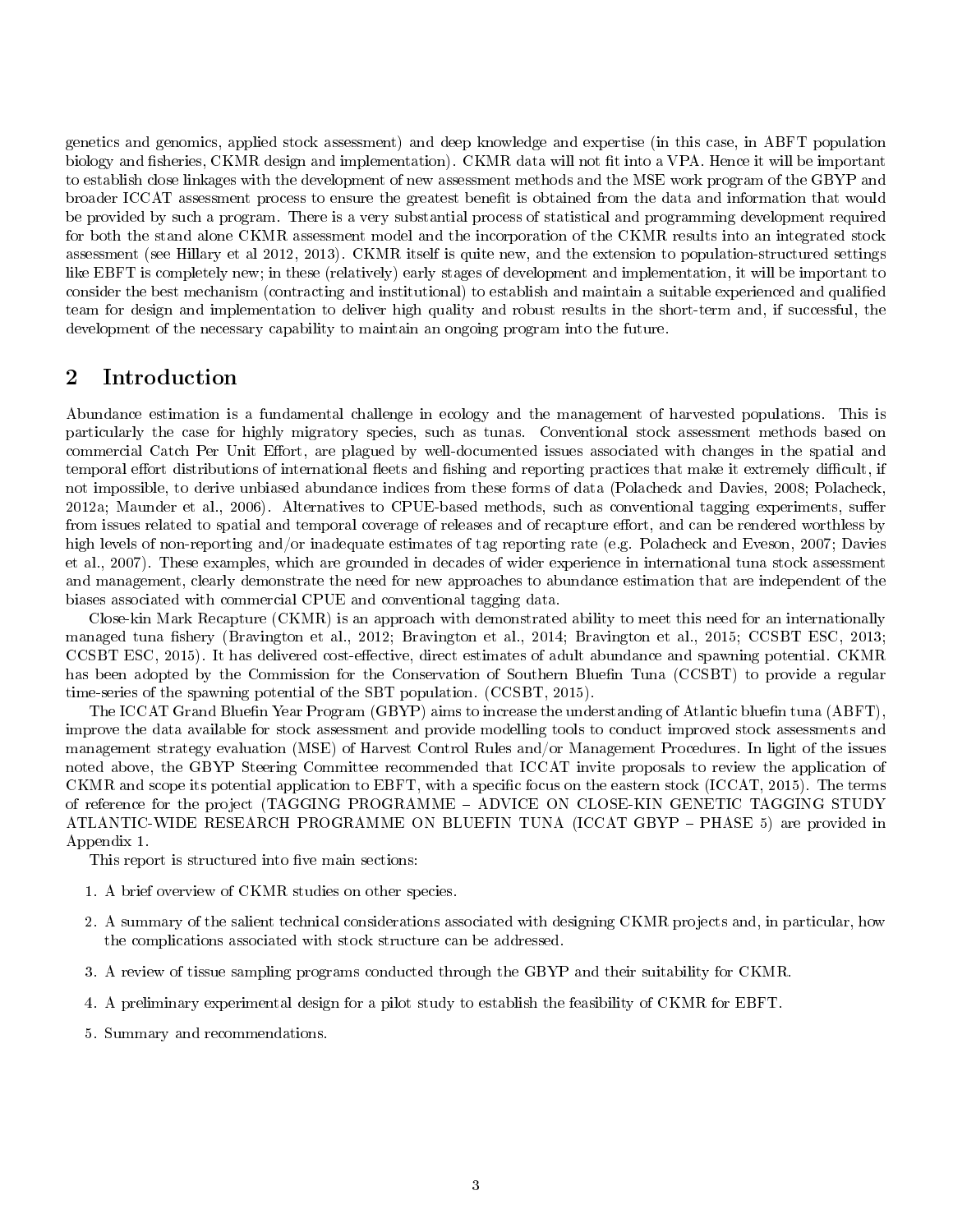# 3 Overview of applications of Close-Kin Mark Recapture

## 3.1 SBT: Stand-alone abundance estimation

Close-Kin Mark-Recapture is a suite of methods to estimate abundance of adults and other important demographic parameters (Skaug, 2001;Bravington et al., 2016) using information on the frequency of closely related individuals in samples. The first large-scale application was for southern bluefin tuna (Bravington et al., 2012; Bravington et al., 2014), where it was developed as an abundance estimator independent of commercial catch per unit effort (CPUE) data (and indeed independent of total catch too). The impetus to do so was three-fold:

- 1. There was no direct index of abundance for the spawning stock, i.e. the mature component of the population. Instead, it was extrapolated from sub-adult abundance estimates via the stock assessment model;
- 2. There were (and are) unresolved issues associated with statistical methods and interpretation of longline CPUE as an index of immature abundance (CCSBT OMMP, 2014);
- 3. There were revelations of large, long-term, unreported catches from the longline fisheries which generated unquantifiable uncertainty (CCSBT ESC, 2006; Polacheck, 2012a; Polacheck, 2012b) to the extent that the Extended Scientific Committee (ESC) of the CCSBT could no longer conduct a stock assessment in the conventional sense (CCSBT ESC, 2006). The last point, in particular, increased the urgency for developing more reliable sources of abundance information for the spawning stock, which is the primary focus of the CCSBT rebuilding plan.

The SBT application used specifically designed microsatellite loci (Bravington et al 2014) to identify Parent-Offspring-Pairs (POPs) in about 14,000 samples of known spawning adults (Indonesia) and known-age juveniles (Great Australian Bight). These were embedded in a statistical mark-recapture framework, and combined into a stand-alone mini-assessment of adults that used length and age composition data from Indonesian longline catches on the spawning ground, plus histological information on relative *daily* fecundity-at-size. The model was able to estimate a time-series of absolute spawning stock biomass, effective *annual* fecundity-at-size<sup>1</sup>, and total mortality rate of the mature component of the population. Full details of the sampling design, marker development, genotyping, quality control, procedures for identifying POPs, estimation model, and independent review process are provided in Bravington et al. (2014). The approach and the final results were reviewed by the CCSBT ESC in 2012 and 2013 and accepted as: (i) a valid fishery-independent<sup>2</sup> estimate of spawning stock abundance and spawning potential for SBT, and (ii) as valid input data (the POP information) for the CCSBT Operating Model (Hillary et al., 2012; Hillary et al., 2013; CCSBT ESC, 2013).

Although CKMR for SBT was technically challenging because it was so novel and had to be developed entirely from scratch, with hindsight it was relatively straightforward, for several reasons: a solid understanding of the underlying population biology; a single fishery on spawning adults, which covers the whole spawning season and region; an existing infrastructure for collecting length/age/sex/genotype samples from that fishery; no stock structure complications; and straightforward sampling of juveniles from readily identiable cohorts. Not all of these apply to other species, and if not then the particular way in which CKMR might be used needs case-specific consideration. As shown later in this report, naive mis-application of the SBT CKMR model to other species could simply give the wrong numbers, especially in the presence of stock structure.

## 3.2 SBT: Close-kin Mark Recapture in Operating Models

The CCSBT Operating Model (OM) is a set of integrated statistical-catch-at-age models used for development and testing of Management Procedures (MP) (Hillary et al., 2015and periodic assessments of stock status (e.g. Preece et al., 2014; CCSBT ESC, 2014). The unquantiable uncertainty resulting from the unreported catches means that a variety of historical-catch scenarios, provided by the CCSBT, are used to scale the standardised CPUE from the reported catch and effort data from the primary longline fleet (CCSBT, 2009; CCSBT ESC, 2014); this CPUE of largely juvenile and sub-adult age classes was (and is) the primary abundance index in the OM. The reason for having a set of models, rather than just one, is to accommodate different scenarios about historical catch and other structural uncertainties. Other sources of abundance information include conventional tagging data from the 1990s, and a relative abundance index of juveniles from a scientific aerial survey from 1993-2014 (e.g. Eveson et al., 2012).

 $11E$  relative annual production of surviving juveniles, from adults of different size (by sex).

<sup>&</sup>lt;sup>2</sup>IE independent of the vexed CPUE and total-catch data, though still reliant on adult age- and length-composition data, which are not contentious.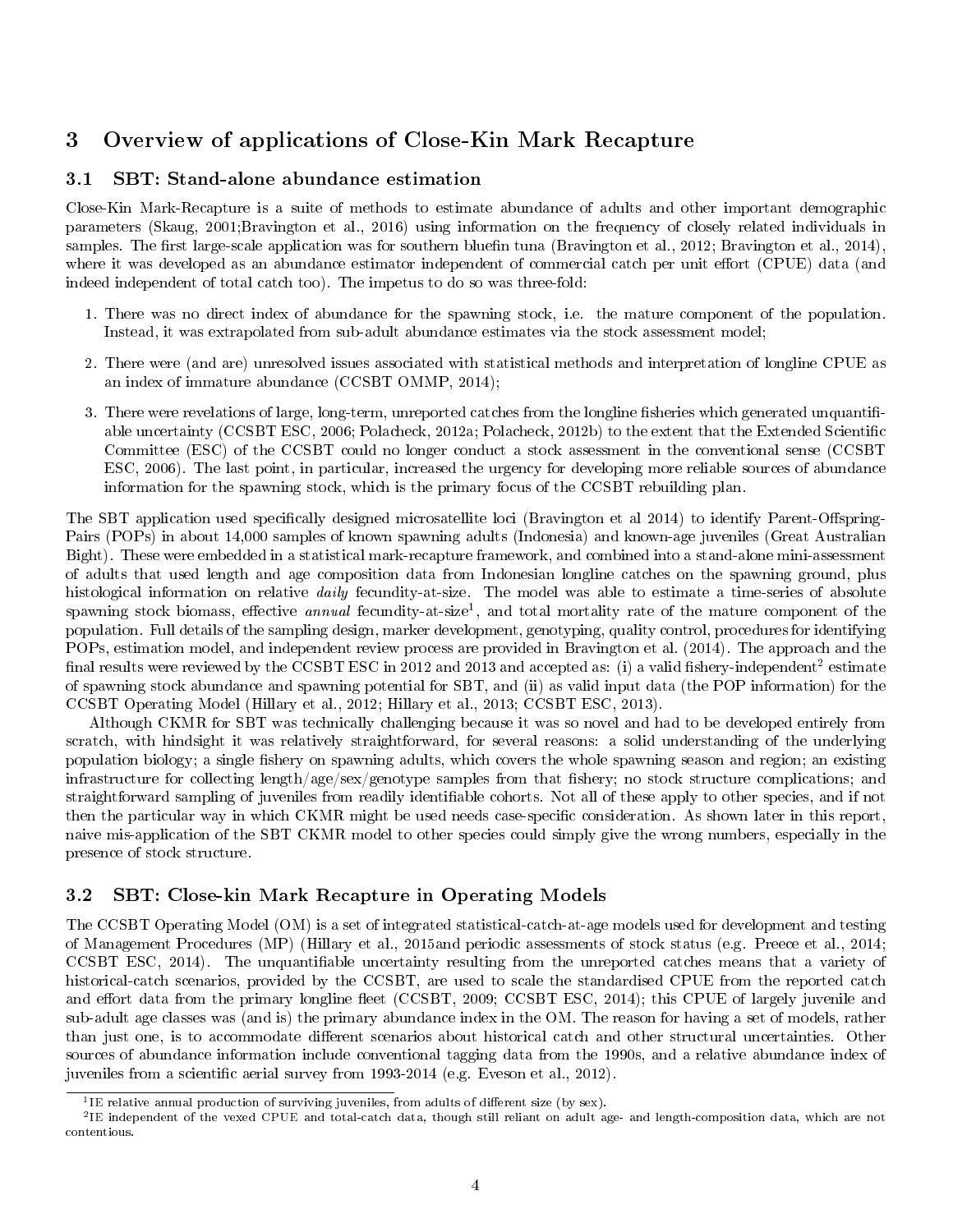The close-kin data (i.e. the outcome of each juvenile-adult POP comparison) are incorporated into the OM directly as mark-recapture data, with a corresponding mark-recapture component in the likelihood (Hillary et al 2012, 2013). Two substantive adjustments to the OM were required to make it structurally compatible with the CKMR data: first to deal with the lack of sex- and length-substructure in the OM (since CKMR fundamentally requires that both be accounted for somehow); and, second, to change the form of the maturity ogive from knife-edge to logistic, consistent with the results on fecundity-at-size from the stand-alone CKMR analysis (Bravington et al., 2012;Hillary et al., 2012; CCSBT, 2013b).

The CKMR data were very informative when incorporated into the OM. This in part reflected the new absolute abundance information on the spawning component of the population they provided, where there previously was no information; however, it was also because some of the adult cohorts in the close-kin data were also observed as juveniles in the 1990s tagging data. Since both data sets contain information on abundance and mortality, the combination of the two data sets constrain the plausible fits and parameter space considerably. This resulted in the exclusion of the more pessimistic OM scenarios and a revision to the OM "grid" (Hillary et al., 2013; CCSBT, 2013b; CCSBT ESC, 2013).

#### 3.3 SBT: Beyond Parent-Offspring-Pairs and microsatellites

The potential of CKMR for directly estimating absolute abundance and other key demographic parameters of natural resource management, has led to substantial investments in the theory and practice subsequent to the first tranche of SBT work. This has included:

- 1. Development of demographic CKMR models that can use Half-Sibling Pairs (HSPs: where two animals have one shared parent) as well as POPs.
- 2. Reviewing and testing the suitability and cost-effectiveness of different Next Generation Sequencing platforms (e.g. DArT, RadSeq, Sequenom, GBS) for large-scale close-kin genotyping to find HSPs and POPs (Bravington et al., 2015).
- 3. Development of general statistical/demographical theory for CKMR (Bravington et al., 2016)
- 4. Design and implementation of CKMR studies for other species (especially sharks) with very different sampling and demography (e.g. where only juveniles can be sampled).
- 5. Design work for CKMR as a long-term monitoring tool for SBT, using HSPs as well as POPs (Bravington and Davies, 2013; Bravington, 2014; Bravington et al., 2015 ). The long-term use is now endorsed and funded by CCSBT (CCSBT ESC, 2015; CCSBT, 2015).

#### 3.4 Sharks

Many shark and ray species have been problematic for conservation and for commercial management, because of low productivity and because data of the "traditional fisheries" variety can be particularly dubious for by-catch and/or discard species. CKMR is particularly attractive for sharks because there is no need to rely on dubious catch-rate (or even catch) data, and for some species because CKMR can be combined with live biopsies as well as with samples from dead animals, to generate much more information than from conventional mark-recapture alone. Sharks have quite different reproductive biology to teleosts (much lower litter sizes, and often little lifetime change in fecundity after maturity). For some species, this makes it feasible just to work with HSPs among juveniles, rather than with POPs (see 4.4.2); this is useful when, as is often the case, juveniles are easy to sample but adults cannot be sampled in useful numbers (with teleosts, though, it is almost always necessary to have some adult samples for POP comparisons too, to disentangle the effects of increasing fecundity in adult life). The other benefit of CKMR for sharks has been in unambiguously revealing stock structure, or its absence (e.g. section 3.4.1). Since 2012, a number of CKMR shark projects have been started in order to provide baseline management information, especially on abundance, for which there are no credible alternatives.

#### 3.4.1 Northern Australian River Sharks

Several euryhaline elasmobranchs in Northern Australia spend their juvenile years within a river system, before moving to (and between) estuaries and the open sea as adults, returning to rivers to breed: Freshwater/largetooth sawfish (*Pristis*) pristis), Speartooth shark (Glyphis glyphis), Northern river sharks (Glyphis garricki). Historically, all have been subject to some degree of fishing, in some cases leading to substantial declines, but no credible quantitative estimates are available, and adults are now difficult or impossible to catch. Sampling juveniles by live biopsy for CKMR began in 2012 (with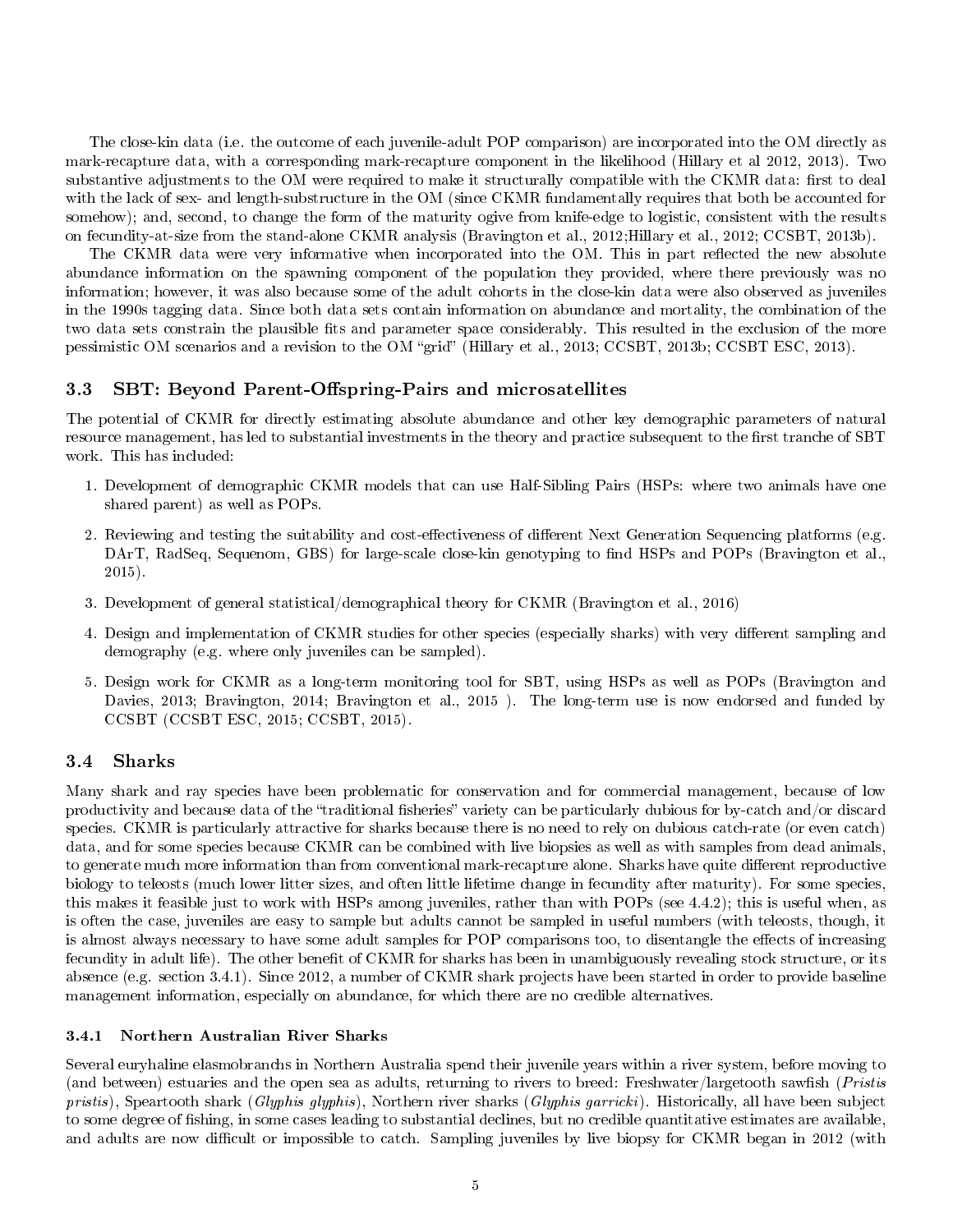fairly small samples, i.e. 100s of animals), and preliminary results are now available for one species. Aside from adult abundance estimates, the data clearly show breeding fidelity of females to particular groups of rivers (because the two members of each maternally-linked HSP are almost always found in the same river).

### 3.4.2 School Shark

School shark (Galeorhinus galeus) is a long-lived slow-breeding species which used to be the mainstay of commercial shark fisheries in southern Australia, before over-exploitation led to its collapse and listing under conservation legislation. The formal recovery plan, which has been in place for some years, should in theory have allowed some level of recovery by now. However, the reductions in TACs associated with the recovery plan has meant the conventional catch-rate monitoring used as an index of abundance in the assessment is no longer available/reliable; hence it is not a useful way to tell whether a recovery has really occurred. Gear selectivity means that adults are hard to catch, but juveniles are caught in some numbers; a large-scale CKMR project (1000s of juvenile samples from catches in the fishery) began in 2015, and is expected to deliver preliminary adult abundance estimates in 2017.

## 3.4.3 White shark

The eastern Australian / New Zealand population of white sharks (*Carcharodon carcharias*) was exposed to appreciable human-induced mortality in the middle-to-late last century. There is some public perception that numbers may have increased recently, but no suitable data is available for constructing an abundance estimate, nor for reliably monitoring trends in the future. Adult white sharks are too rarely encountered to be useful in any abundance-estimation method, but juveniles can be reliably sampled along the eastern Australian coast. A CKMR study began in 2011, using tissue samples from living and dead juveniles to identify half- (and full-) siblings, with age estimated from body length or vertebral ring counts. So far, sufficient sib-pairs have been found from samples around Australia and New Zealand to provide clear information on stock structure, and to fit a CKMR model and provide a preliminary estimate adult abundance and survival.

## 3.5 Other tuna species

## 3.5.1 Pacific Bluefin Tuna

The highly depleted status of Pacific Bluefin Tuna (PBF), and the uncertainty in the current assessment, prompted consideration of CKMR's suitability for PBF. The situation is more complicated than for SBT. The main spawning grounds of PBF are covered by multiple fisheries with different selectivity patterns, and juveniles spawned in the different spawning areas  $may$  head to different juvenile destinations for the first few years of life. A review and design workshop was held in La Jolla in May 2015 (NOAA et al., 2015). The workshop resulted in a proposal for a multi-national project, using POP and HSP CKMR, to the International Science Committee (ISC) in July 2015, which was subsequently supported by the Northern Committee at their 2015 meeting (WCPFC, 2015). Members of the ISC are initiating sample collection, and it was reported at the 2016 Monterey "Bluefin Futures" meeting that some progress has been made on genetic planning and demographic modelling.

### 3.5.2 Western Atlantic Bluefin Tuna

From a CKMR perspective, the biggest difference between SBT and ABFT is the strong large-scale population structure (West vs East Atlantic) in the latter. This would not matter if the two sides never mixed (because each could be sampled and modeled separately); however many EBFT fisheries catch both WBFT (i.e. spawned in or near Gulf of Mexico) and EBFT (i.e. spawned in the Mediterranean), so mixing must be explicitly considered. As explained in section 5, a naive misuse of CKMR that relies on uneven sampling<sup>3</sup> but fails to account for population structure will result in biased abundance estimates. Fortunately, there is good reason to believe that genetic markers can be found that discriminate with reasonable accuracy between WBFT and EBFT (e.g. Arrizabalaga et al., 2014; Fraile et al., 2014; Rooker et al., 2014). As long as the assignment accuracy of the markers is quantifiable and reasonably high (it does not have to be 99%), then tissue samples can, in effect, be assigned post hoc to  $W/E$  populations, so that CKMR can in effect be applied separately to WBFT and EBFT. For design purposes, we have assumed this will apply for both WBFT and EBFT.

<sup>3</sup> IE when per capita sampling probability varies between stocks.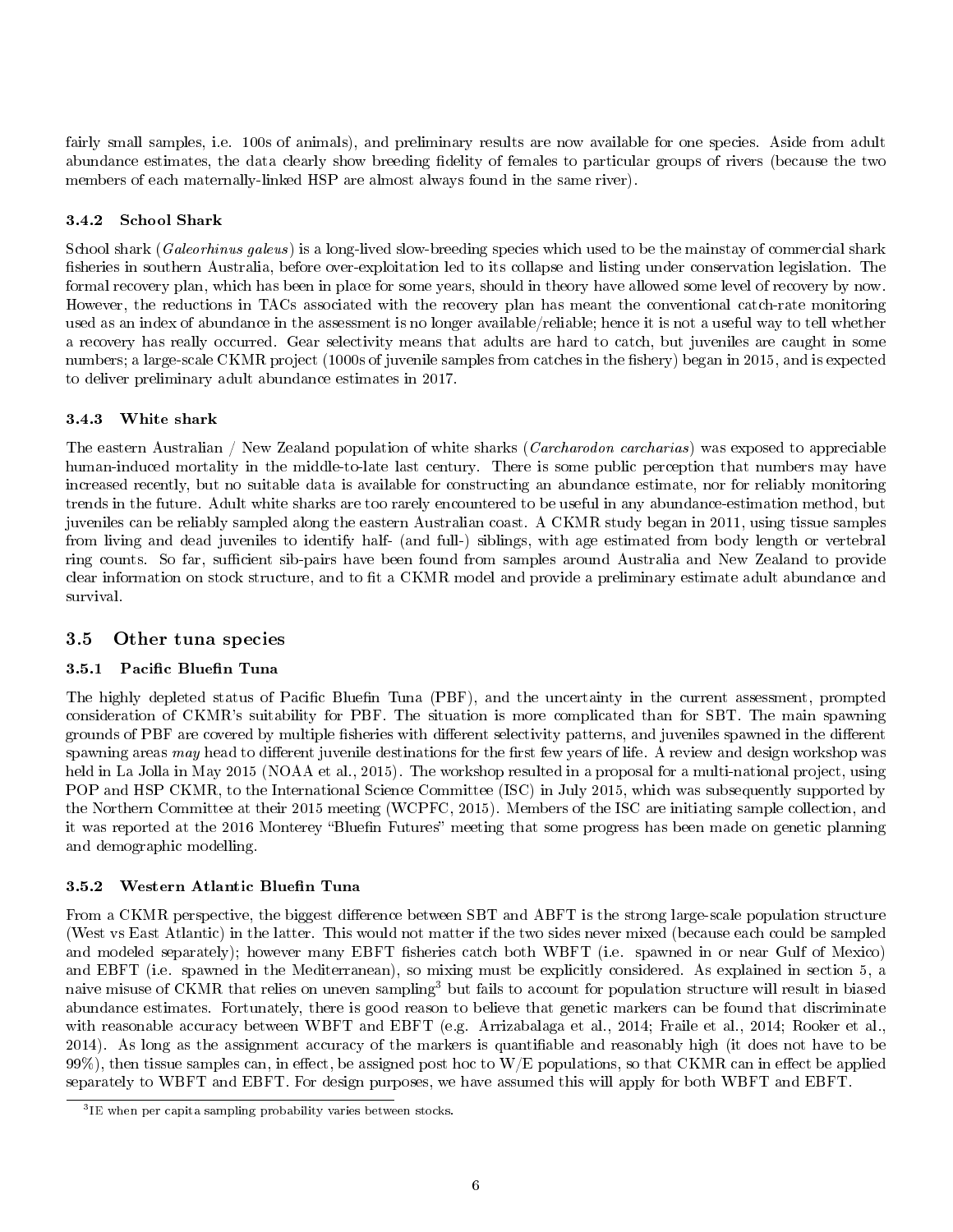NOAA's South-East Fisheries Centre hosted a workshop in February 2014 to explore the potential of CKMR for the western population of WBFT. There is limited complexity of population structure within Western EBFT (though see recent results from Richardson et al., 2016), and it was concluded that CKMR along similar lines to SBT (i.e. POP-only) should be feasible; based on the current ICCAT stock assessment and preliminary design calculations, sample sizes could be lower than for SBT. The workshop identified that the main complications of WBFT compared to SBT for CKMR are: the need to discriminate WBFT from EBFT fish; that the current fishery for adult WBFT is not a spawning-ground fishery; and the logistics of obtaining adequate juvenile samples of WBFT. While none are considered insurmountable at this stage, a number of questions need to be addressed before a full design study would be warranted, including: the extent of sibship in collections of larvae from surveys from the Gulf of Mexico; the suitability of historical samples, especially larvae, for genotyping for CKMR; and the availability of a genetic or chemical marker to discriminate between WBFT and EBFT with sufficient accuracy. A NOAA-CSIRO-VIMS project is underway to address these questions and will be complete in the second half of 2016; contact John Walter at NOAA or Campbell Davies at CSIRO for further details.

#### 3.5.3 Eastern Atlantic Bluefin Tuna: what is different?

Eastern BFT is more complicated than any other CKMR case we have considered to date, because of the potential for stock/population/subpopulation<sup>4</sup> structure within the eastern (i.e. Mediterranean-spawned) population, without any guarantee that genetic markers exist at all<sup>5</sup>. As demonstrated in section 5, failure to allow for such structure, i.e. naively mis-applying CKMR to haphazardly-sampled EBFT, could easily lead to biased results. Fortunately, provided that adequate sampling can be arranged (see section 5), we show that CKMR can be used to tell whether structure really does exist within EBFT, regardless of whether markers for within-Mediterranean structure exist. Aside from the general CKMR issues such as "how many to sample", in this report we focus on these key issues for  $EBFT$ :

- possible structure (spawning-ground fidelity) within EBFT;
- no guarantee of "balanced" sampling across EBFT spawning grounds;
- multiple juvenile aggregations of predominantly eastern fish, none of which necessarily receive proportional contributions from different spawning populations.

#### 3.5.4 Feasibility and benefits of combined EBFT-WBFT Close-kin Mark Recapture study

While the concept of a combined E-W EBFT CKMR study is intuitively appealing, it is not necessary, and is likely to be more complicated to implement and manage than separate individual studies in the first instance. The potential benefits of a combined study (see below) are unlikely to be large enough to out-weight the additional logistical and institutional difficulties that would be associated with development and implementation of a trans-Atlantic project.

At a practical level, the different nature of the fisheries, the migratory paths and the sampling opportunities between the east and west stocks means that there are unlikely to be substantial efficiencies in sample collection and logistics. Also, the more advanced stage of scoping and planning for the western stock, relative to the substantial uncertainties that remain to be addressed to design and implement an eastern project, would mean a number of years delay for the western stock. Given the immediate issues for the western stock, it would not seem appropriate to delay progress there for the sake of a combined program, in the short-term.

Notwithstanding this, CKMR is very likely to provide additional benefits and cost-efficiencies when considered as a long-term monitoring tool (Bravington and Davies 2013, Bravington 2015). So while we do not consider it desirable to seek to implement a combined program in the short-term, should individual close-kin mark recapture programs proceed (and prove successful over the coming 3-5 years and the issues to each application have been resolved), then it would make good sense to revisit the proposition of combined program with a view to long-term monitoring of stock rebuilding plans and an input data series for stock assessments and/or multi-stock management procedures.

There is one area in which there would be immediate benefits of continuing close collaboration, that of genetic markers east-west stock identification. As noted above, there is the need for stock identification markers for close-kin mark recapture. There has been a substantial investment in the development of genetic markers for stock identification through a range of programs, including the GBYP. There is still some refinement required to settle on a final set of genetic markers

<sup>&</sup>lt;sup>4</sup>There are no universally agreed operational definitions for these terms. We have tried to avoid using any of them, just saying "structure" where possible, but in other places we have used them interchangeably.

 $5$ The relevant aspect of "structure" here is fidelity to particular spawning ground, which does not have to be heritable to affect CKMR. Thus no marker might ever exist; and even if fidelity is heritable, low rates of "migration" can erase any genetic signal.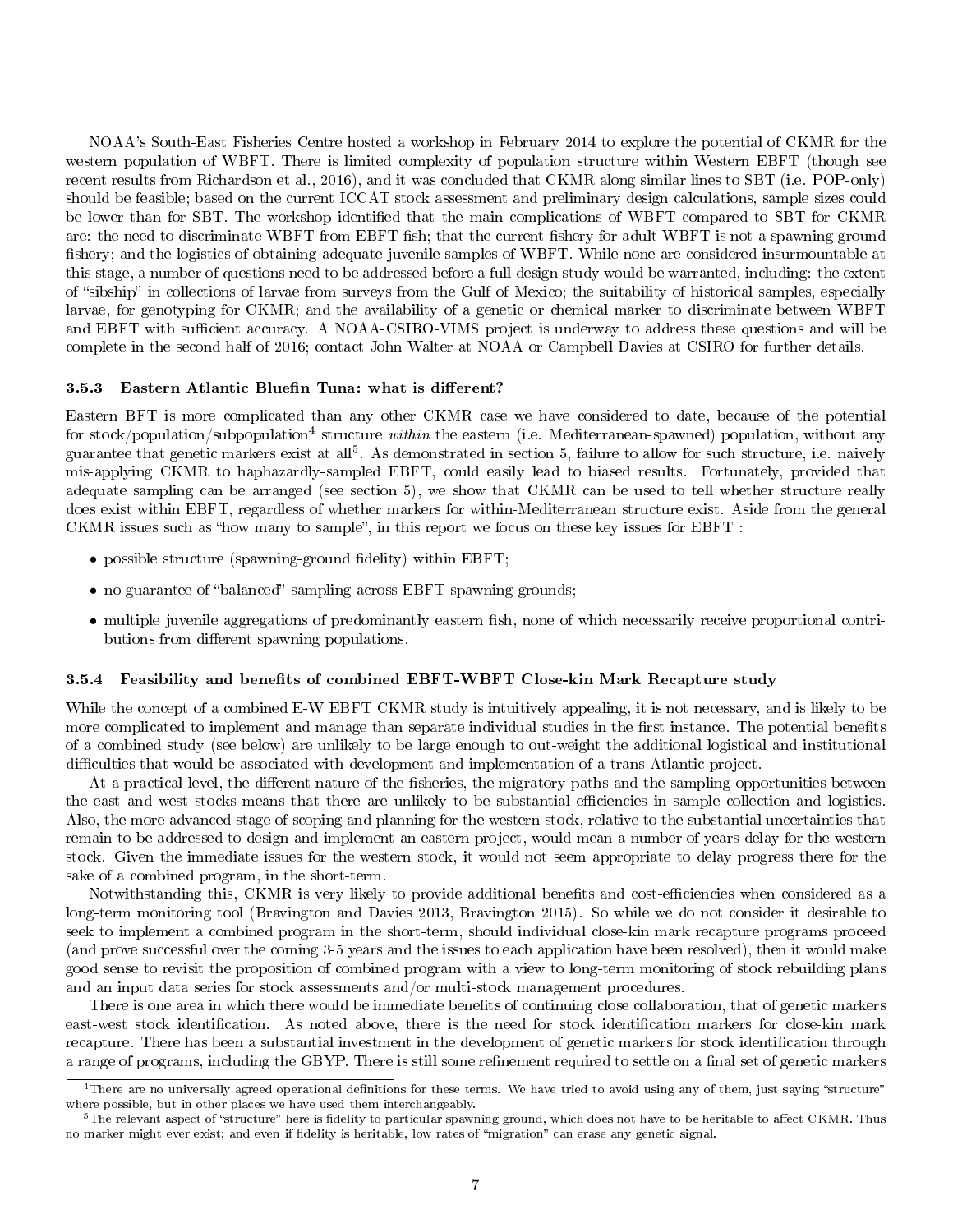and these will then need to be validated using sufficiently by large numbers of known source samples. We consider this a priority for continued collaboration, which could effectively be addressed as part of the international workshop on GBS methods for CKMR and stock discrimination (See recommendations section).

# 4 General considerations for design of Close-kin Mark Recapture

To provide a conceptual starting point, the simplest version of CKMR is shown in Figure 1. Each juvenile is an offspring which "marks" its two adult parents, via its DNA. In the cartoon, there are  $n_J = 4$  juvenile samples, and  $n_A = 6$  adult samples. We compare the genotype of each of the  $n<sub>J</sub>$  juvenile samples to each of the  $n<sub>A</sub>$  adult samples, to check if a "mark" is recaptured. In each comparison, the probability that the adult happens to be one of the juvenile's two parents is  $2/N_A$ , where  $N_A$  is adult population size. Hence, if the entire set of  $n_J \times n_A$  comparisons yields H Parent-Offspring Pairs, then adult abundance can be estimated as  $\hat{N}_A = 2n_J n_A/H$ . In this carefully-contrived example,  $H = 3$  and  $\hat{N}_A = 16$ , which happens to be exactly right.

Figure 1: The simplest form of CKMR. Juveniles are small, adults are big; parents and offspring are linked by lines; dark means sampled, light means unsampled.



Real applications to open populations— even "simple" ones like SBT— are more complicated due *inter alia* to adult mortality in the interval between birth and sampling, non-random sampling, reproductive variability, different types of "mark" (i.e. different kinships), and uncertainty in genotyping, all of which can affect the probability of recapture. EBFT is yet more complicated because of the potential for structure.

In the rest of Section 4, which is fairly technical until section 4.4, we explain the basic principles of CKMR in realistic settings. Population structure and ABFT-specific considerations are largely deferred until Sections 5 and 6. Throughout, we treat the genetics as a "given", i.e. making the assumption that genotyping is done well enough to find kin-pairs accurately; our experience with SBT and other species has shown that this is entirely possible if— but only if— the right approach is chosen, and implemented with careful attention to quality control procedures to detect and minimise errors.

### 4.1 Beyond the cartoon: demographic probability of kinship

The CKMR cartoon, where "each fish tags its two parents", is great for conveying that light-bulb-moment of insight, but not actually much use for implementing CKMR. In reality, sampling will generally occur over more than one spawning season, the chance of being sampled will not be equal for all adults, and it will not be possible for all adults in each sample to be potential parents for all juveniles in each sample (e.g. by virtue of being already dead). Hence it is necessary to construct a more complicated statistical likelihood to account for factors that affect the probability of each pairwise comparison yielding a POP (Bravington et al 2014). For example, those adults that produce a greater number of fertile eggs (because they are bigger, say) end up with more "tags", and so are more likely to be found in POPs. Rather than the cartoon, it is more useful to think in terms of Expected Relative Reproductive Output (ERRO), and then how to calculate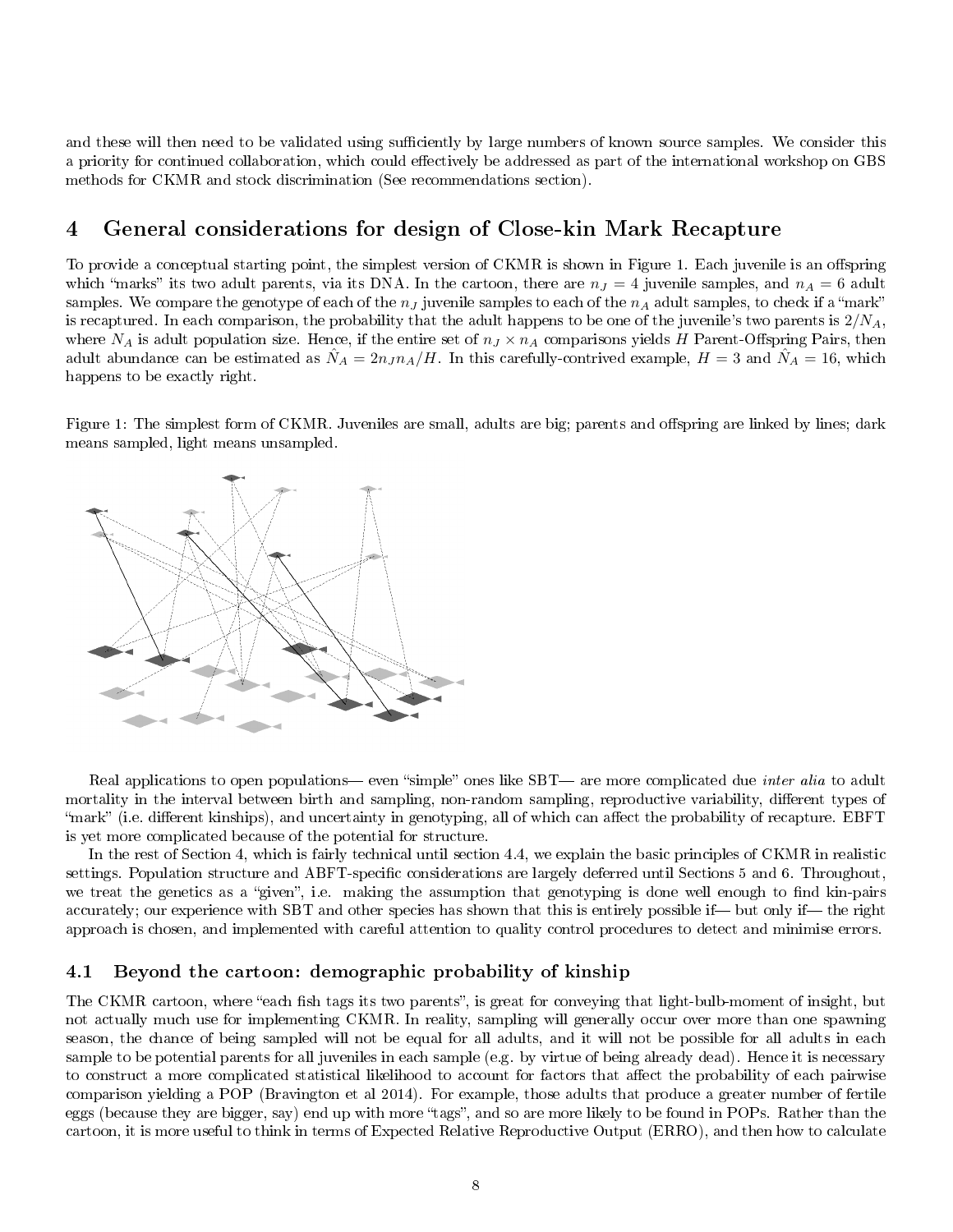it in terms of parameters and variables in a population dynamics model. For a complete explanation, see section 3 of Bravington et al. (2016).

Suppose we have a "juvenile" called j (note: j doesn't have to be young, it just has to be a potential offspring) and an "adult" (just a potential parent) called i. For simplicity, assume i is female, so we are specifically considering whether i is likely to be  $j$ 's Mother. It is in one sense obvious that the probability is the ERRO:

$$
\mathbb{P}\left[i\text{ was }j\text{'s Mother}\right] = \frac{\text{Expected number of }i\text{'s offspring that are }j\text{-like}}{\text{Expected total number of }j\text{-like animals}}\tag{1}
$$

What does "j-like" mean? For a start, it has to be the right age. That is: if j is age 2 when sampled ("now"), then we are only interested in "j-like" animals that were born 2 years ago. Also, if there is a possible correlation between birthplace and sampling-place of juveniles (as there could be for EBFT between spawning-grounds and juvenile sampling-grounds) then *j*-like also means "born in the same place as j". So i must have been on the right spawning ground 2 years ago (we may not know which spawning ground that was, but for now that's a separate issue).

When it comes to i, then one has to express mathematically what her fecundity might have been 2 years ago, based on how big/old she is now, and whether she could have been in the right place. Implicitly, (1) should be conditioned on any covariates measured for i and j (e.g. time and place of sampling, age, and — at least for  $i$ — size). Unmeasured but biologically important covariates need to be integrated over, not ignored. In fact, (1) can be quite a deep and subtle equation, and the key to CKMR is to *carefully* think through what it should mean, given the biology, sampling process and the things that are measured.

In a cartoon-like example, where nobody dies and there are no time-lags and everyone is much the same except for being juvenile or adult, then all juvenile-adult comparisons are equivalent and the denominator of  $(1)$  is N times larger than the numerator, where N is the number of adults of i's sex; so the equation is just  $1/N$ . For teleost fish, though, things like adult age (an individual covariate) and fecundity (which depends on size and/or age, and involves parameters as well as covariates), and residency/selectivity on the spawning ground affect the probability.

The HSP case is similar. Here we are comparing two individuals,  $j$  to  $k$ , to see whether they have the same mother. Since we don't know who j's mother was, we have to sum over all possible females alive at the right place and time to give birth to j, for each one considering her subsequent ERRO of k-like animals as per  $(2.1)$ . The exercise is then repeated to see if j and k have the same father (note that it is possible to distinguish, at least probabilistically, between maternal and paternal HSPs). See sections 3.2 and 5 of Bravington et al. (2016).

Because of the possibility of strong "litter-to-litter" variation in larval survival, HSPs in the same cohort should be avoided (i.e.: for demographic modelling, one should only use the results of *between*-cohort comparisons). It is also probably best to confine HSP tests to immature fish, since HSPs cannot in practice be genetically distinguished from grandparent-grandoffspring pairs, which become fairly common in long-term studies and could contaminate or complicate the demographic probability formulae. This cannot become an issue provided that only immature fish are checked for HSP status, and that sampling is "with removal" (i.e. lethal).

Aside from increasing the number of close-kin pairs and thus the general statistical power of a CKMR study, HSPs provide qualitatively different information which, at least for teleost fish, is important to ensure statistical estimability; in particular, to cleanly distinguish natural mortality from selectivity (section 4.4). In the POP-only application to SBT, we were able to bypass HSPs through the good fortune of having detailed reproductive biology and other ancillary data from the spawning ground; even then, we had to make an assumption that would ideally be avoided (and that can be if HSPs are also used).

The quantities required to calculate (1) and its HSP analogue, are typically adult numbers-at-age-and-year (by population, if necessary), and fecundity-at-size. (Of course, these are unknown, and instead are manifested algebraically through parameters which need to be estimated.) When faced with real data, it's important to do calculations that explicitly include adult body-size, not just age, otherwise the results can be biased. For design purposes, though, it is probably adequate to work as if age was always measured and all important phenomena were driven by age rather than length.

#### 4.2 Parameter estimation and requirements for other data

Given a set of parameters for which to compute the CKMR log-likelihood, we first compute, as above, the prior probabilities of POP-hood and HSP-hood for each pairwise comparison (of which there may be millions, although they can be grouped into a much smaller number of categories), then calculate the Bernoulli (single-trial binomial) log-probability for the actual outcome, then add them all together.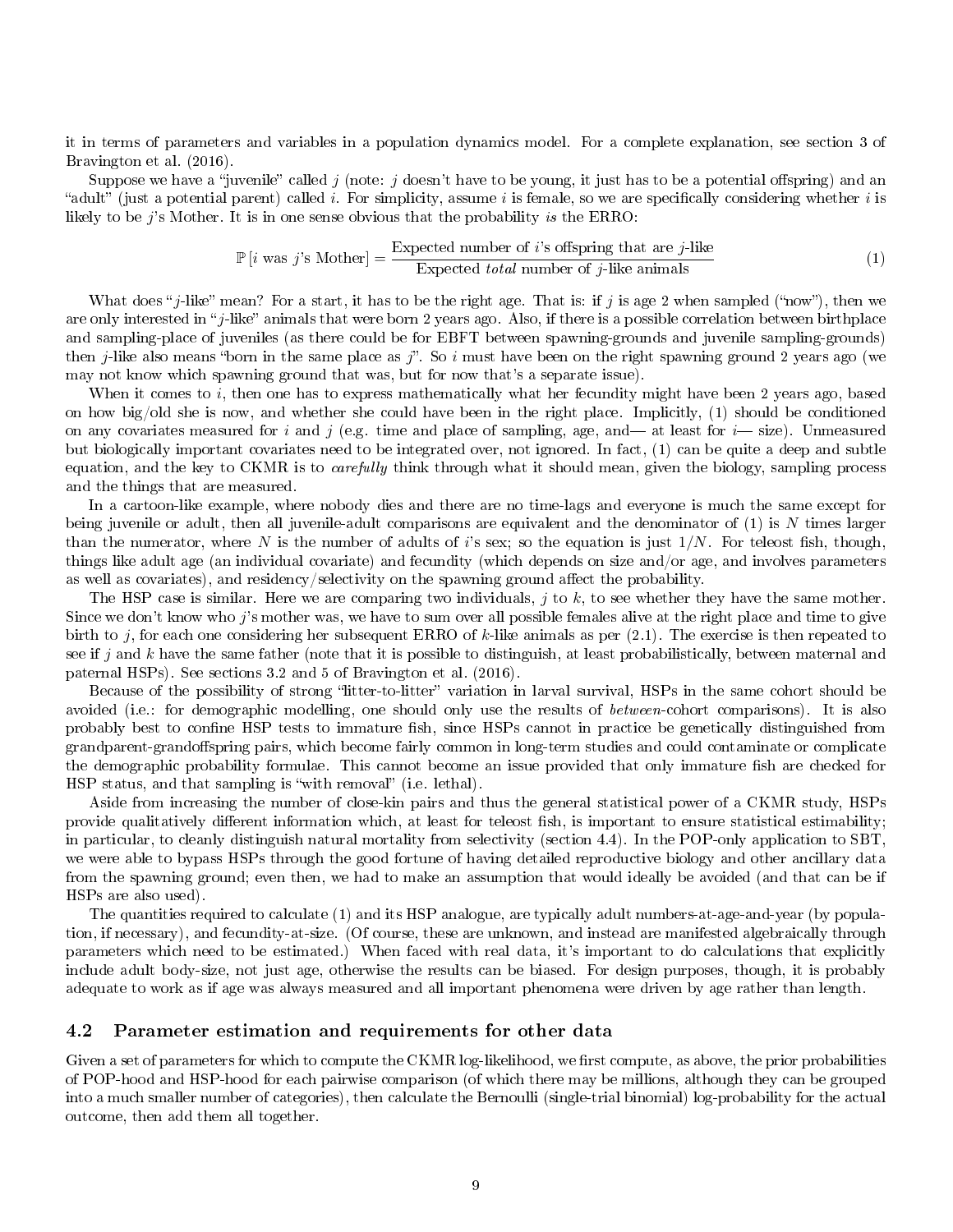The direct evidence about  $N_{\rm adult}$  from CKMR is always back-dated to year of juvenile birth. Since several juvenile cohorts will have to be involved (see below), and a breakdown of adults by age is essential for constructing the probabilities, it's clear that for statistical identifiability CKMR requires a "mini-assessment model"<sup>6</sup> which tracks adult age composition for several years (as was done for SBT). In particular, it is necessary to have age-composition data from one or more fisheries that catch adults<sup>7</sup>, and to incorporate a log-likelihood component for those data. This entails introducing parameters for selectivity and (adult) mortality rate. In other words, CKMR cannot work in complete absence of other "informative" data, at least not for teleost fish; the underlying issue is that the same total ERRO could come from lots of small adult animals, or a few big ones.

Importantly, however, CPUE-type data is certainly not needed, and in fact nor is total catch; the CKMR stand-alone assessment is naturally structured around total mortality rate  $z$ , which might be modeled as time- and age-dependent. However, if the total catch data is deemed trustworthy, then it could be useful statistically in refining the dependence of  $z_t$ on time t, for example. A reasonably accurate breakdown of the age composition of the total catch (as is available for most large-scale developed-world fisheries) would be needed to make this worthwhile; in our calculations for this project, we have assumed such a breakdown will be available, although at present data of sufficient accuracy might not be available. The method used for ICCAT assessments is to apply cohort slicing to length data, which is relatively inaccurate, particularly for all but the youngest most rapidly growing age classes.

### 4.3 Design

The construction of the log-likelihood can also be used for experimental design calculations. The design reveals how many comparisons of each "type" (i.e. with given values for the covariates) there will be, and given guesstimates for the parameters (e.g. from an existing assessment), one can then work out the expected Fisher information from a comparison of a given type. In addition, an approximation to the Fisher information from non-CKMR sources is required, in particular age- or length-compositions for adults from the spawning ground. Expected precision for any quantity of interest can be computed by standard statistical techniques, such as, the "delta method" and asymptotic variance formulae.

### 4.4 What is Close-kin Mark Recapture really telling you? A heuristic explanation

In thinking carefully about a CKMR design study, or the design of an estimation model, one should endeavour to develop some intuitive understanding of the relationship between the variables, the observations and the factors that affect them. The following is a simplied interpretation, pretending that only age (and not length) matters, and that things are in quasi-equilibrium (i.e. stable age composition, though not necessarily stable abundance). In practice, there is no way around actually building a model to jointly estimate the things considered below (time lags make it too complicated to consider separate "direct" estimation) but the principles should be clear. The following omits consideration of population structure, even though it is central to EBFT and this project. The reason is that structure (given adequate sampling) does not affect total numbers or patterns of kin-pairs expected, just the proportion of cross-over kin-pairs between populations; as such, inferences about structure are "orthogonal" to the things below. One of many attractive properties of CKMR is that the structure relationships will be evident in the final data themselves (section 6); e.g. in whether kin-pairs are always found close together, or are evenly spread.

#### 4.4.1 POPs

- The sample age composition of adults is affected by selectivity-at-age and by total mortality  $(z)$ , and so is the age composition of actual parents, but the latter is also weighted by fecundity-at-age. So, by "dividing" the two distributions, we can immediately estimate relative fecundity-at-age.
- With anything else that can be measured, adult selectivity-at-age and mortality are always entwined. This applies both to the "catch curve" (sample age composition) and also to average time-lags between offspring birth and parental recapture. So there is no easy and model-free way to separate selectivity from adult total mortality just with POPs and age-composition data (although it may be technically possible if sufficiently strong assumptions are made about functional forms, as is common in conventional stock assessments).

 $6$ At least for teleost fish it does. For some sharks and marine mammals, where dynamics are slow and changing fecundity is not a big deal, things can be simplified considerably.

 $^{7}$ Length-composition alone *might* be sufficient if there is enough information about length-at-age or vice versa, but it is by no means clear whether length-alone would work. We assume that some age data from spawning-ground fisheries will be available, as should be expected for any high-value, developed-world fishery.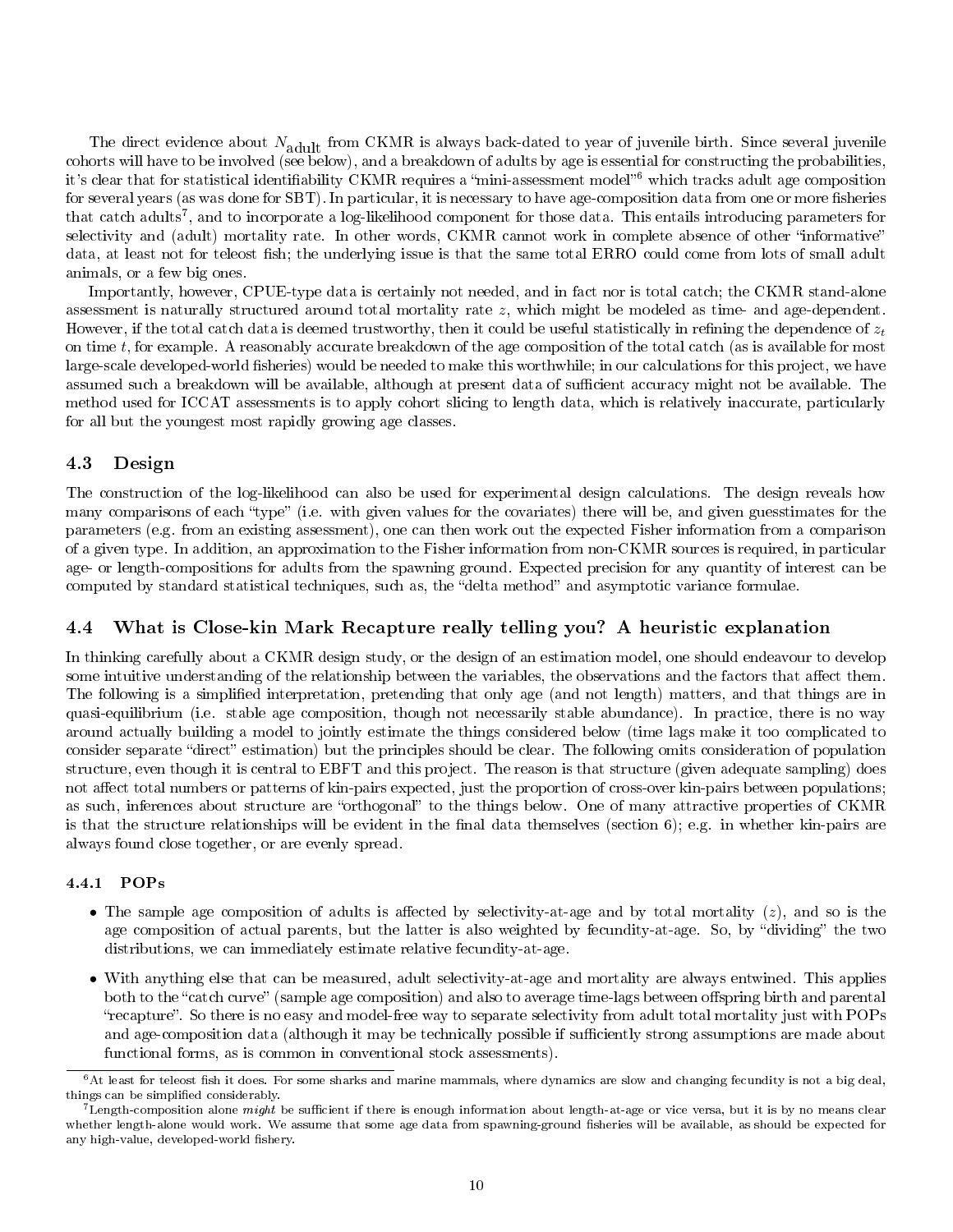• The total relative reproductive (RRO)— which affects how many POPs are found—depends not just on total adult numbers, N, but also on fecundity-at-age (estimable) and true population age composition (not directly estimable, because the sample age composition is affected by selectivity). So there is partial confounding between  $N$  and selectivity, unless there is some additional source of data or, as for SBT, a lucky sampling setup.

#### 4.4.2 HSPs

- The adults are never seen, so selectivity on adults doesn't matter. If j is born in year  $y_j$  and its maternal half sibling (HS) k is born later in  $y_k$ , then we know that the mother survived the intervening  $y_k - y_j$  years. The average birthgap between the two members of a HSP is the inverse of the total adult mortality (which, if z differs by age/size, is in some sense weighted towards the main breeders). So, from the HSPs you can deduce  $z$ ; then you can deduce what age-specific selectivity must be by looking at the sample age-composition of adults; then you can work out the population age composition, weight it by fecundity-at-age from the POP data, and get an unbiased, unconfounded estimate of N.
- It is also possible to use HSPs to estimate absolute adult abundance (the chance of  $j$  and  $k$  sharing a mother is inverse to the number of adult females), though this requires additional assumptions. Note that for teleost fish, it is not possible to use HSP-only CKMR to estimate abundance; POP information is still necessary to establish fecundity-at-age. In this study, we take the conservative option of assuming that HSP data will be used only to help estimate mortality etc., and to inform on trends in relative adult abundance.

# 5 Why a naive approach to Close-kin Mark Recapture won't work for EABT

The naive version is just to follow what was done for SBT: that is, comparing each juvenile sample from (say) the Bay of Biscay with each adult sample from the Mediterranean. Then the probability that the adult is the juvenile's parent, is naively assumed proportional to the adult's fecundity relative to the entire fecundity of all adults in the Mediterranean in the year the juvenile was born. Then one "simply" computes (1) and applies the machinery of section 4.3.

There are three points which, taken together, mean this approach is too simple (and will give wrong answers) for EBFT:

- 1. Juveniles in a sampling-area can originate from any of the spawning grounds, and there is no reason to believe that a larva from spawning ground A has equal probability of making it to the juvenile sampling-area as a larva from spawning ground B; there could be big differences in early-life-stage mortality as well as in dispersal and movement patterns. It can't be assumed there's any way to tell whether the juvenile comes from A or B.
- 2. Adults are caught on different spawning-grounds, and there is no reason to assume that total catch (or catch rate) by ground is proportional to true abundance by ground (i.e. there is a "spawning-ground catchability" which we cannot reliably predict).
- 3. Adults may tend to return to the same spawning-ground year after year.

To illustrate the problem: suppose there are just two spawning-grounds A and B, and for convenience ignore year and assume that fecundity (larval production) is equal for all adults. If a juvenile happens to come from A, then the probability that a female adult from A is its mother, is  $1/N_{\text{QA}}$  where  $N_{\text{QA}}$  is the number of female adults from the "A stock"; if the female adult is from the B-stock, the probability is zero. And if the juvenile is a B-stocker, then the probabilities are 0 and  $1/N_{\text{Q}}B$  respectively. The ratio of juveniles that are A-stockers is, say,  $\phi_A N_{\text{Q}}A :: \phi_B N_{\text{Q}}B$  where  $\phi$  is the stock-origindependent probability of surviving until sampling and of moving to this particular juvenile sampling-ground. Dropping the ♀-symbol for brevity, the probability that any juvenile matches an A-stock female is a weighted average over the two possible stock-origins of the juvenile, i.e.

$$
\frac{1}{\phi_A N_A + \phi_B N_B} \left( \phi_A N_A \times \frac{1}{N_A} + \phi_B N_B \times 0 \right)
$$

$$
= \frac{\phi_A}{\phi_A N_A + \phi_B N_B} \tag{2}
$$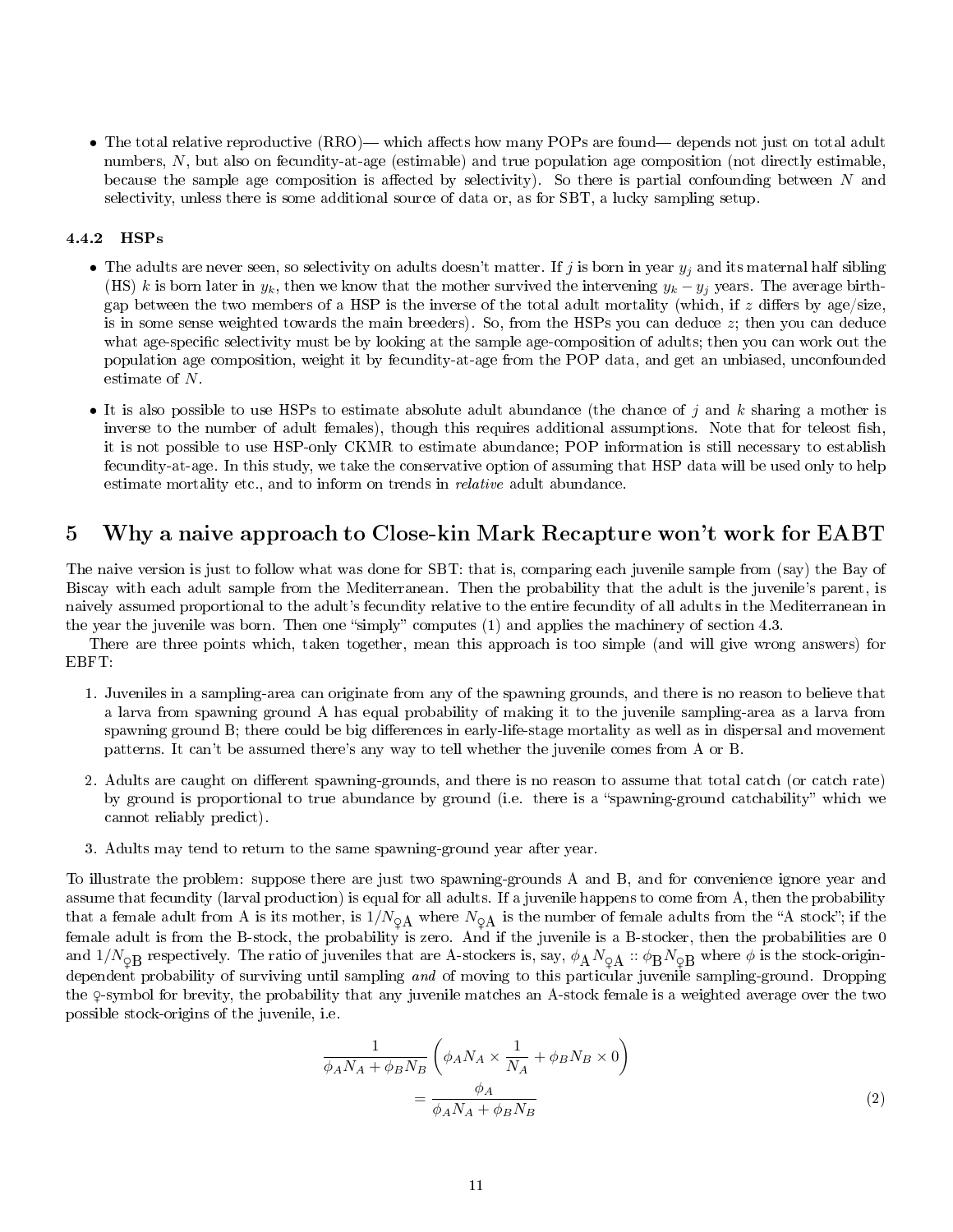and for matching a B-stock female, it's

$$
\frac{\phi_B}{\phi_A N_A + \phi_B N_B} \tag{3}
$$

If we happen to have  $m_A$  A-stock females and  $m_B$  B-stock females, and we naively lumped all comparisons, then the overall probability per-comparison of a POP would be

$$
\frac{m_A \phi_A + m_B \phi_B}{m_A + m_B} \times \frac{1}{\phi_A N_A + \phi_B N_B} \tag{4}
$$

which is, as noted above, not the same as  $1/(N_A + N_B)$ . If we were lucky enough that  $m \propto N$  (i.e. if point #2 didn't apply) or that  $\phi_A = \phi_B$  (i.e. if point #1 didn't apply), then we'd be OK; but they aren't, so we're not.

A more sophisticated attempt would be to split the comparisons depending on whether they're with A-stock or B-stock females, and look separately at (2) and (3). Unfortunately, we have no idea what the relative  $\phi$ 's should be, so we are still left with 2 equations in 3 unknowns. There are a few notes to make:

- Only the ratio  $\phi_A :: \phi_B$  matters, not the absolute value of the  $\phi$ 's; it is therefore OK to define  $\phi_A \equiv 1$  and to consider only  $\phi_B$  as an unknown (which is why there are only 3 unknowns).
- There is an important insight for POP CKMR: for it to provide an unbiased estimate of adult abundance, offspringcapture should be statistically independent of parent-capture, given the variables included in the model. If not, one is faced with what is known in the mark-recapture literature as Unmodelled-Heterogeneity-of-Capture-Probability, which is a serious source of bias. A key point in design is to ensure that sampling is adequate, and the estimation model is flexible enough, to avoid this problem.
- In point  $#3$ , persistence is crucial; there would be no problem if adults moved randomly from one spawning ground to another during their reproductive lifespans. This is because we deliberately avoid comparing a juvenile to an adult that was caught in the juvenile's birth-year anyway (see Bravington, 2014); and if the adult is caught in a subsequent year, then the chance of its being caught would be independent of whether its offspring has been caught.
- Point  $#3$  does not require any *heritable* stock-structure— simply that each adult tends to stick to the same spawning ground after reaching maturity, regardless of which spawning ground it was originally born into. The problem still remains that juvenile probability-of-capture is correlated with adult probability-of-capture, via the unknown φ-ratio.

# 6 What would work for EBFT?

The possible complication of stock structure within EBFT entails a more intricate version of CKMR than for SBT, both in the sampling and in the modelling. The key to avoiding the problems described in section 5, is to collect samples over several years from:

- 1. one fishery on adults in every main spawning ground, and
- 2. known-age juveniles from at least as many juvenile "sites" (fisheries) as there are main spawning grounds—ideally from one more.

Then the general idea is to do site-specific comparisons of:

- 1. juveniles with adults (JA: POPs);
- 2. juveniles with juveniles (JJ: HSPs);
- 3. adults with adults (AA: POPs).<sup>8</sup>

<sup>&</sup>lt;sup>8</sup>AA is feasible for EBFT only because they mature much younger than SBT; there is no point (yet) for SBT because AA POPs are too rare to be informative. It takes >10 years for an SBT to be an effective breeder, and in our fairly short (by SBT lifetime standards) studies to date, we do not have enough comparisons between old (20yo+) adults and young ( $\langle 10y0 \rangle$  ones; though eventually this will change, as sampling intervals lengthen. For EBFT, the much shorter maturation implies that a much higher proportion of AA POPs will be found quickly.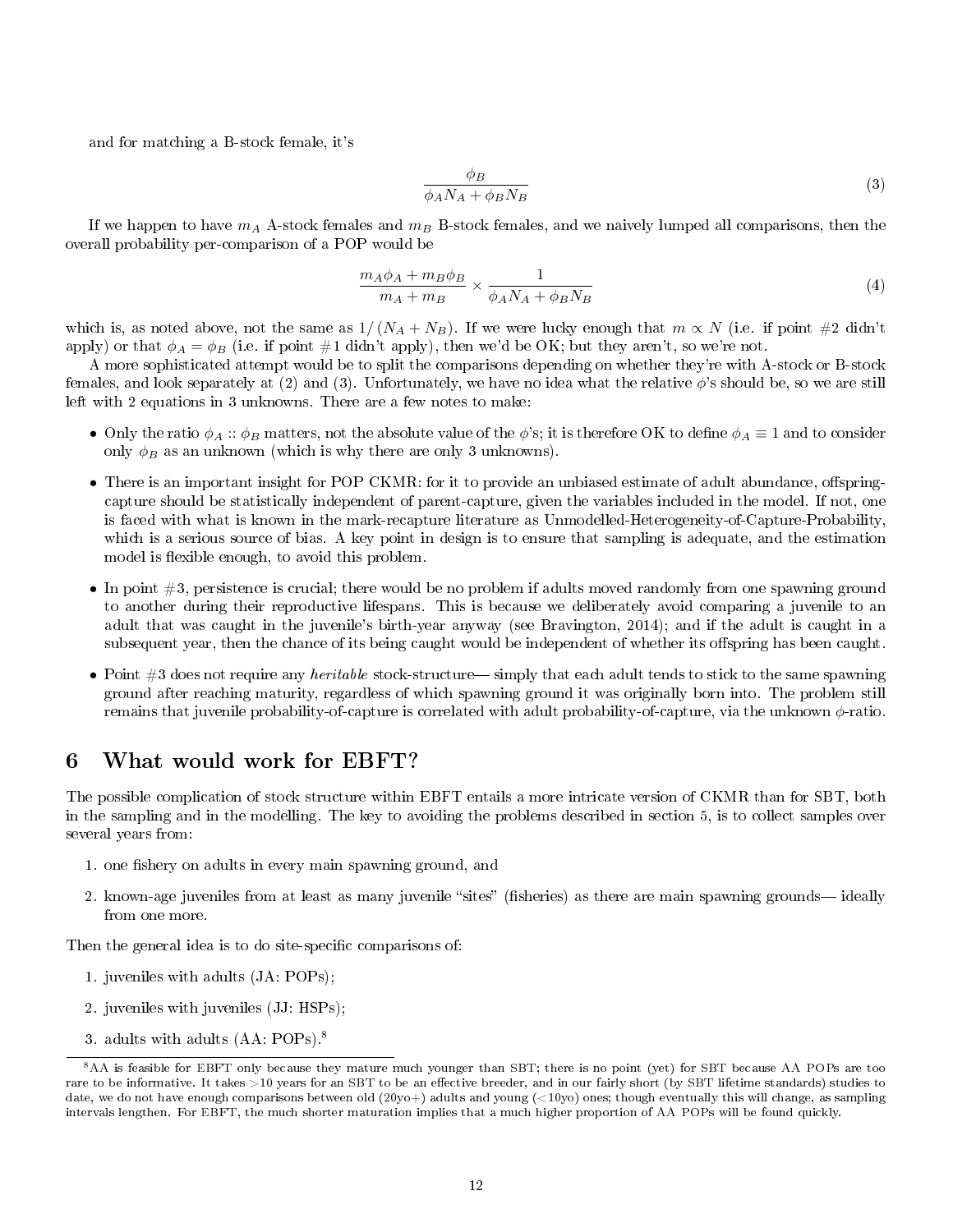By "site-specific", we mean that comparisons are tabulated by sampling site (i.e. fishery) as well as year, age, length, etc.; and that kinship probabilities are computed taking sampling site into account, under a specic demographic model described shortly. (Because the results will not be dependent on the number of sampling sites chosen, we assume, for this report, that there are 2 spawning grounds, and 2 distinct juvenile sampling sites even though more are known to exist.) As previously noted, we assume throughout that western  $(W)$  (Gulf of Mexico origin) fish can be genetically separated from eastern (E) (Mediterranean-origin) fish, subject to a known error rate. The W samples are then "discarded" for EBFT purposes, and the remaining discussion pertains only to E samples; for example, "spawning ground" always means "some place within the Mediterranean", never "Gulf of Mexico".

In the rest of this section, we try to explain how CKMR data collected as above can reveal the nature of any stock structure among EBFT, and then be used to estimate abundance and other demographic parameters. We have tried to keep this as non-mathematical as possible, but the concepts involved are very subtle, and considerably more complex than any other CKMR application we have considered, so some mathematics is unavoidable.

First, it is important to understand the conceptual difference between three stock-structure scenarios:

Heritable structure: where adult fish tend to return to the spawning-ground they originally came from.

- Nonheritable structure: where each newly-mature fish celebrates adulthood by selecting the spawning ground it will use for the rest of its life, independently of where it was originally spawned.
- Unstructured: where each adult randomly chooses its spawning ground anew every year, independently of what it did in the past.

These three scenarios  $(H, N, U)$  will manifest themselves differently in CKMR data (provided the sampling is good enough), and will require different estimation models. They also clearly have different implications for assessment sensu lato, and maybe for management. Of course, the scenarios really exist on a continuum, and the demographic model that is ultimately used for a CKMR-based assessment may need to be a hybrid, allow for partial fidelity via "migration rates" between spawning grounds. Note that, even if H applies, there is no guarantee that any "classical" genetic marker exists, and it is guaranteed that no such marker exists if N applies. We therefore consider only such information as can be guaranteed from CKMR data alone.

The first task is to use the CKMR data qualitatively to decide which scenario (or hybrid) applies, so that an appropriate demographic model can be developed. This can be done by following the flowchart in Figure 2. The rationale for deciding "Heritable" is obvious: do adults tend to spawn in the same ground as their parents? If not, then the alternatives are "Nonheritable" and "Unstructured"; the rationale for deciding between these two is more subtle.

Figure 2: Stock structure decision tree. This must exclude POP comparisons where the adult is caught in the year of juvenile birth, and HSP comparisons within the same cohort of juveniles. See text for explanations of terms.

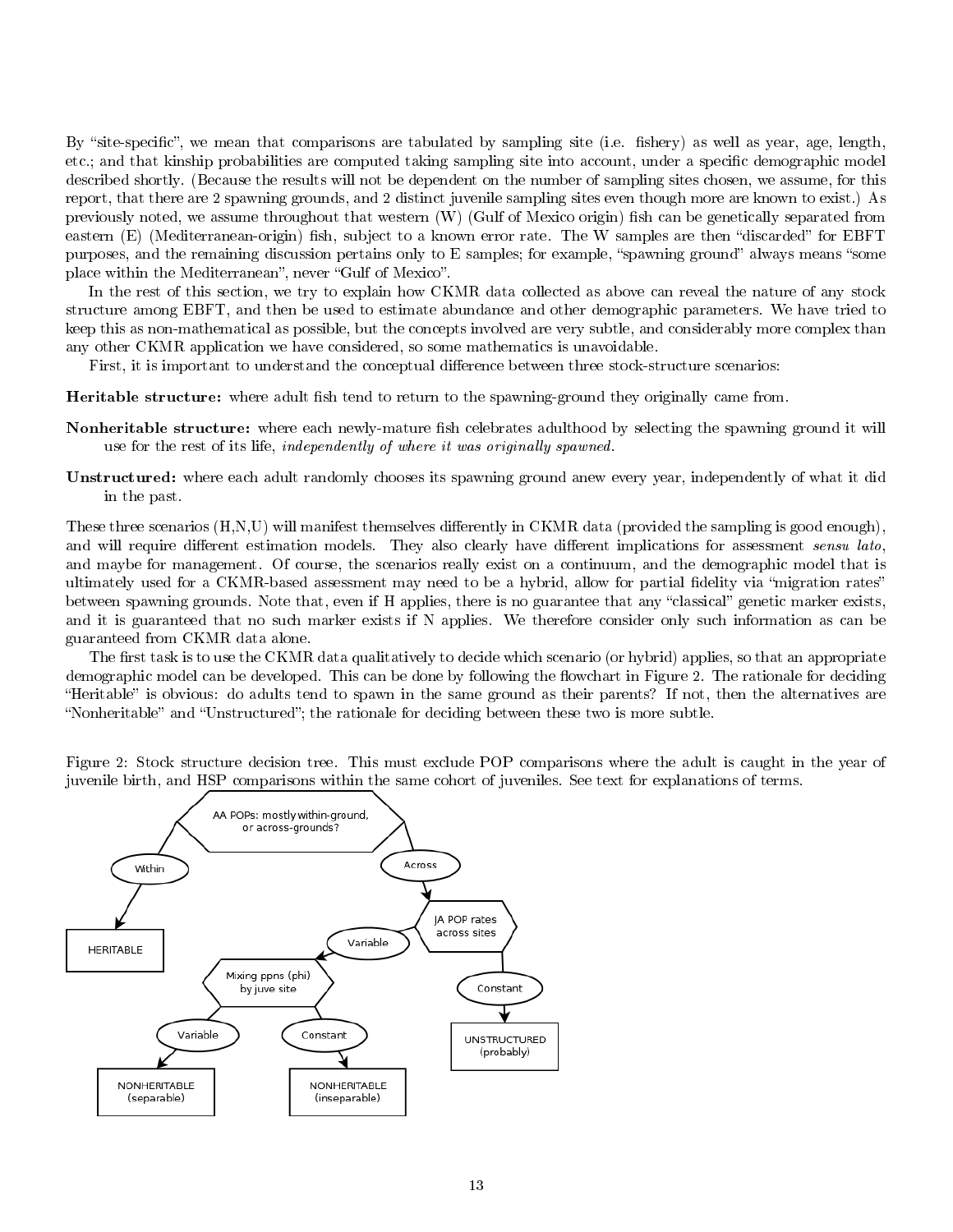If EBFT are truly Unstructured, then comparison probabilities will be unaffected by where the samples are taken (after conditioning on covariates such as year and age). The reason is that, in an Unstructured population, a parent's spawning-ground at the time of its sampling is independent of the parent's location at its offspring's birth (guaranteed to be in a different year, as per the figure caption). We will have empirical estimates of each probability after doing the comparisons of each type, so this condition can be easily checked from the data.

It is unlikely that the comparison probabilities will be similar if there is Nonheritable structure. To explain why, algebra seems unavoidable. Suppose we sample juveniles from sites c and  $d$  (lower-case), and adults from the (only two, as assumed for this report) spawning-grounds  $E$  and  $F$  (upper-case). Then the probabilities of finding a POP<sup>9</sup>, depending on place of sampling, can be calculated as per section 5. Again, in the interests of clarity, we show here a single-sex version omitting all covariates except capture-site:

$$
p_{cE} = \frac{1}{N_E + \phi_c N_F}; \ p_{cF} = \frac{\phi_c}{N_E + \phi_c N_F}
$$

$$
p_{dE} = \frac{1}{N_E + \phi_d N_F}; \ p_{dF} = \frac{\phi_d}{N_E + \phi_d N_F}
$$
(5)

The interpretation of  $\phi_c$ , say, is as a "mixing proportion", describing the relative per capita contribution of adults from spawning ground  $F$  to the juvenile pool in c, compared to the per capita contribution of adults from spawning ground  $E$ .

These equations are valid generally regardless of what type of stock structure applies, if any. The point under discussion is what they will reveal empirically and qualitatively about stock structure, and which parameters will be statistically estimable. If EBFT are Unstructured, for example, then  $\phi_c = \phi_d = 1$  and this will be evident because the empirical  $\hat{p}$ 's will all be similar. If not, we have 4 equations in 4 unknowns (two N's and two  $\phi$ 's), and can in principle solve to estimate  $\hat{N}_E$ and  $\hat{N}_F$  by "method of moments" (e.g. first estimate  $\hat{\phi}_c=\hat{p}_{cF}/\hat{p}_{cE}$  and similarly for  $\hat{\phi}_d,$  then invert both LHS equations to get linear simultaneous equations in  $\left(\hat{N}_E,\hat{N}_F\right)$ ). This will only go wrong if  $\hat{\phi}_c=\hat{\phi}_d,$  i.e. if the mixing-proportions are the same on the two juvenile sites. That cannot occur if the juveniles are young enough and the sites far enough apart; in the extreme case, larvae from the Balearics have to come mostly from the Balearic spawning ground. By the time juveniles reach a more promising age for sampling, we might reasonably hope that 2yo juveniles in the Bay of Biscay will have a higher proportion of W Med-spawnees than 2yo juveniles in the Levantine Sea will have (i.e. different  $\phi$ ). However, this issue of "sufficient natural contrast" in  $\phi$  can only be checked by actually doing a CKMR study.

If it turns out that there is not much natural contrast in  $\phi$  across juvenile sampling sites, i.e. if  $\hat{\phi}_c \approx \hat{\phi}_d$ , then we can still detect Nonheritable (as opposed to U) structure, based on differences between  $\hat{p}_E$  and  $\hat{p}_F$ . However, we could not then separately estimate  $N_E$  from  $N_F$ , nor form an unbiased estimate of the total  $N_E + N_F$ . (This is the reason for the "separable" and "inseparable" boxes in Figure 2.) Presumably, ongoing CKMR would still provide a reliable *relative* rather than absolute abundance time series (much better than CPUE), along with all the other CKMR benefits: direct estimates of fecundity-at-age, mortality rates, etc. In the context of a full assessment, the loss of absolute abundance might not be critical, since catch data (if reliable) can fill the gap just as it does with CPUE-based assessments. Nevertheless, absolute abundance is an important part of CKMR's appeal, so it is worth making the effort to obtain widely-spaced-enough and young-enough juvenile samples to have good natural contrast in  $\phi$ .

#### 6.1 Further observations

As we forewarned, the issues around stock structure in CKMR are complex. For any readers still keen for further details, we proffer a few more observations based on the biology and mathematics behind (5). Other readers may wish to skip to section  $6.2$  on a first reading.

• Mistaking Nonheritable for Unstructured is theoretically possible, but it would require very "unlucky" biology (or bad sampling), whereby larvae from different spawning grounds experience similar cumulative mortality prior to being sampled as juveniles, leading to  $\phi \approx 1$ . (As an example of bad sampling: if no juveniles at all were sampled, we would be dependent entirely on AA comparisons. By definition of Nonheritable structure,  $\phi = 1$  among adults, so we would be unable to distinguish N from U.)

 $9$ Recall that comparisons are only "valid" between a juvenile and an adult that are caught after (not during) that juvenile's birth-season. Obviously, samples of early-0-group fish near spawning ground X would only yield POPs in that year against adults spawning in X, regardless of whether we have U- or N-structure. The interesting question is whether they would yield POPs when compared against adults caught spawning in other years away from X.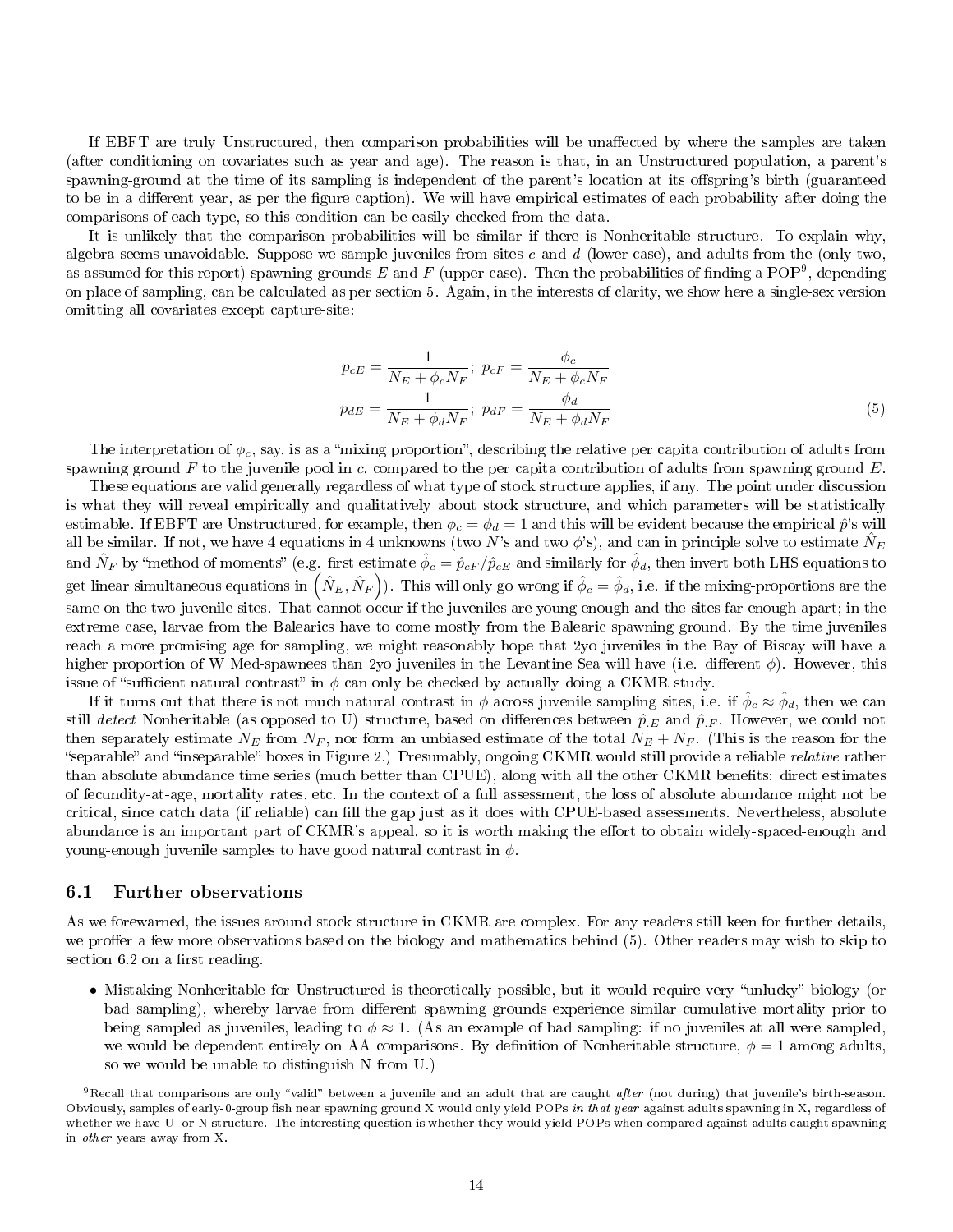- There may also be partial stock structure (H or N), whereby each adult has an individual tendency to use a particular spawning ground, but in some years "decides" to go somewhere else. This would shrink the estimated  $\hat{\phi}$ 's towards 1, so that the corresponding abundance estimates by stock would not reflect the real numbers found on that spawning ground each year. In such cases it is not obvious what the "right" stock-level answer actually would be, since it is not clear exactly what "stock" should mean. However, the good news is that (5) is still valid; the difficulties relate only to interpretation of the split of N across spawning stocks, not to the total adult abundance estimate.
- Somewhat similar considerations apply to JJ comparisons for HSPs as to AJ comparisons for POPs. For example, if there is Heritable or Nonheritable structure, combined with variation in mixing-proportions  $\phi$  across juvenile sites, then there will tend to be more within-site HSPs than across-site HSPs. However, the HSPs cannot be linked back to particular spawning grounds, so the information content is more limited than for AJ comparisons.

Parameter estimation would of course be done not via 5), but inside a proper statistical model constructed around a sitespecific version  $(1)$  and as described in section 4. Exactly how that model is constructed, would depend on the qualitative conclusions about stock structure gleaned from the POPs. However, the basic structure would be fairly similar regardless of whether H, N, or U structure (or some hybrid allowing quantified "migration rates") is being described; parameters such as fecundity-at-age will be estimated alongside time-series of numbers-at-(adult)-age. Some non-abundance parameters, such as mortality rate, might be allowed to vary by "stock"; these are detailed modelling decisions that cannot be made until some close kin data are collected. Section 8 describes one specific version that we have implemented for design purposes.

- Heritable stocks: the AA comparisons lead directly to unbiased stock-specific adult abundance estimates. As always with CKMR, though, the estimates are back-dated to average birth-year of the potential offspring. With AA comparisons, the "potential offspring" are actually the younger adults sampled, so that the average back-dating may be substantial. The AJ comparisons, as in (5), will provide more up-to-date estimates, since they are only back-dated by juvenile age. We would also expect that AJ comparisons will yield more POPs. HSPs from JJ comparisons are used to separate the effects of mortality and fecundity.
- Nonheritable stocks: the AA comparisons lead to a combined (and back-dated) adult abundance estimate. Provided that there is enough natural contrast in mixing-proportions  $(\phi)$  between juvenile stocks, then AJ comparisons will give up-to-date spawning-ground-specific estimates of adult abundance. The spawning-ground-specific interpretation becomes somewhat fraught if spawning-ground-delity is partial rather than complete, but the estimate of aggregate adult abundance remains unbiased. Use of HSPs is basically as for H.
- Unstructured stock: all abundance estimates are combined across adult spawning grounds (regardless of whether all grounds are sampled or not). The statistical model is simpler because there are fewer parameters to estimate. There is no way to estimate separate abundances by spawning ground from CKMR, but by the same token it probably doesn't matter for management; with an Unstructured stock, all EBFT are eventually exposed to the same mortality rate because they move around so much. Use of HSPs is as for N and U.

#### 6.1.1 Cryptic stocks and diagnostics

The ability of (5) to produce separate abundance estimates by stock relies on there being enough natural contrast in the  $\phi$ 's amongst juvenile sampling sites. It is interesting to note that, if there are more juvenile sites sampled than (putative) adult spawning grounds, and provided that the natural contrast exists, then it becomes possible to detect— and even, to some extent, estimate— an additional "cryptic" spawning stock that has not actually been sampled. This becomes mathematically apparent in an extended version of (5) where there are more rows (sampled juvenile sites) than columns (spawning grounds), but where one of the columns is missing (not sampled).

A further internal check on the consistency of the whole CKMR-based assessment, including but not limited to stock structure, comes from cross-checking the somewhat-retrospective abundance estimates from the AA comparisons against the more up-to-date estimates from the AJ comparisons. This is done implicitly in the estimation model used for section 8, but as part of estimation under the "right" model, not as a diagnostic. The reason for mentioning it here is simply to point out that some diagnostics are available under the sampling program we propose, so that whichever demographic assumptions end up being adopted for a CKMR-based assessment need not go untested for all eternity.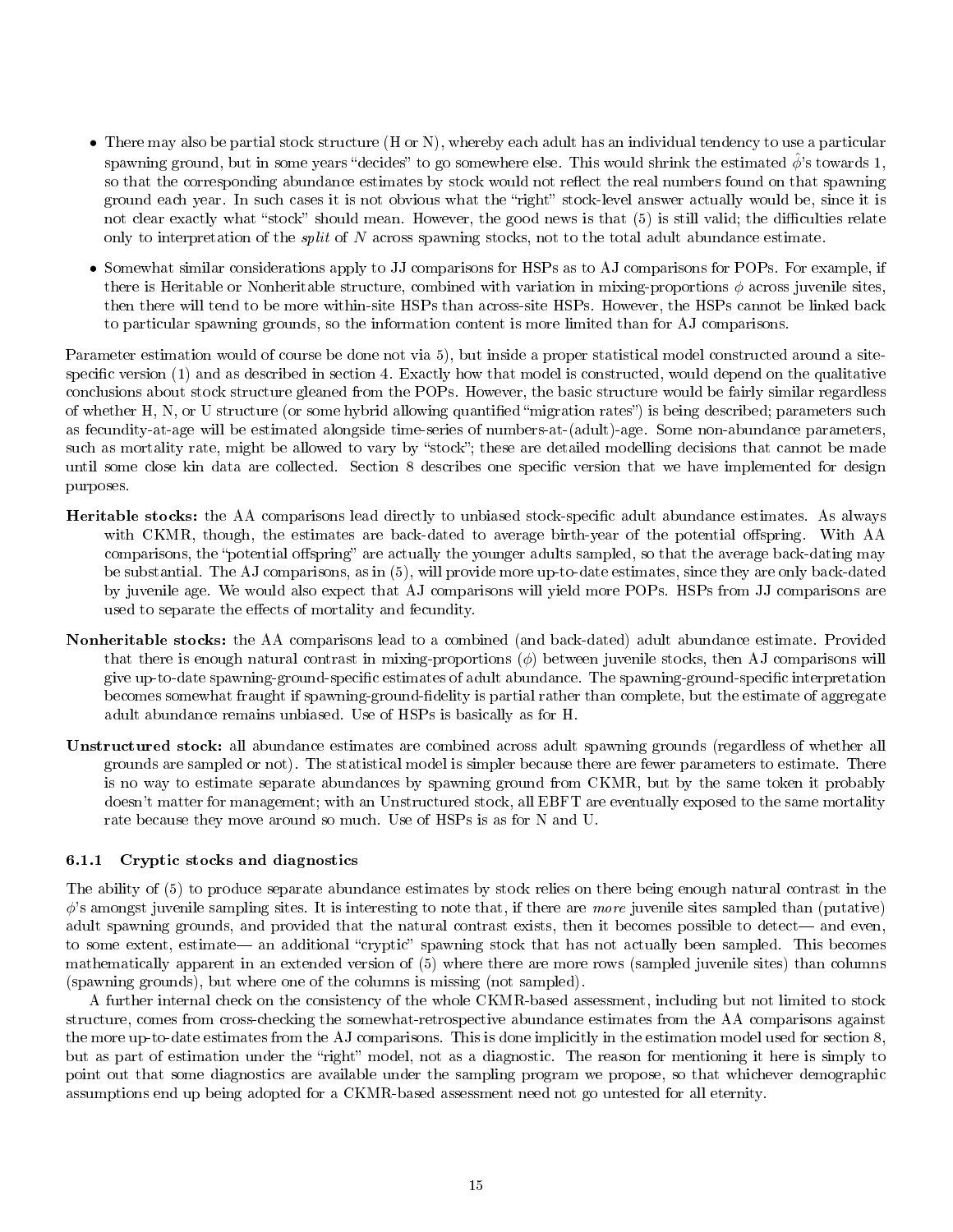#### 6.2 Summary

This section has concentrated on stock structure and abundance in an expanded version of the "cartoon" (Figure 1). It should be evident that (i) stock structure makes things complicated, but (ii) a well-designed CKMR sampling programme for EBFT will yield a great deal of qualitative information about any stock structure, and (iii) that there should also be enough data to yield unbiased abundance estimates, using a model that will depend on what stock structure scenario turns out to apply; in some scenarios but not all, estimates can be made down to the level of individual spawning stocks.

Given that no-one knows what the real stock structure of EBFT is yet, there is little point in testing a vast and elaborate range of scenarios. For the numerical results in section 8, we opted (for this report) to consider one fairly challenging scenario (Heritable separate stocks on two spawning grounds, with two juvenile sampling sites), to give an indication of what sample sizes might be needed. The vagaries of stock structure, and indeed the substantial vagaries of the entire EBFT assessment which inevitably underpins any design process, mean that the numbers are sure to be refined in future as data accumulates.

However, the basic necessity remains of genotype-sampling all major known adult spawning grounds, and at least as many juvenile sites— though it is not necessary to sample all EBFT fisheries (e.g. adults outside the spawning season are not useful). The other sampling requirements (length, age, sex, thoroughness of genotyping) remain as per section 4; this is essential so that other demographic parameters such as fecundity-at-size, selectivity, and natural mortality can be estimated, and to avoid abundance being statistically confounded with these other parameters.

A dot-point version of the requirements is as follows:

- DO need samples of adults from one fishery in each main spawning-ground. If not, it is impossible to resolve stock structure. Abundance estimates may then be substantially biased; the bias will be undetectable.
	- It may be hard to know whether all the "main" spawning-grounds have been covered. Some degree of safeguard is provided by the diagnostics in section 6.1.1, provided juvenile sampling is adequate.
- DO need samples of young juveniles from at least as many well-separated juvenile sites as there are main spawninggrounds. If not, stock structure cannot be fully resolved, and only relative abundances may be possible.
	- It is important to have good natural contrast in mixing proportions (see text) between juvenile sites. This can't be checked in advance, but is more likely for younger juveniles.
	- $-$  It is essential that juvenile age can be inferred fairly reliably<sup>10</sup>. Length alone may well be adequate for this, provided that the juveniles are sampled young enough.
- DO need to genotype to HSP-finding quality (a fairly stringent requirement)—without HSPs, the ability to separate age-specific fecundity from overall mortality rate within CKMR is much weaker, and the complexities of EBFT stocks/fisheries/sampling do not permit the shortcut used previously for SBT.
- DO need other data from the sampled fisheries, as per section 4. Catch data from *unsampled* fisheries is also useful to establish total removals, but is not an absolute requirement— though breakdowns of total catch by fishery, by length, and if possible by age, are the cornerstone of any reliable stock assessment, CKMR or otherwise.
- DO NOT need samples from other fisheries, such as adults out of the spawning season where the "true stocks" (if any) would be mixed. The information for CKMR would be limited, because of extra layers of mixing parameters. To the best of our understanding, CKMR for EBFT will work if and only if samples of the right type can be collected; samples of the wrong type would be a distraction and not an adequate substitute.

# 7 Initial review of existing collections and tissue samples for EABT sample sizes and distribution

Figure 3 depicts a proposed population structure, connectivity and sampling concepts required to be considered in the design of a CKMR study for EBFT. It is not intended to reflect the "true" or only potential spawning structure for Mediterranean EBFT. An initial review of the samples available for known spawning adults and juveniles of EBFT, and discussions with experts involved in their collection indicates:

 $^{10}\rm Because$  it determines year-of-birth, which is used to decide which comparisons are "legitimate". While adult age is also important, accuracy is not so important.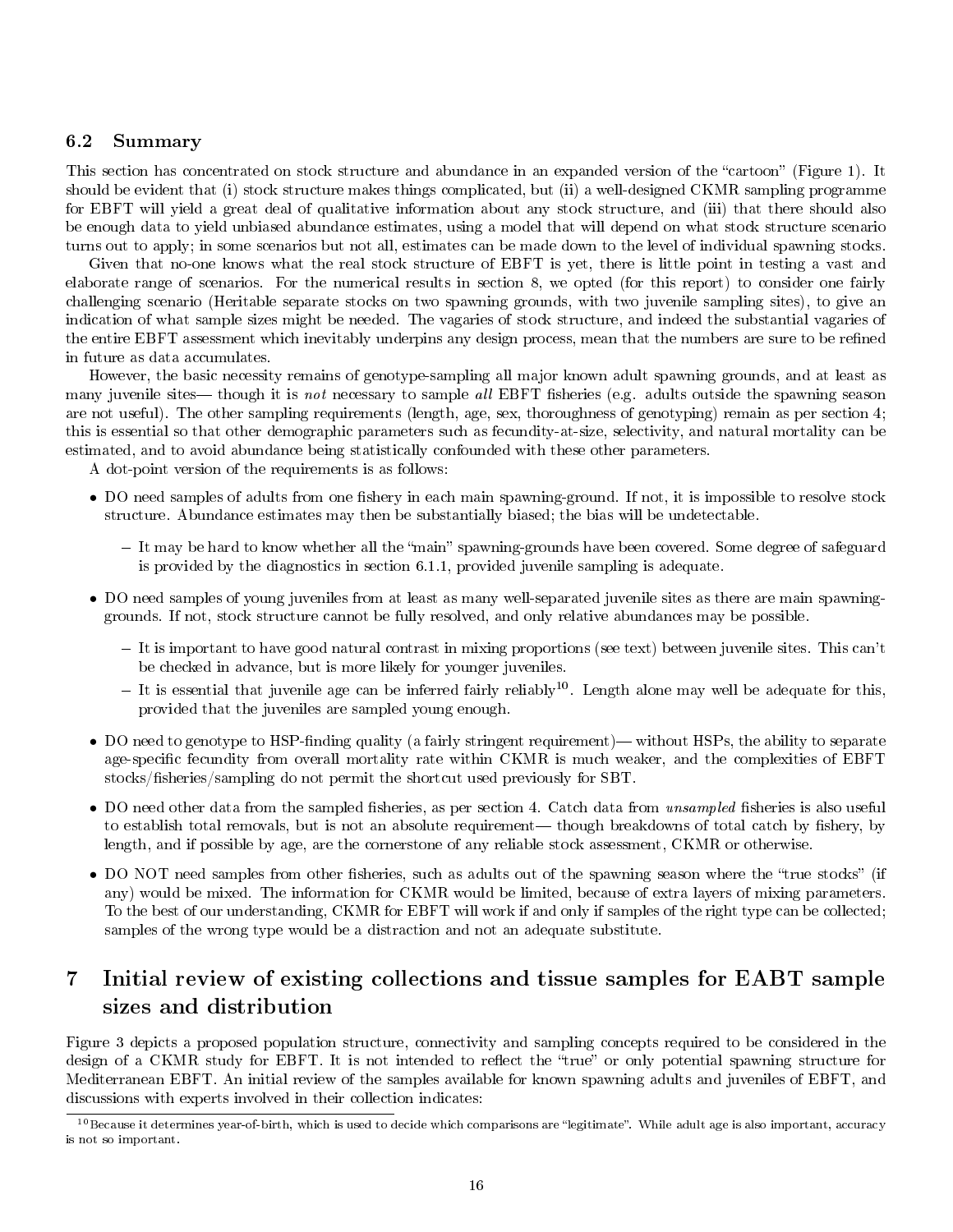Figure 3: Schematic of adult spawning areas and juvenile grounds to illustrate population structure, connectivity and life-history concepts of the kind that need to be considered for design of CKMR for eastern Atlantic bluefin tuna. Other scenarios have been put forth by other authors. This scenario depicts three self-recruiting spawning populations within the Mediterranean Sea. Juveniles migrate to other locations in the Mediterranean and the Atlantic, returning to their natal spawning ground once mature (assumed to be from 3 years on). Size of circles in the juvenile (J) and adult (A) areas reflect numbers of tissue samples collected in 2013 as part of GBYP biological sampling program. A-Sp notes adult spawning grounds; A-NSp adult winter feeding ground. Adapted from Arrizabalaga et al 2014. Similar sample sizes were collected in 2013 (Table 1).



- The current GBYP sampling strata for the GBYP program are likely to be suitable even if the truth is as complicated as Figure 3. The essential elements are the timing of sampling occasions (through-out the spawning season for adult fish) and the quantity and quality of the samples and associated data obtained (see below).
- The sample sizes available in the GBYP collections to date are insufficient for CKMR (see for example Table1 and Table 4); they would need to increase substantially and be continued for several years. This is also the case for the more recent 2015 sampling and current strata for the GBYP (Appendix 2).
- Initial discussions indicate it should be possible to collect the larger sample sizes required for CKMR in the future both for adults on the spawning grounds in the Med, and for juveniles in the Med and the Atlantic.
- Unbiased abundance estimates require adult samples from all main spawning grounds (unless it turns out that there really is no within-Med structure; but we will not find out without the samples anyway). For the purposes of the total sample size calculations we have assumed there are two "known" (Western and Central Med) and a third "unconfirmed" (eastern Med) spawning ground. If adequate sample sizes can be obtained from all main spawning areas (i.e. Balearic Sea, Tyrrhenian Sea, southern-central Mediterranean Sea and Levantine Sea), and from at least five juvenile grounds (i.e. one more than the number of spawning areas), then it should be possible to diagnose from the CKMR data alone whether all the important spawning grounds really have been encompassed. For simplicity, for this initial scoping exercise we present numerical results (sample size requirements etc.) under a simpler scenario, with just two spawning grounds and two juvenile sampling sites, to demonstrate that the required parameters are estimable, in principle. These can be refined to reflect more specific scenarios, informed by more detailed data and information, should the project proceed to the detailed feasibility study.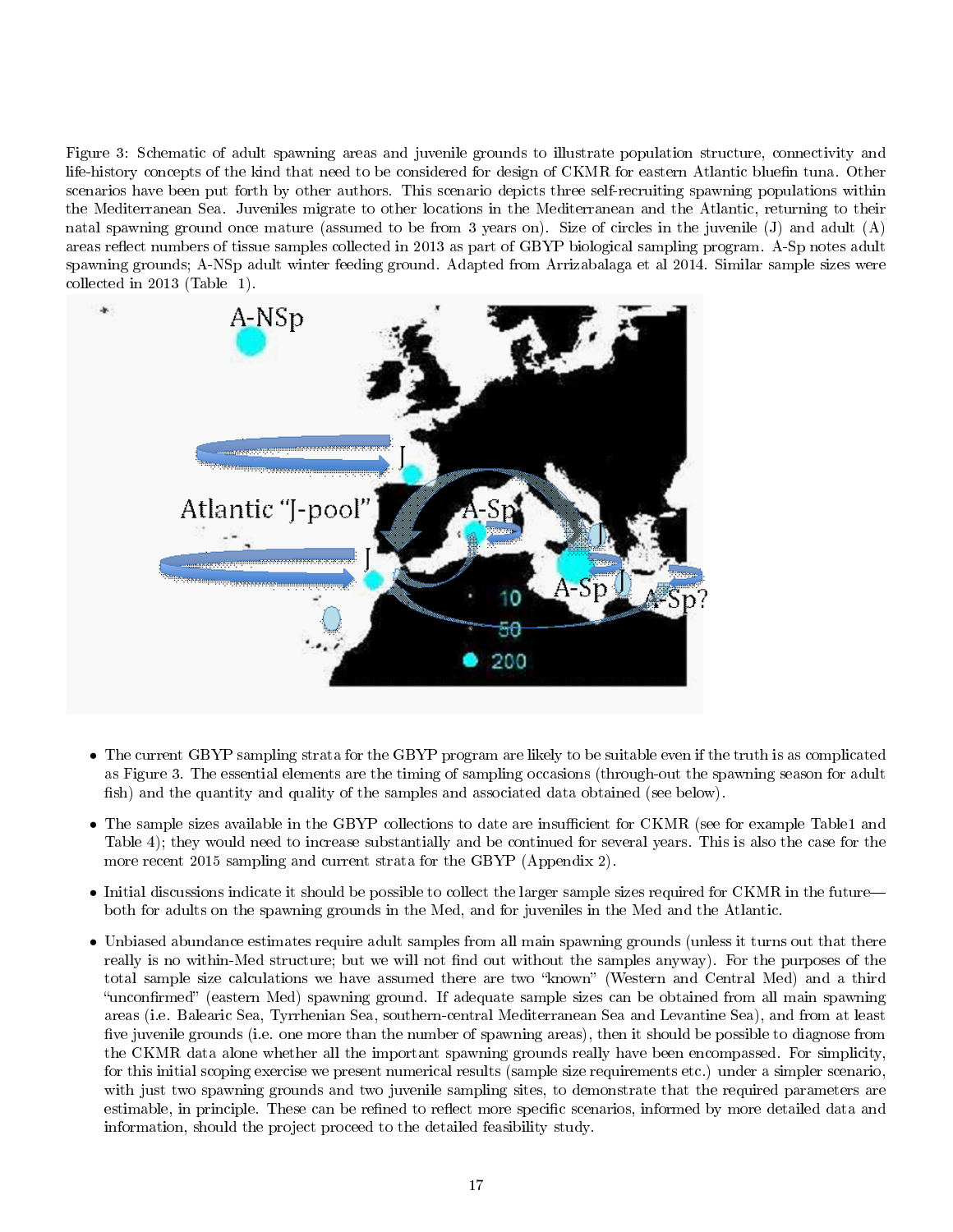- It is essential that samples from spawning adults can be assigned with high reliability to the correct spawning ground, and associated with the correct measurement of length (and, ideally, an otolith). Note, by "assignment" we are referring to direct assignment from observer records, catch documentation, harvesting records etc; not chemical or genetic markers. For EBFT, this may not be easy for some of the purse-seine fisheries, where long tows to farm operations are involved. An important issue for any proposed follow-up study, is to consider how serious this issue might be.
- Age data (otoliths) are required for the samples from each spawning-ground fishery, or at least for a large enough proportion of samples to provide a representative age-length key with low CV. As many as possible should be collected, even if not all are read; it is particularly useful to be able to ascertain age for identified parents, by going back to the otolith collection once a POP is identified. Length compositions from those sampled fisheries are also needed. Further consideration of subsampling (i.e. how many fish per length class to genotype) would be needed in a full implementation. Note that sampling and archiving tissue is expected to be cheaper than genotyping, so it makes sense to collect a lot of samples now, and decide later which ones (and how many) to genotype. Again, these points should receive attention in any follow-up study. Importantly, it is not necessary to obtain samples from all fisheries— only from fisheries on adults on the spawning grounds in the spawning season, and from enough fisheries on young juveniles (e.g. YOY or 1-2yo) to deal with mixing (section 6).
- While it is not necessary to sample juveniles from all fisheries, it is necessary to sample from at least as many juvenile regions as there are sampled adult spawning grounds, and ideally from more; the extra juvenile grounds give a diagnostic on whether all important adult spawning grounds have been sampled.
- Otoliths are not required for juveniles, provided that a precise-enough age-length key is available to allow selection of known-age  $(YOY, 1$  vo or  $2y$ ) juveniles for subsequent genotyping.

Table 2 identifies the gaps in the currently GBYP biological sampling program, given the requirements for CKMR outlined above.

On our current understanding of the most "complex" population structure considered plausible by ICCAT, sampling should involve three spawning grounds/populations in the Mediterranean and 4 juvenile feeding grounds spread between the Mediterranean and eastern Atlantic Ocean. We also consider 1yo or 2yo fish to be the best options for juvenile sampling; 1yos have the advantage of being less-mixed (i.e. better natural contrast among the  $\phi$ , as per section 6; ), but also more risk of high within-cohort sibship<sup>11</sup>. It is not possible to say which age would be better without trying both. Larvae are likely to be more troublesome, because of tissue quality and contamination concerns, because of increased within-cohort sibship risk, because they require dedicated surveys rather than fishery by-products, and because (paradoxically) they are so "pure" with respect to spawning ground that they carry no information about other spawning grounds.

 $11$ Within-cohort sibs are not useful for CKMR, and if their incidence is high, the effective sample size is reduced; it is only between-cohort sibs which are useful.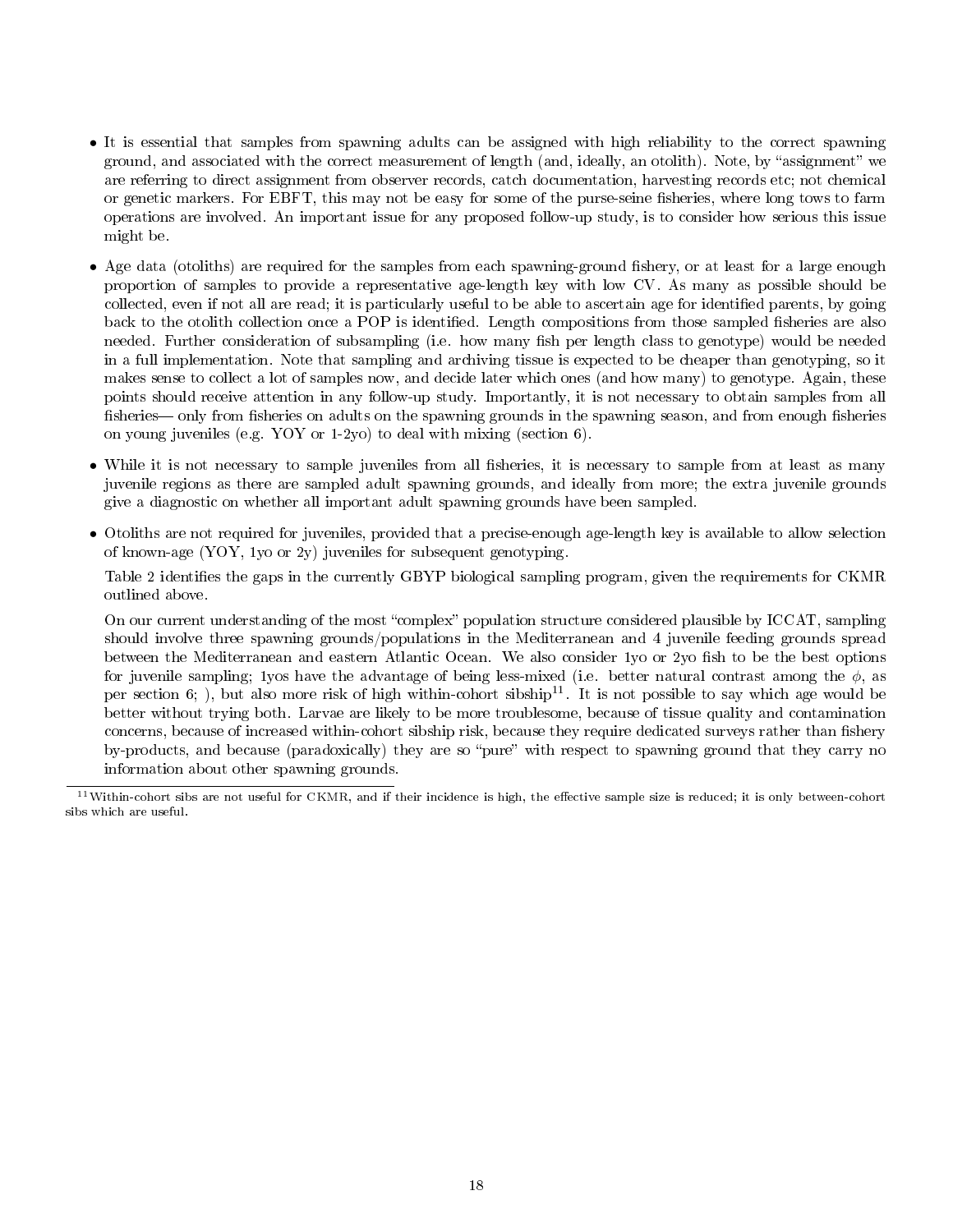Table 1: Number of EBFT sampled by area/fishery and size class, in 2013, as an indication of the sampling intensity relative to that required for CKMR (compare total numbers of juveniles and adults with those in Table 4). Empty cells indicate that no sampling was planned or accomplished in that stratum. Green cells indicate strata where sampling took place despite not being planned. Taken from Arrizabalaga et al 2014; caption has been paraphrased. Review of more recent sampling strata and total samples of juveniles and adults numbers (GBYP 2015, Appendix 2) also indicate that substantially larger numbers of samples will be required to meet the preliminary estimates of sample size required for CKMR.

|                         |                                   | Larvae | Age 0        | Juveniles    | Medium           | Large          | Total |             |       |
|-------------------------|-----------------------------------|--------|--------------|--------------|------------------|----------------|-------|-------------|-------|
|                         |                                   |        | $\leq$ =3 kg | >3 & <=25 kg | $>25$ & <=100 kg | >100 kg        |       | Target      | %     |
| Eastem<br>Mediterranean | Levantine Sea                     |        | 86           |              |                  |                | 86    | 50          | 172%  |
|                         | Adriatic Sea                      |        |              | 60           |                  |                | 60    | 60          | 100%  |
| Central                 | Malta                             |        | 50           |              |                  |                | 50    | 50          | 100%  |
| Mediterranean           | South of Sicily and Ionian<br>Sea | 58     | 50           | 50           |                  |                | 158   | 100         | 158%  |
|                         | Gulf of Syrte                     |        |              |              | 114              | 140            | 254   | 150         | 169%  |
|                         | Balearic                          | 42     | 134          |              |                  |                | 176   | 110         | 160%  |
| Westem                  | Ligurian Sea                      |        | 33           |              |                  |                | 33    | 50          | 66%   |
| Mediterranean           | Sardinia                          |        |              |              | 36               | 5              | 41    | 60          | 68%   |
|                         | Algeria                           |        |              |              |                  | 0              | 0     | 50          | 0%    |
|                         | Tyrrhenian                        |        | 50           |              | 3                | $\overline{2}$ | 55    | 50          | 110%  |
|                         | Bay of Biscay                     |        |              | 265          | 26               | $\mathbf{1}$   | 292   | 110         | 265%  |
|                         | Canary Islands                    |        |              |              |                  | 89             | 89    | 50          | 178%  |
| Northeast Atlantic      | Gibraltar                         |        |              | $\mathbf{2}$ | 59               |                | 61    | 60          | 102%  |
|                         | Morocco                           |        |              |              |                  | 110            | 110   | 110         | 100%  |
|                         | Mauritaria                        |        |              |              |                  | 23             | 23    | 0           | >100% |
|                         | Norway                            |        |              |              |                  | $\mathbf{1}$   | 1     | 0           | >100% |
| Central North           | Azores-Madeira                    |        |              |              |                  | $\Omega$       | 0     | 50          | 0%    |
| Atlantic                | Central North Atlantic            |        |              |              | 34               | 380            | 414   | 50          | 828%  |
|                         | Gulf of Mexico                    | 84     |              |              |                  | $\circ$        | 84    | 50          | 168%  |
| Northwest               | Gulf of Saint Lawrance            |        |              |              |                  | 23             | 23    | $\mathbf 0$ | >100% |
| <b>Atlantic</b>         | Newfoundland-Labrador             |        |              |              |                  | 9              | 9     | $\theta$    | >100% |
|                         | Nova Scotia                       |        |              |              |                  | 17             | 17    | $\Omega$    | >100% |
|                         | Total                             | 184    | 403          | 377          | 272              | 800            | 2036  | 1210        | 168%  |

Table 2: Summary of sampling options for CKMR relative to current GBYP Biological sampling strata.  $\sqrt$  indicates substantial sampling within current GBYP program, albeit not at the annual sample sizes required for CKMR.

| Region                 | Area/Fishery                       | $0+$ | $1-2$ vo | Spawning Adults |
|------------------------|------------------------------------|------|----------|-----------------|
| Eastern Mediterranean  | Levantine Sea                      |      |          |                 |
| Central Mediterranean  | Southern-Central Mediterranean Sea |      |          |                 |
|                        | Adriatic Sea                       |      |          |                 |
|                        | Gulf of Syrte                      |      |          |                 |
| Western Mediterranean  | Balearic Sea                       |      |          |                 |
|                        | Sardinia                           |      |          |                 |
|                        | Ligurian Sea                       |      |          |                 |
|                        | Gibraltar                          |      |          |                 |
|                        | Tyrrhenian                         |      |          |                 |
| North-east Atlantic    | Bay of Biscay                      |      |          |                 |
| Central North Atlantic | Central North Atlantic             |      |          |                 |
|                        |                                    |      |          |                 |

## 7.1 Genotyping to identify kin

If this project proceeds beyond scoping into a full design and implementation, a number of technical issues will need to be considered in depth. These include sampling protocols, lab handling and management of tissue samples, genotyping method and quality control, and management of genotype data. We don't consider these in any detail here, but rather note a number of points which should be considered if the project proceeds.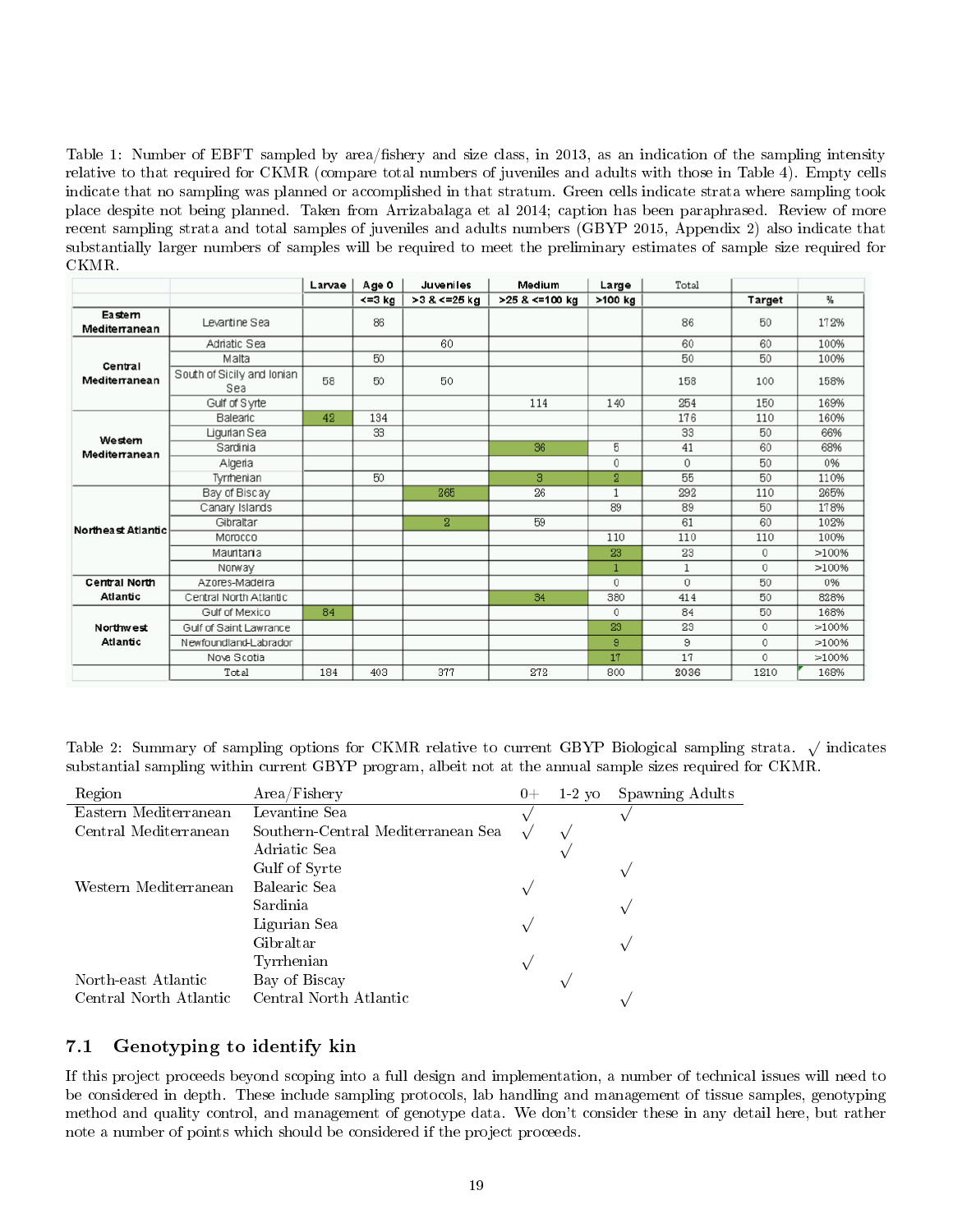The Genotyping by Sequencing (GBS) methods used to identify more distant kin than POPs (e.g. DArT, which we are now using for SBT) require high-quality tissue samples to provide reliable genotypes. Although we prefer DArT to microsatellites, we have noticed that it is more sensitive to contamination (and this is likely true for any GBS approach). The potential for cross-contamination of samples is real, and it is essential to pay attention to quality control procedures in the collection of samples and diagnostic analyses for detecting incidences of contamination. Similarly, there is the need for investment in relational database systems to effectively manage and curate the very large data volumes generated.

Our brief review of the genetic components of the GBYP Biological Program to date indicate that considerable thought has been given to these issues and it has been possible to collect high quality samples (tissue and fin clips). We understand, however, that here have been some issues with contamination and/or incorrect identification of larvae, which are being addressed as part of current and future work. An additional consideration, which would form part of the proposed second stage of this project, is the genotyping approach used to identify kin. As recently demonstrated ((Bravington, 2014; Bravington et al., 2015), with the right type of GBS method it is possible to identify HSPs, as well as POPs, which significantly increases the information content of CKMR. This additional information content means it would not be sensible to contemplate a new CKMR study without HSPs. The "focused" DArT approach tested by Bravington et al. (2015) delivers very high read-depths and genotyping accuracy— a necessity for reliably identifying  $HSPs$ — at very low unit cost. The consortium delivering the GBYP Biological Program currently uses an alternative form of GBS, which may or may not be adequate for determination of kinship to HSP level. Part of any second phase of this project should be a detailed evaluation of candidate genotyping techniques (already done for DArT, but not for others) to see whether HSPs can be found accurately and affordably with that technique. Given the interest in this rapidly developing area of technology, it would seem prudent to conduct a review and/or expert workshop with others who are already implementing similar methods or are considering initiating large-scale, high through-put genotyping for fisheries/natural resource management applications.

# 8 Preliminary design for EBFT: model structure and results

### 8.1 Model structure and assumptions

The model mimics a stand-alone CKMR assessment that uses fishery age compositions, total catch-at-age and the CKMR results (i.e. frequency, distribution and nature of close-kin pairs). It is fairly similar to the stand-alone model used for SBT, but differs structurally in terms of:

- stock structure;
- assumed existence of catch-at-age data (adult catches are a small proportion of the total catch for SBT, particularly relative to EBFT);
- use of HSPs and of AA-POPs, as well as AJ-POPs (AA-POPs are rare for SBT, due the substantially older age at maturity).
- various simplications appropriate for a design study as opposed to a real post-hoc data analysis, e.g. concerning length data.
- Information on age of adult samples: a real-data CKMR analysis would need to use both length and age information (for adults). In practice this is not necessary for the design stage. For design purposes, we pretend that length does not matter, and instead that age does matter and is directly measured for all genotyped adults. This captures the general point, which is to allow for (and to be prepared to estimate) substantial somatic growth and change in fecundity after reaching adulthood. In the actual estimation model for a CKMR project, the age and length data are important and the length at age and associated variability are accounted for explicitly.
- Stock structure: for this first part of the feasibility study, we applied a model that corresponds to Heritable stock structure with 2 adult spawning grounds, and 2 juvenile sampling sites with mixing parameters  $\phi$  of 0.3 & 0.7 (i.e. partial mixing, differing by juvenile site). In practice, choice of model would be data-dependent, as explained in section 6. The focus here is to demonstrate that it is statistically possible to do CKMR in a stock-structure-affected setting.
- Uncertainty was computed via the expected Hessian of the log-likelihood, as per standard statistical theory.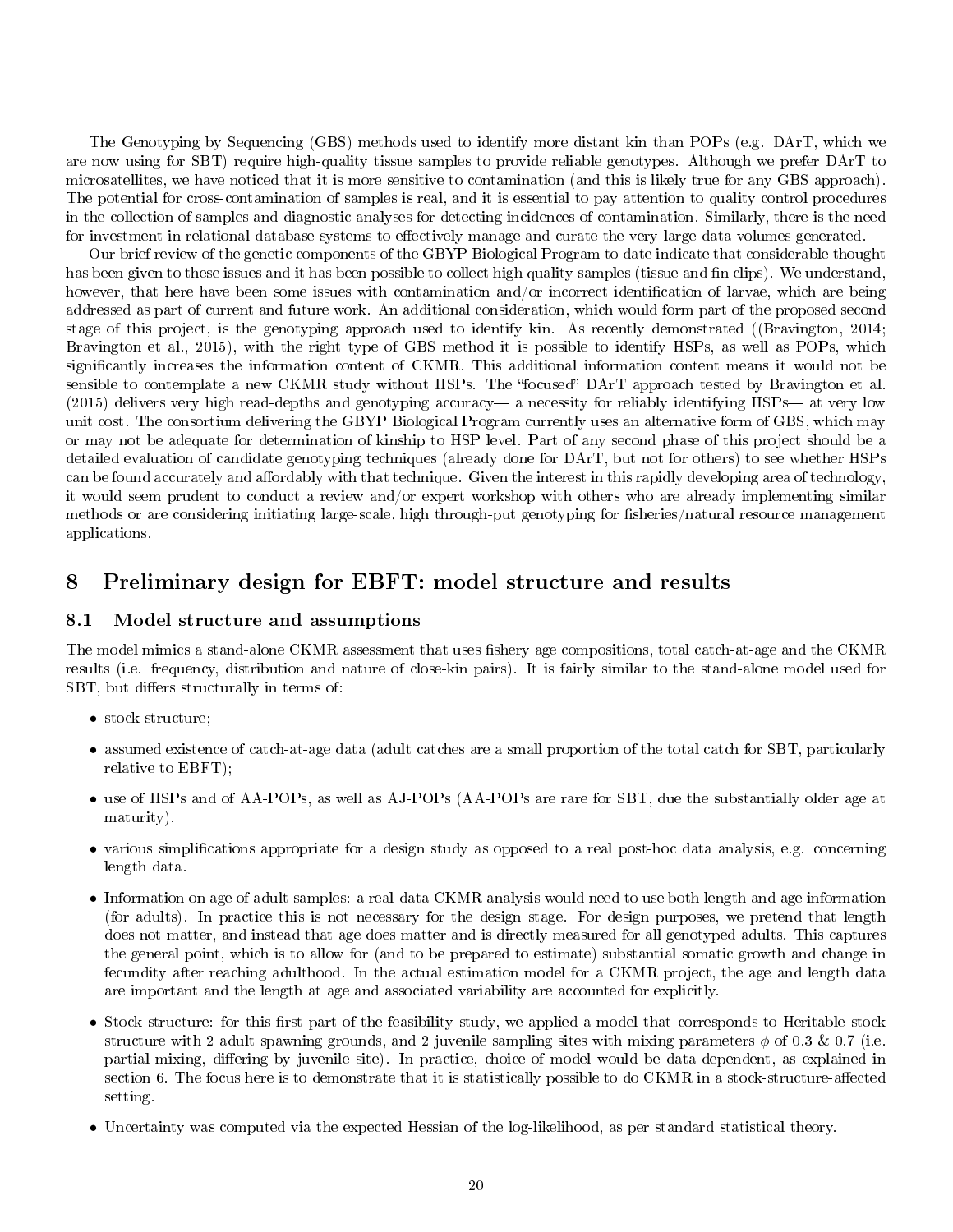#### 8.1.1 Some details of model input and assumptions

Our demographic model starts in 2009. We assume that total catch-at-age exists, or can be accurately hind cast, back to 2009, and into the future.

To seed the model, we need some idea of true numbers-at-age. As the current ICCAT VPA fails to converge when the plus-group is set much above 10yo it was necessary to develop an appropriate approach to construct numbers-at-age out to a sensible plus group, in this case 35+ years. This is necessary for CKMR design as fecundity-at-age is a crucial determinant of ERRO (Expected Relative Reproductive Output); the average bodyweight of a 10yo is only about 1/3 of the asymptotic average weight, and the effective fecundity could vary at least as much. Hence, CKMR design requires numbers-at-age out to a more biologically "stable" plus-group, so we had to somehow split up the 10yo plus-group in the VPA out to age 35. While we tried to do this in a mathematically consistent way, the numbers inferred can be no more than informed guesswork.

Estimation also requires simulated age compositions for adults, which we assumed would come from the same spawningground fisheries from which genotype samples are taken. We assumed an equivalent sample size of 1000 fish per year. In practice this would not necessarily mean 1000 otoliths; length compositions also provide some information on age, though probably not enough on their own for CKMR, hence the priority on obtaining at least enough otoliths to develop precise length at age relationships for each spawning area sampled.

- Juvenile age: for this initial trial, all juveniles were assumed to be age 2, without error (assumed to be inferred from length, via an annual age-length key, rather than specifically from reading otoliths).
- Sex: this is important for CKMR. For SBT, adult size-at-age and effective-fecundity-at-age both differ by sex (Farley et al., 2014). This life history trait has also been demonstrated for other tuna, such as albacore (Farley et al., 2013). In the absence of information on EBFT, we assumed no sex-specific differences in growth or size at maturity, and equal sex ratios in abundance. We did not estimate extra parameters for males, whereas in a real analysis one would do so; this means the results presented are likely to *slightly* overstate the precision.
- **Natural mortality** m: we assumed an asymptotic relationship to age, with lower and upper limits as estimable parameters.
- $E/W$  assignment: we assumed 100% reliable discrimination of EBFT vs WBFT, for simplicity at this stage of the design exercise. The impact of this can be explored in more detail as part of the more detailed feasibility study.
- HSP detection rate: we assumed 25% of HSPs will be missed. In the case of HSP identification, a cut-off level needs to be set to avoid false-positives, which may unavoidably lead to some proportion of HSPs being missed as false-negative. That proportion cannot be predicted, but it can be estimated after the event from the genetics; independent of the demographic model. Having done this, it can be treated as a known parameter in the demographic results. The real percentage of HSP lost is highly likely to be between 0% and 50%, so we have assumed 25%. Sensitivity to this assumption is likely to be less than for other assumptions we have had to make to this stage of the design exercise.
- Recruitment variability: it is essential to use some prior on recruitment to the adult population (remembering that CKMR only provides information on the adult component of the population, which for CKMR purposes is defined as age-of-first-maturity, i.e. 3 for EBFT); otherwise there is almost no information to infer abundances towards the end of a study. Based on VPA results for 1950-2010, estimates, we took  $\mathbb{V}[\log R_t] = 0.3$ ; estimates since then show more variability, presumably due to a well-known artefact of VPA behaviour.
- Future average recruitment (of adults, i.e. 3yo): we used the average VPA estimate over 2009-2013. This results in a high gure compared to longer-term averages and we note there is a measure of skepticism about the reliability of recent estimates of recruitment. If it is the case that the recent estimates of recruitment are upwardly biased, then our results may be "pessimistic" from a design perspective. That is: if there are fewer young fish than we have projected, then fewer genotyped samples will be needed to get the same level of precision in practice.

## 8.2 Results

The results are summarized first for this "base case":

• Abundance measured in terms of SSB(2014), i.e. biomass of 3yo and up in 2014.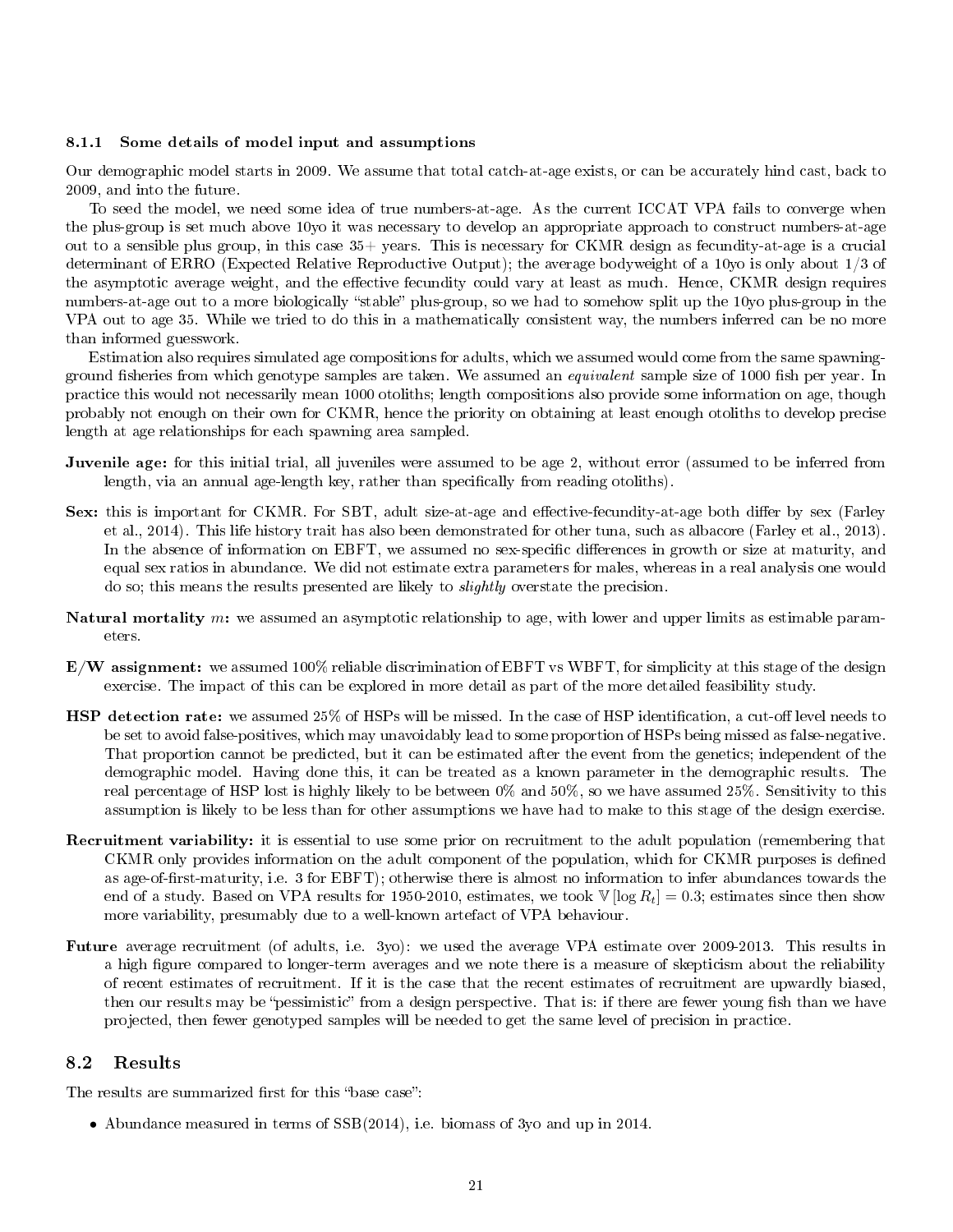• Genotyping deliberately "over-sampling" old (large) adults<sup>12</sup>

6000 56 8000 99 10000 155

Table 3 shows the expected CV on the spawning biomass for different combinations of annual adult and juvenile sample sizes and study durations (3-5 years) for the base case. These suggest it is possible to achieve a CV of about 15% for under 30,000 samples, even for the shortest duration considered. Aiming for a "looser" (larger) CV would be a false economy, especially in a study that might be a one-off (unlike, say, an annual abundance index). Longer studies actually give slightly better CV-per-sample, and are expected to provide better estimates of other demographic parameters (see below). As to proportion of adult to juvenile samples: a reasonably even mix is preferable in terms of precision-per-sample, if logistically feasible.

|                   |              |      |                          |                  |                        |                          | Table 3: Base case SSB |                          |      |                |         |                        |      |      |                          |      |                |
|-------------------|--------------|------|--------------------------|------------------|------------------------|--------------------------|------------------------|--------------------------|------|----------------|---------|------------------------|------|------|--------------------------|------|----------------|
|                   |              |      | B2014 CV%; 3-yr; Geno N1 |                  |                        |                          |                        | B2014 CV%; 4-yr; Geno N1 |      |                |         |                        |      |      | B2014 CV%; 5-yr; Geno N1 |      |                |
| $nJ\backslash nA$ | 2000         | 4000 | 6000                     | 8000             | 10000                  | $nJ\hbox{\thinspace} nA$ | 2000                   | 4000                     | 6000 | 8000           | 10000   | $nJ\hbox{\rm A}$       | 2000 | 4000 | 6000                     | 8000 | 10000          |
| 2000              | 29           | 20   | 16                       | 13               | 11                     | 2000                     | 23                     | 16                       | 12   | 10             | 9       | 2000                   | 20   | 13   | 10                       | 8    | $\overline{7}$ |
| 4000              | 23           | 16   | 13                       | 11               | 9                      | 4000                     | 18                     | 13                       | 10   | 9              | 8       | 4000                   | 16   | 11   | 9                        |      | 6              |
| 6000              | 20           | 14   | 11                       | 10 <sup>10</sup> | 9                      | 6000                     | 16                     | 11                       | 9    | 8              |         | 6000                   | 13   | 10   | 8                        |      | 6              |
| 8000              | 18           | 13   | 10                       | 9                | 8                      | 8000                     | 14                     | 10                       | 8    | $\overline{7}$ | $\,6\,$ | 8000                   | 12   | 9    | $\overline{7}$           | 6    | $5\,$          |
| 10000             | 16           | 12   | 10                       | 8                | $\overline{7}$         | 10000                    | 13                     | 10                       | 8    | $\overline{7}$ | $\,6\,$ | 10000                  | 11   | 8    | $\overline{7}$           | 6    | $5\,$          |
|                   |              |      |                          |                  |                        |                          |                        |                          |      |                |         |                        |      |      |                          |      |                |
|                   |              |      |                          |                  |                        |                          |                        |                          |      |                |         |                        |      |      |                          |      |                |
|                   |              |      |                          |                  |                        |                          |                        |                          |      |                |         |                        |      |      |                          |      |                |
|                   |              |      |                          |                  |                        |                          |                        |                          |      |                |         |                        |      |      |                          |      |                |
|                   |              |      |                          |                  |                        |                          | Table 4: Base case kin |                          |      |                |         |                        |      |      |                          |      |                |
|                   |              |      | PO AA; 3-yr; Geno N1     |                  |                        |                          |                        | PO AA: 4 vr; Geno N1     |      |                |         |                        |      |      | PO AA: 5-yr: Geno N1     |      |                |
| $nJ\backslash nA$ | 2000         | 4000 | 6000                     | 8000             | 10000                  | $nJ\hbox{\rm A}$         | 2000                   | 4000                     | 6000 | 8000           | 10000   | $nJ\hbox{\thinspace}A$ | 2000 | 4000 | 6000                     | 8000 | 10000          |
| any               | $\mathbf{2}$ | 9    | 21                       | 37               | 58                     | any                      | 5                      | 18                       | 42   | 74             | 116     | any                    | 8    | 31   | 70                       | 124  | 194            |
|                   |              |      | PO AJ; 3-yr; Geno N1     |                  |                        |                          |                        | PO AJ: 4-yr: Geno N1     |      |                |         |                        |      |      | PO AJ; 5-yr; Geno N1     |      |                |
| $nJ\backslash nA$ | 2000         | 4000 | 6000                     | 8000             | 10000                  | $nJ\backslash nA$        | 2000                   | 4000                     | 6000 | 8000           | 10000   | $nJ\backslash nA$      | 2000 | 4000 | 6000                     | 8000 | 10000          |
| 2000              | 9            | 18   | 26                       | 35               | 44                     | 2000                     | 14                     | 29                       | 43   | 57             | 71      | 2000                   | 21   | 42   | 63                       | 84   | 104            |
| 4000              |              |      |                          |                  |                        |                          | 29                     | 57                       |      | 114            |         |                        |      |      |                          | 167  | 209            |
|                   | 18           | 35   | 53                       | 70               | 88                     | 4000                     |                        |                          | 86   |                | 143     | 4000                   | 42   | 84   | 125                      |      |                |
| 6000              | 26           | 53   | 79                       | 105              | 131                    | 6000                     | 43                     | 86                       | 128  | 171            | 214     | 6000                   | 63   | 125  | 188                      | 251  | 313            |
| 8000              | 35           | 70   | 105                      | 140              | 175                    | 8000                     | 57                     | 114                      | 171  | 228            | 285     | 8000                   | 84   | 167  | 251                      | 334  | 418            |
| 10000             | 44           | 88   | 131                      | 175              | 219                    | 10000                    | 71                     | 143                      | 214  | 285            | 357     | 10000                  | 104  | 209  | 313                      | 418  | 522            |
|                   |              |      |                          |                  |                        |                          |                        |                          |      |                |         |                        |      |      |                          |      |                |
|                   |              |      |                          |                  |                        |                          |                        |                          |      |                |         |                        |      |      |                          |      |                |
|                   |              |      |                          |                  |                        |                          |                        |                          |      |                |         |                        |      |      |                          |      |                |
|                   |              |      |                          |                  | $HS$ JJ; 3-yr; Geno N1 |                          | HS JJ; 4-yr; Geno N1   |                          |      |                |         | HS JJ; 5-yr; Geno N1   |      |      |                          |      |                |
|                   |              |      | $nJ\hbox{\rm A}$         |                  | any                    |                          | $nJ\backslash nA$      |                          | any  |                |         | $nJ\backslash nA$      | any  |      |                          |      |                |
|                   |              |      | 2000                     |                  |                        | 6                        | 2000                   |                          |      | 12             |         | 2000                   |      | 21   |                          |      |                |

Table 4 summarizes the result for the number of expected close-kin pairs associated with the different designs considered. The duration and samples-per-year also affect the number of close kin-pairs expected. These results are an important common-sense indicator of the likely viability of alternative designs in practice, because "count data" is intrinsically rather noisy when expected values are low. While there are some designs in Table 3 which may appear to yield satisfactory CVs for B2014 based on fewer than, say, 20 kin pairs of one type, such designs are likely undesirable in practice, because there may not be enough kin-pairs of every type to allow the appropriate model to be chosen reliably.

6000 112 8000 199 10000 311 6000 186 8000 331 10000 516

In this respect, the limiting factor is likely to be achieving sufficient AA Parent-Offspring, as these are essential to estimating the form of stock structure  $(H/N/U)$ . For these preliminary calculations, we have assumed that the appropriate stock structure is "known", so that we are applying the "right" model. This will not be the case in reality, so it is important

 $^{12}$ Specifically, we assumed that number-at-age-genotyped is proportional to age multiplied by number-at-age-in-population. In practice one would of course need to specify a subsampling scheme based on fish size, using some guess as to likely numbers-at-age; the details don't matter, but the general point of biassing somewhat towards older/bigger adults is important.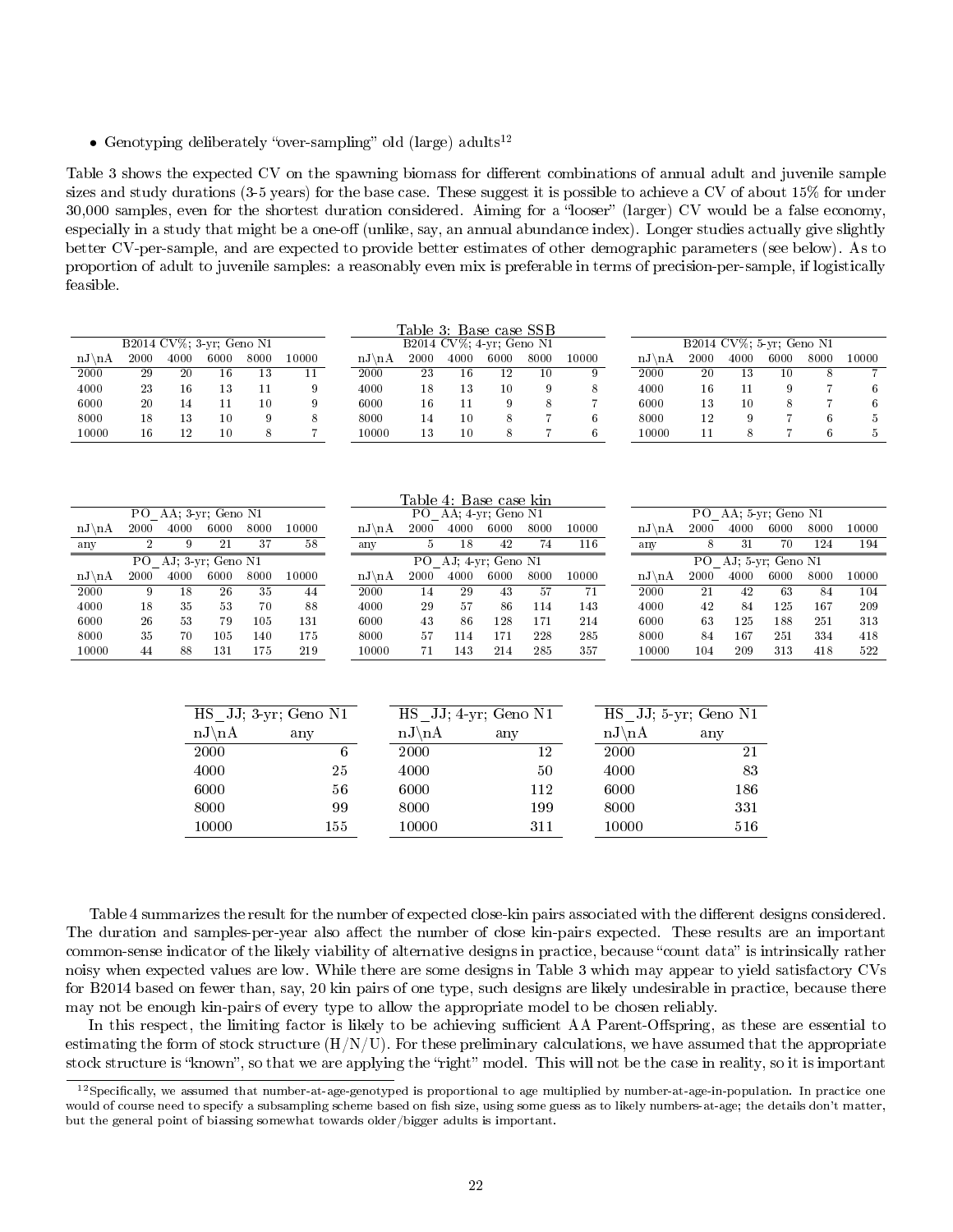to aim to have a reasonable chance of reaching 20-30 AA POPs, in order to distinguish between different population structures and thus fit the right model for abundance estimation.

Juveniles are also important, because HSPs are central to being able to separate selectivity, mortality and spawning abundance. "Skimping" on HSPs (which would mean sampling few juveniles but many adults) would impair model checking and general reliability, whatever the nominal CV from any *single* model (as in Table 3) might be. There are substantial gains in the expected number of HSPs from longer studies, in part because within-cohort comparisons have to be excluded for HSPs, so that one unavoidably "loses one year" in HSP terms from any study; losing 1 out of 3 is worse than losing 1 out of 5.

| B2014 CV%; 4-yr; Geno N1<br>$\overline{B2014}$ CV%; 4-yr; Geno N0<br>$\overline{B2014}$ CV%; 4-yr; Geno C                        |              |
|----------------------------------------------------------------------------------------------------------------------------------|--------------|
|                                                                                                                                  |              |
| 4000<br>$nJ\backslash nA$<br>4000<br>8000<br>4000<br>6000<br>8000<br>$nJ\backslash nA$<br>6000<br>$nJ\backslash nA$              | 6000<br>8000 |
| 9<br>4000<br>13<br>10<br>4000<br>13<br>10<br>9<br>4000<br>$17\,$                                                                 | 12<br>14     |
| 8<br>9<br>8<br>6000<br>11<br>9<br>6000<br>6000<br>11<br>15                                                                       | 12<br>10     |
| 8000<br>10<br>9<br>8000<br>8<br>8000<br>10<br>8<br>13                                                                            | 11<br>9      |
| P <sub>O</sub><br>AA; $4$ -yr; Geno N1<br>PO.<br>P <sub>O</sub><br>AA; $4$ -yr; Geno N0<br>AA; 4-yr; Geno C                      |              |
| 4000<br>6000<br>8000<br>4000<br>6000<br>6000<br>$nJ\backslash nA$<br>4000<br>8000<br>$nJ\backslash nA$<br>$nJ\hbox{\thinspace}A$ | 8000         |
| 74<br>76<br>18<br>42<br>43<br>3<br>19<br>any<br>any<br>any                                                                       | 12           |
|                                                                                                                                  |              |
|                                                                                                                                  |              |
| PO AJ; 4-yr; Geno N1<br>PO AJ; 4-yr; Geno C<br>P <sub>O</sub><br>AJ; 4-yr; Geno N0                                               |              |
| 4000<br>4000<br>6000<br>8000<br>4000<br>6000<br>8000<br>6000<br>$nJ\backslash nA$<br>$nJ\hbox{\rm A}$<br>$nJ\backslash nA$       | 8000         |
| 57<br>86<br>114<br>68<br>4000<br>4000<br>4000<br>34<br>51<br>82                                                                  | 123<br>164   |
| 171<br>76<br>6000<br>86<br>128<br>51<br>101<br>6000<br>6000<br>123                                                               | 185<br>247   |
| 228<br>135<br>8000<br>114<br>171<br>8000<br>68<br>8000<br>164<br>101                                                             | 329<br>247   |

Table 5 demonstrates the impact of emphasizing, or not, the sampling of older fish. For CKMR on teleosts, it is essential to sample the full age range (otherwise fecundity-at-age cannot be estimated, and becomes confounded with abundance); however, one can choose whether to shift the main sampling effort towards older or younger fish. The results indicate it is likely to be more effective to "bias" the genotyping of adults towards larger/older adults. The "N1" base-case was presented in Table 3. "N0" also shifts towards older adults, but less so "genotype in proportion to N-at-age" (not further multiplied by age, so less focused on older adults). "C" means genotyping random samples from the adult catch, and leads to samples dominated by 3yo and 4yo fish. The results indicate that C is definitely likely to be worse in terms of the CV on abundance, even though it pushes up the number of AJ POs. The problem with C is that it returns much less information on fecundity-at-age because there are fewer AA PO pairs. This additional uncertainty in fecundity-at-age is propagated though to the abundance estimates; in addition, the AA POs are essential for stock structure inference.

|                          |      |      |      |                        |                             |      |      |  | Table 6: Alternate measures of adult abundance |                          |      |      |  |                        |                          |      |      |  |
|--------------------------|------|------|------|------------------------|-----------------------------|------|------|--|------------------------------------------------|--------------------------|------|------|--|------------------------|--------------------------|------|------|--|
| B2012 CV%; 4-yr; Geno N1 |      |      |      |                        | B2014 CV%; $4$ -yr; Geno N1 |      |      |  |                                                | B2019 CV%; 4-yr; Geno N1 |      |      |  |                        | N2019 CV%; 4-yr; Geno N1 |      |      |  |
| $nJ\$ nA                 | 4000 | 6000 | 8000 | $nJ \nightharpoonup A$ | 4000                        | 6000 | 8000 |  | $nJ \nightharpoonup A$                         | 4000                     | 6000 | 8000 |  | $nJ \nightharpoonup A$ | 4000                     | 6000 | 8000 |  |
| 4000                     | 16   |      | 12   | 4000                   |                             | 10   |      |  | 4000                                           |                          |      | 13   |  | 4000                   | 21                       | 20   | 19   |  |
| 6000                     | 15   |      |      | 6000                   |                             |      |      |  | 6000                                           | 15                       | 13   |      |  | 6000                   |                          |      |      |  |
| 8000                     |      | 12   |      | 8000                   | 10                          |      |      |  | 8000                                           | 14                       | 12   | 10   |  | 8000                   |                          |      | 15   |  |

Table 6 compares alternative ways of measuring adult abundance, and shows that B2014 has a slightly better CV than the other abundance measures considered. The message is really that the CV is not very sensitive to which measure is chosen, except perhaps that N2019 is noticeably less precise. The N-measures are more dominated by younger adults e.g. 3yo, and there is unlikely to be much information about the newest cohorts at the end of the study periods considered.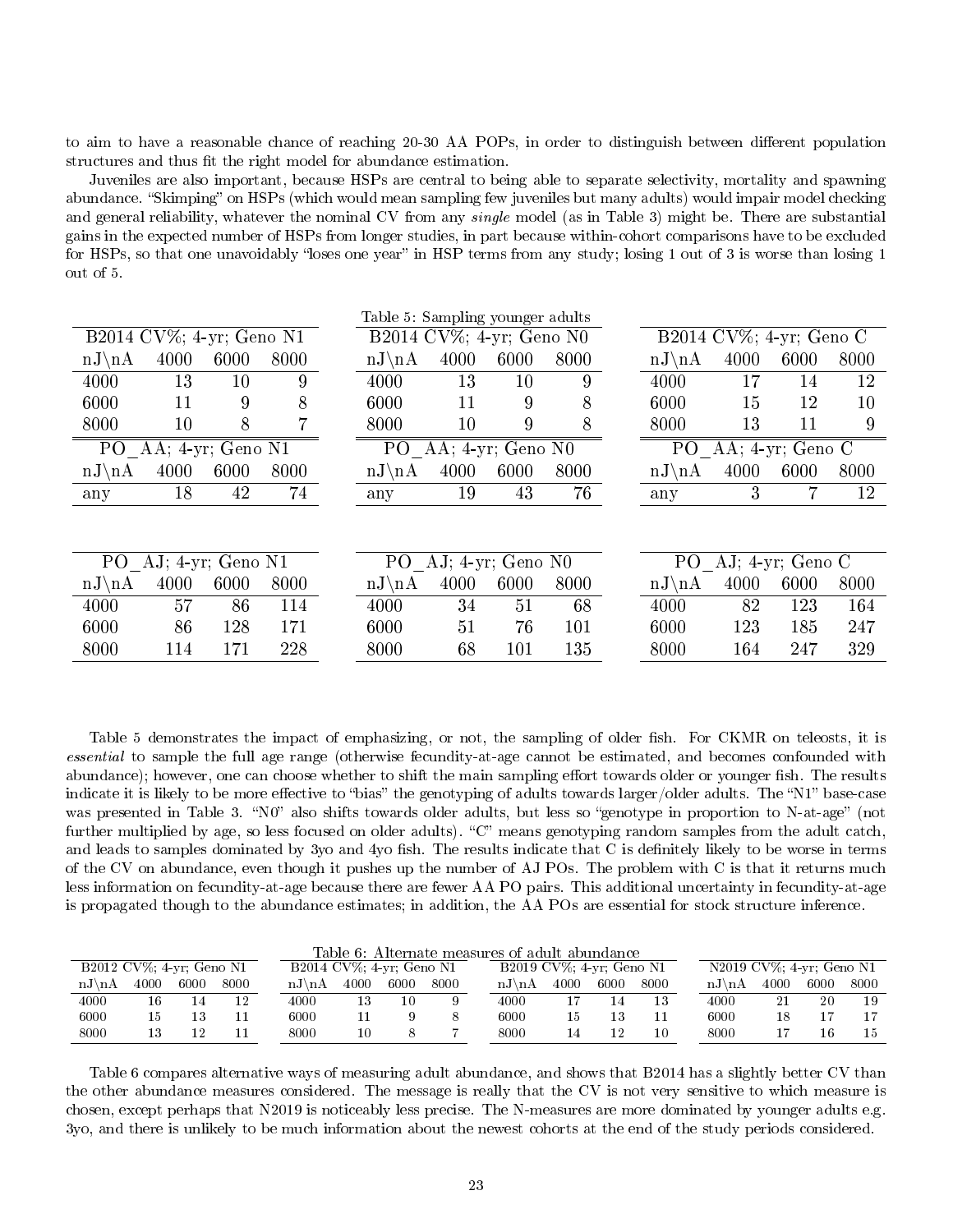|                                   |      |      |          |  | Table 7: Other things of interest |      |      |      |  |                        |                              |      |      |  |  |
|-----------------------------------|------|------|----------|--|-----------------------------------|------|------|------|--|------------------------|------------------------------|------|------|--|--|
| $logTrend10yr SE$ ; 4-yr; Geno N1 |      |      |          |  | $log$ fec ratio SE; 4-yr; Geno N1 |      |      |      |  |                        | $log M$ 10 SE; 4-yr; Geno N1 |      |      |  |  |
| $nJ\$ nA                          | 4000 | 6000 | 8000     |  | $nJ \nightharpoonup nA$           | 4000 | 6000 | 8000 |  | $nJ \nightharpoonup A$ | 4000                         | 6000 | 8000 |  |  |
| 4000                              | 0.32 | 0.29 | 0.26     |  | 4000                              | 0.38 | 0.30 | 0.24 |  | 4000                   | 0.32                         | 0.29 | 0.27 |  |  |
| 6000                              | 0.29 | 0.27 | 0.24     |  | 6000                              | 0.33 | 0.26 | 0.22 |  | 6000                   | 0.28                         | 0.25 | 0.23 |  |  |
| 8000                              | 0.28 | 0.25 | $0.23\,$ |  | 8000                              | 0.29 | 0.23 | 0.19 |  | 8000                   | 0.25                         | 0.22 | 0.21 |  |  |

Table 7 summarises the impact of sample size on the SE of three non-pure-abundance parameters: estimated trend in spawning biomass over a ten-year period; fecundity-at-age; and natural mortality of adults. This illustrates that these important stock assessment parameters are in-principle estimable, even if not very precisely in a 4yr study. As an example, for logTrend10yr :  $0.32$  (for the 4000Jx400A) means, more or less, that a change of 88%, or more,  $(=\exp(1.96 * 0.32))$  in spawning biomass over the 10yr period 2009-2019 would be expected to be detectable in a CKMR analysis as statistically significant at the 95% level. The log\_fec\_ratio is the estimated difference in per-capita-per-kg-of-bodyweight effective fecundity between a 15yo and 5yo adult; while an SE of 0.3, for example, is hardly precise, it is enough to distinguish between instant maturity (i.e. "knife-edge" at 3yo) and a gradual increase in effective relative reproductive output with age.

Table 8: Effect of duration on non-abundance parameter

|            | $log$ fec ratio SE; 3-yr; Geno N1 |      |      |  | $log$ fec ratio SE; 4-yr; Geno N1 |      |      |          | $log$ fec ratio SE; 5-yr; Geno N1 |      |      |      |  |  |
|------------|-----------------------------------|------|------|--|-----------------------------------|------|------|----------|-----------------------------------|------|------|------|--|--|
| $nJ\$ $nA$ | 4000                              | 6000 | 8000 |  | $nJ\$ nA                          | 4000 | 6000 | 8000     | $nJ\$ nA                          | 4000 | 6000 | 8000 |  |  |
| 4000       | 9.51                              | 0.40 | 0.33 |  | 4000                              | 0.38 | 0.30 | 0.24     | 4000                              | 0.30 | 0.24 | 0.19 |  |  |
| 6000       | $0.43\,$                          | 0.34 | 0.29 |  | 6000                              | 0.33 | 0.26 | $0.22\,$ | 6000                              | 0.26 | 0.21 | 0.17 |  |  |
| 8000       | 0.39                              | 0.31 | 0.26 |  | 8000                              | 0.29 | 0.23 | 0.19     | 8000                              | 0.23 | 0.19 | 0.16 |  |  |

Table 8 demonstrates the benefits of a longer study in terms of estimating non-abundance parameters (here, the agespecific fecundity effect also shown in Table 7). This is evident from the substantial reduction in the estimated SE from the 3yr (left) to 5yr (right) study.

| Table 9: Sensitivity to assumed equivalent age-composition sample (500 LHS, 100 RHS per spawning ground per year) |  |  |  |
|-------------------------------------------------------------------------------------------------------------------|--|--|--|
|-------------------------------------------------------------------------------------------------------------------|--|--|--|

|          |      |      | B2014 CV%; 4-yr; Geno N1 |      |       |                                 |      | $\overline{B2014}$ CV%; 4-yr; Geno N1 |      |      |           |
|----------|------|------|--------------------------|------|-------|---------------------------------|------|---------------------------------------|------|------|-----------|
| $nJ\$ nA | 2000 | 4000 | 6000                     | 8000 | 10000 | $nJ\hbox{\rm\thinspace}\lambda$ | 2000 | 4000                                  | 6000 | 8000 | $10000\,$ |
| 2000     | 23   | 16   | 12                       | 10   |       | 2000                            | 24   | 16                                    | 13   | 10   |           |
| 4000     | 18   | 13   | 10                       |      |       | 4000                            | 19   | 13                                    | 11   |      |           |
| 6000     | 16   |      |                          |      |       | 6000                            | 16   | 12                                    |      |      |           |
| 8000     | 14   | 10   |                          |      |       | 8000                            | 15   | 11                                    |      |      |           |
| 10000    | 13   | 10   |                          |      |       | 10000                           | 13   | $10\,$                                |      |      |           |

Finally, the results so far have assumed that the age-composition-data from the adult fisheries (nothing to do with the sub-sampling schedule for genotyping; this is standard fishery age-composition data, which is essential for CKMR) is equivalent to knowing the exact ages of 500 adults per spawning ground (of which there are assumed to be 2 in these simulations). That equivalence could come entirely from otoliths, or from some combination of otoliths, length compositions, and reliable up-to-date statistical analysis (which excludes "cohort slicing", for example). There is really no reliable way to guess what the appropriate "equivalent sample size" might be; this is something to think about hard in a detailed design. For now, though, just to check whether the assumption of 500 has much effect, Table 9 shows how the CVs change if the equivalent sample size turned out considerably smaller. Fortunately, there is little effect, at least down to this level.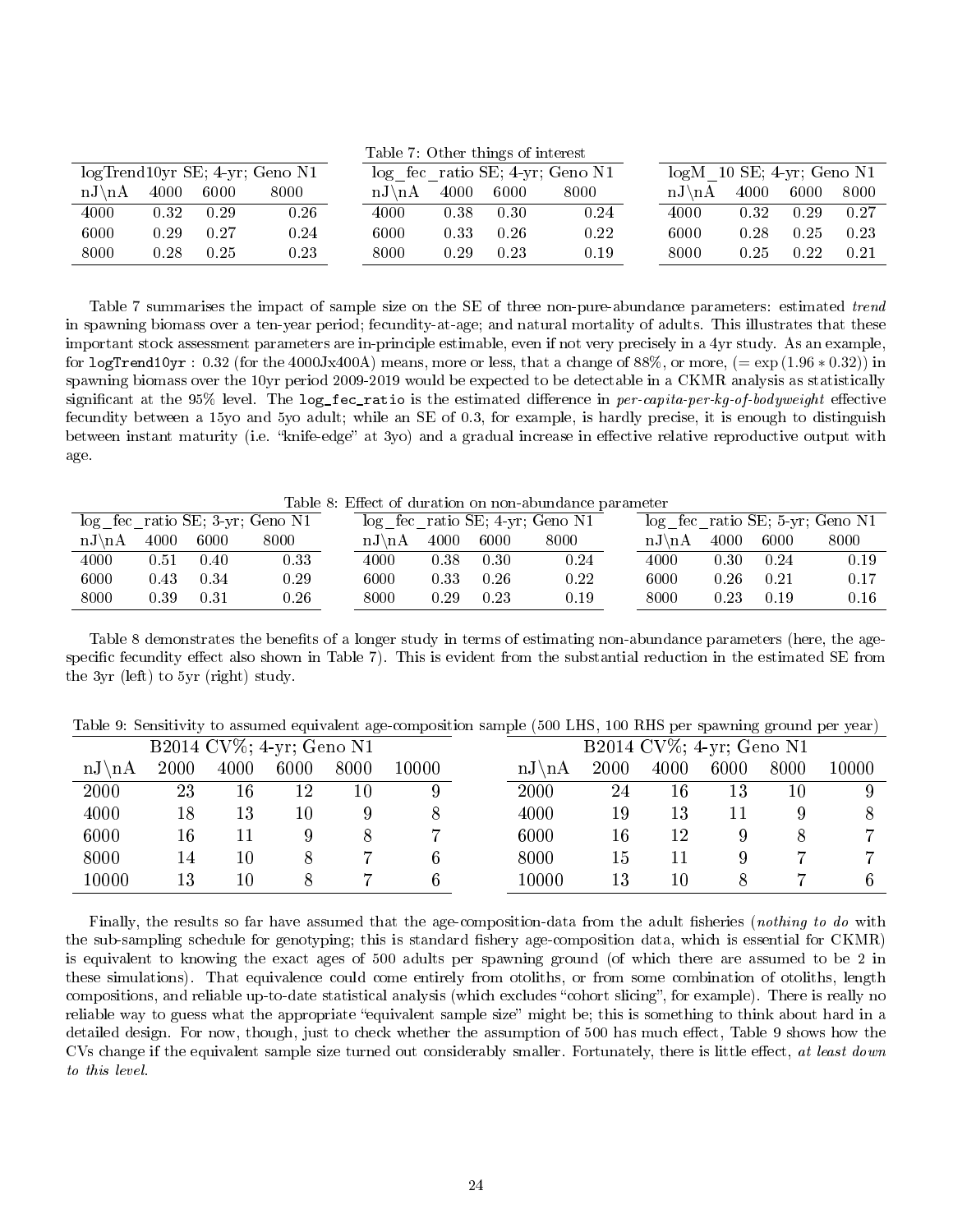## 8.3 Summary

This is the very first attempt to allow quantitatively for stock structure in a CKMR design or analysis (not just for EBFT). The keys to this project have been to develop an appropriate statistical framework for CKMR in the presence of stock-structure, to show that certain stock-related parameters are estimable in principle (section 6), and to demonstrate that a complete stock-ready model can actually be constructed and estimated based on reasonable data. And that does turn out to be true: the statistical model (including estimation of stock-specific abundances, and of mixing parameters  $\phi$ ) is fully estimable (i.e. a positive-definite Hessian showing no ill-conditioning), and the sample sizes do not seem exorbitant (e.g. compared to SBT, allowing for the greater general abundance of EBFT).

Any estimates of sample sizes for a design study for EBFT CKMR will be inevitably imprecise, primarily because of:

- great uncertainty about true numbers-at-age from the assessment over the next few years;
- uncertainty about fecundity-at-age (since young adults are so numerically dominant in the current VPA outputs);
- having no prior idea of the extent of mixing from different spawning grounds in the juvenile fisheries (we assumed "partial mixing", but the reality may differ);
- not knowing what other data would be available in practice (e.g. total catch, total catch-at-age breakdown, extent of age-composition data from spawning ground fisheries).

Specific reasons why our suggestions might be "pessimistic" (i.e. liable to indicate higher sample sizes than really will be needed) include:

- assuming that recruitment over the next few years remains at the high levels of the most recent (and least certain) VPA estimates;
- assuming that effective fecundity is directly proportional to bodyweight as soon as EBFT reach age 3; if this is not the case— e.g. because only some young fish are actually mature, or because younger fish cannot spend as long on the spawning grounds— then the "equivalent breeding population" is numerically smaller, and kin-pairs will be more common.

Specific reasons why our suggestions might be "optimistic" (i.e. liable to indicate lower sample sizes than really will be needed) include:

• assuming that total catch, and its age breakdown, is reasonably well known. (The current cohort-sliced VPA inputs would not qualify.) If not, it is still possible to apply CKMR, by estimating total z and overall selectivity— the model can be made statistically estimable, provided that age composition data from *some* adult fishery can be obtained, even if total catch across all fisheries cannot be. But it seems likely that more parameters would be needed (though we have already allowed for estimating m-at-age), and that the information content on abundance might be appreciably reduced. This whole aspect of what other data could be available— on the implicit assumption that the effort was already being made to do a CKMR study—would require more detailed consideration in a follow-up study.

Although not too much credence should be placed in these results, for the reasons noted above (they are a starting point for considering whether CKMR has merit for EBFT, and not a final sampling design) they do provide a reasonable indication of the minimum sample size required to generate a reasonably precise result. It is better to collect as many as possible, and then decide later not to genotype them all (that being the most expensive step) if the number of kin-pairs turns out much higher than expected from processing an initial proportion. The worst possible scientific study is the one that spends a substantial sum, but not enough to answer the question.

### 8.3.1 Longer versus shorter duration

Total sample size required to achieve a given target CV on abundance seems roughly similar for a  $3-$ ,  $4-$ , or  $5$ -year study. Nevertheless, our experience from SBT (where the study had to be prolonged because the abundance turned out to be much higher than expected, so that more time was required to collect enough samples to get a precise result) is that a longer study is better in terms of ironing out difficulties and providing better information on model selection, mortality, fecundity, and other not-strictly-abundance parameters, all of which are in some sense confounded with abundance. In general, we consider that CKMR studies for fisheries are best thought of as longer-term monitoring tools, rather than one-off "anchoring" exercises; there are great efficiency gains if one already has several years of samples "in the bank", so that ongoing sample sizes can be kept considerably lower than is required to get an initial estimate quickly.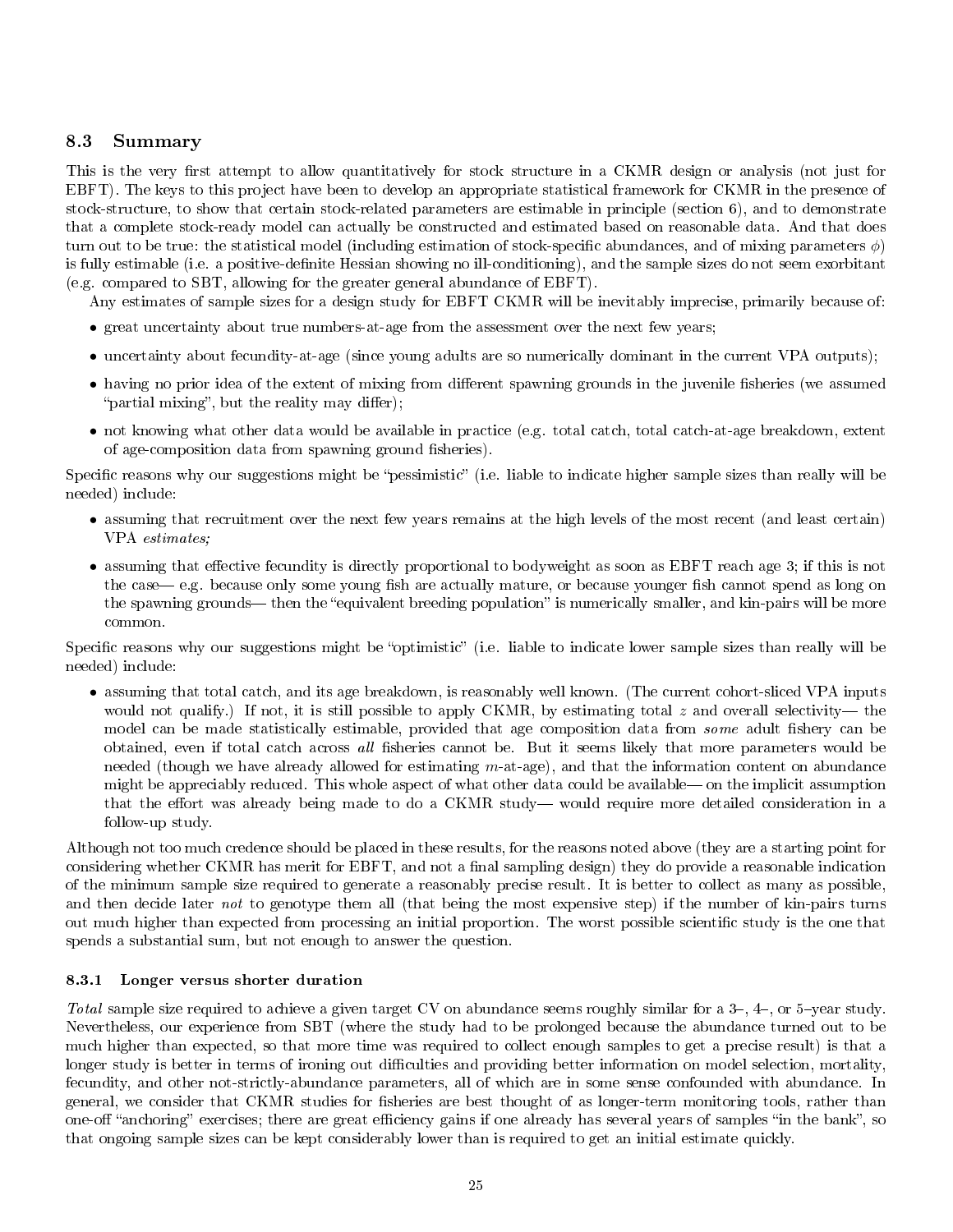## 8.3.2 Sampling of larger/older adults

Concentrating genotyping efforts on larger/older adults is helpful both qualitatively and quantitatively. Most of our simulated adult samples are younger animals because of recent estimates of high recruitment and projections that continue at that level. The benets of deliberately oversampling bigger adults (at least if the age structure is close to what we have assumed) are that:

- It will increase the number of AA PO pairs, because younger adults are unlikely to be parents yet. These are the least-common kin-pair otherwise, but yield the most information about Heritability of stock structure. In other words, having plenty of AA-PO pairs will be very useful for *choosing* the right estimation model in the first place, if the project proceeds to implementation.
- It will yield more precise estimates of fecundity-at-age, because the age coverage will be better.

Notwithstanding all that, it is also important to sample plenty of juveniles, since that is where HSPs come from, and HSPs are essential to disentangling the effects of mortality, fecundity, and abundance per se.

## 8.3.3 Stock structure

Stock structure (number of spawning units, and number of places where samples are taken) will not make much difference to overall sample size required for a given level of precision; we give qualitative recommendations on that elsewhere. In quantitative terms it would be reasonable to pro-rate the annual sample sizes of adults/juveniles across the final selection of sheries of appropriate type to source the highest quality adult and juvenile samples. The key point is the same total number of adults are breeding whatever the underlying structure, so the expected number of kin-pairs is unaffected by the distribution of sampling effort, provided sampling is spread out evenly; it is the *pattern* among the kin-pairs that informs on stock structure, stock-specific abundances, and mixing.

## 8.3.4 Design framework

A computational framework now exists that can be used to consider alternative designs, should the project proceed to the second stage. The extent of further design refinements should be tempered by the availability of "CKMR informative" data and information. There is no point in investing in additional detailed quantitative design work if there is no additional information available to address the substantial unknowns identified in this initial scoping study. Provided that sampling is adequate quantitatively (as in this section) and qualitatively (as elsewhere in the report), then in a few years' time (i.e. before the end of a 5-year study, for example), there should be sufficient data (POPs, HSP and associated age, length, sex data) and experience to refine the design and re-assess the sample sizes and study duration.

# 9 Summary and recommendations for design of Close-kin Mark Recapture for EBFT

## 9.1 Summary

The more complex population structure of ABFT, and EBFT in particular, means the design of an appropriate sampling program and estimation framework for CKMR for ABFT is considerably more complex that the application to SBT or PBT. Nevertheless, an appropriately-designed and carefully-implemented sampling program, that samples multiple spawning and juvenile grounds, and that genotypes thoroughly enough to find HSPs, as well as POPs, should provide the close-kin data required to disentangle stock structure, selectivity, fecundity-at-age, mortality, and adult abundance. There seems little doubt that the information gleaned would be sufficiently valuable to justify taking the next step, namely a more detailed review and design exercise.

## 9.1.1 General strategy for CKMR

CKMR is much more efficient (from an information content gained for investment made sense) as a long-term program than as a one-off abundance estimate. The information content of a CKMR study is determined by the number of POPs/HSPs found; this depends mostly on abundance, which is of course unknown when doing the design exercise. Because each new sample gets compared to every pre-existing sample, the effective "sample size" (number of comparisons) grows quadratically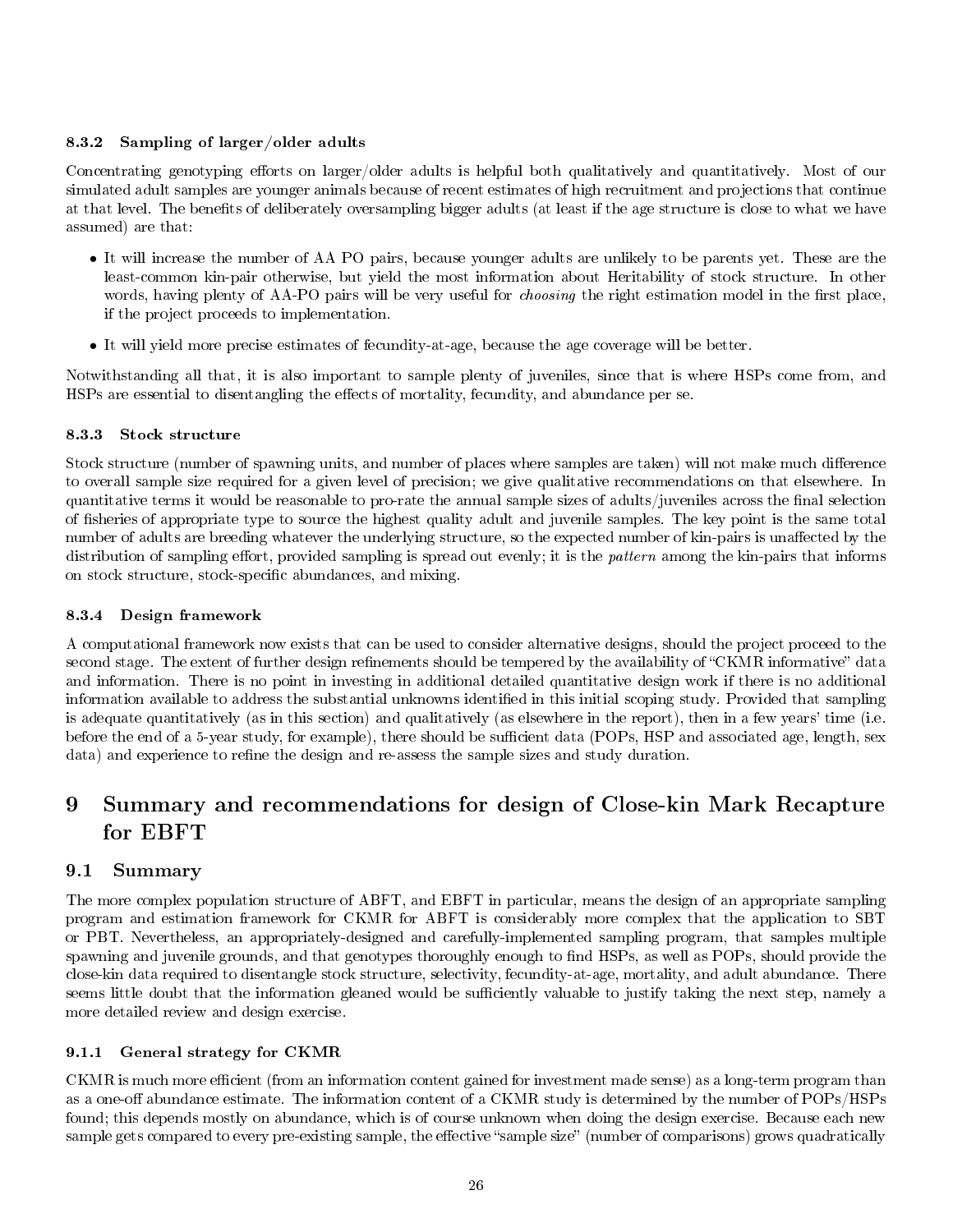as the study continues— in contrast, say, to the linear accumulation of information from an annual trawl survey. Hence, in the long term, annual sample sizes for CKMR can be kept quite low, just enough to keep the "information tank topped up". Conversely, in the short term at the start of a project, it is necessary to sample rather more heavily in order to get enough POPs and HSPs to provide an "informative" first estimate, build an appropriate CKMR estimation model, and refine the design for the longer term (e.g. for SBT Bravington and Davies, 2013, Bravington et al., 2015). Since tissue-sampling is usually cheaper than genotyping, it makes very good sense to collect a lot of samples (i.e. tissue, body length, age and sex of adults) early in the sampling program, even if not all tissue samples ultimately require genotyping. In the case of EBFT, at least 3 years of sampling of sufficient intensity will be required to provide an initial abundance estimate (useful juvenile comparisons can only be made among separate cohorts, and the potential of skip-spawning means that three years may be needed to see two cohorts of HSPs from the younger parents), although with some luck there may be some information on structure earlier on.

#### 9.1.2 Importance age and length data

Along with tissue samples, it is essential that representative age- and length-composition data is collected from at least one fishery on each spawning ground. Without that, it becomes impossible in CKMR to disentangle growth and fecundity from abundance (and it is also impossible to do a reliable conventional stock assessment without such data). It is not necessary to collect age information for the juvenile samples, as long as age can be accurately inferred from precise age-length keys; and assuming they can be clearly identified as 2 year-olds by the modal length of their year class. If there is evidence of difference in size-at-age among juvenile feeding grounds, then separate age-length keys will be required for each juvenile sampling area.

#### 9.1.3 Sample first process later

Our review of the sampling protocols and tissues preservation indicates that they should provide high quality samples suitable for CKMR. CKMR genotyping requires high-quality tissue; particular attention should be paid to field and lab preservation/archive methods, hence this should be one focus of any follow-up project. The primary issues identified with existing data, are that the sample sizes per strata so far are too low to provide an abundance estimate, and it is also not clear whether the required age and length composition data are currently available for the adult samples from the spawning grounds. However, these are not fundamental problems, and could presumably be addressed in future. Continued attention should be paid to potential for cross-contamination when collecting samples in the field (clean/change dissection equipment between individuals) and QC of the data collection and management processes in the field, when archiving and genotyping— experience has taught us that the chance of mix ups is high, and kin-finding is not a fault-tolerant process.

#### 9.1.4 Sample sizes and cost

It is not possible to provide definitive costs for project management, sample collection, genotyping, age determination, model development, analysis, and reporting, at this stage of project design. This reflects (i) the uncertainty about the true state of knowledge of EBFT (abundance, extent and nature of any population structure, fecundity-at-age, etc.), which would be updated during the course of a real CKMR program; (ii) the many logistic decisions and trade-offs on where and what to sample that would need to be considered before moving to full-scale implementation (identified as stage 2 of the current project), and (iii) the genetic and data-analytical costs. We have demonstrated that there are many different sampling designs that could achieve a respectable precision (more adults, less juveniles; more on one site than another; etc.) and a final choice between these designs requires the more detailed follow-up, planning and costing identified for stage 2 of the design study, should the project proceed.

Nevertheless, given the samples size calculations provided in section 8, it is possible to provide a qualitative indication of the likely scale of the project budget. The total budget for the CKMR project for southern bluefin tuna was in the order of \$AUS 1.5M. This included sample collection, marker development, processing and genotyping of ~14,000 individual SBT, development of the estimation model and reporting. Based on the initial sample sizes required for a CV of 15-20% reported here, about 1.52 times as many samples are likely to be required for EBFT. This is larger than for SBT because the EBFT abundance is (thought to be) substantially higher. However, it is not as much bigger as one might expect based purely on abundance estimates, for two main reasons: first that HSPs (not part of the original SBT analysis) would be an essential part of EBFT CKMR, so each juvenile sample "generates" many more kin-pairs; and second that EBFT are considered to reach maturity much younger than SBT, which means more information among adult-adult comparisons. Although allowance for possible population structure is a major complication for EBFT, in terms of imposing requirements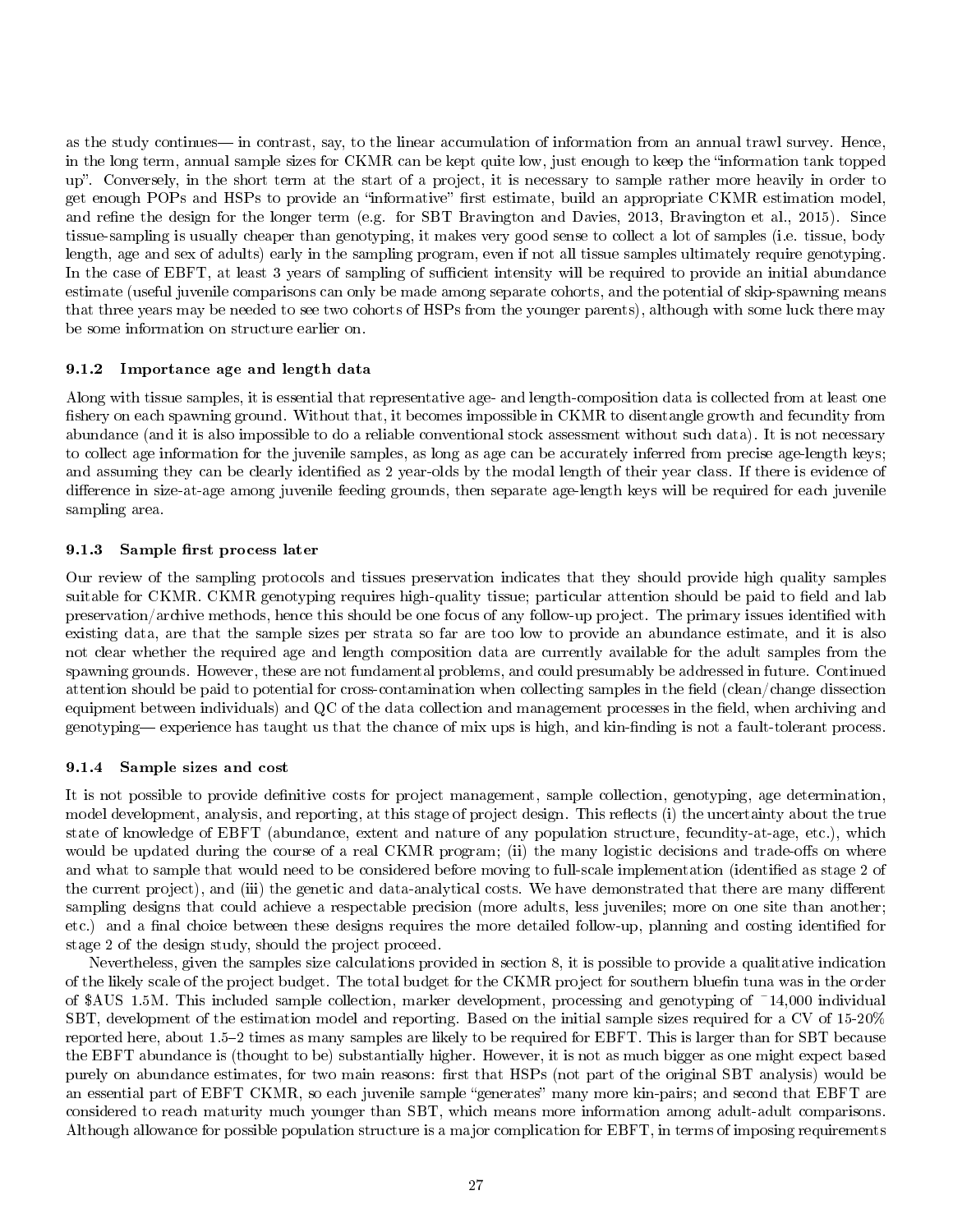on sampling and statistical analysis, it should not actually affect total sample sizes very much (as long as the precision criterion is on aggregate abundance, rather than per-stock abundance).

Aside from sample size per se, an important difference from the earlier SBT application is the subsequent development of GBS and the associated reduction in cost of large-scale genotyping. This will result in substantial reductions in both the development costs and the per unit genotyping cost. For example, in the case of SBT, the development of the specific micro-satellites alone was ~\$AUS250k (almost eliminated with GBS); and the current cost of genotyping-per-individual has more than halved, and will continue to decline. The specific costs associated with GBS genotyping will vary depending on the specific method selected and the read-depth and quality control procedures employed by the lab providing the service. Notwithstanding this, on the basis of the sample size calculations presented here and our understanding of the per unit cost of suitable GBS genotyping approaches, the sample processing and genotyping for a 4-5 year CKMR study might cost a similar total amount to that for SBT project, i.e. ~Euro 200-250k/year, not including the cost of field sampling. Sample size requirements might need to be changed considerably in the light of interim results from the project, so this figure is indicative and can never be precise at the outset. It also does not include the cost/resources required for sample collection and data analysis and development of the bespoke estimation model. A more detailed estimate of the likely cost of each component and overall project cost is identied as an output of the second stage of the current project, should it proceed.

#### 9.1.5 Population marker

A population marker that can accurately discriminate between western and eastern populations of ABFT is essential for effective implementation of CKMR (and encouraging results have been found). However, it is not necessary to have a population genetic marker to discriminate among populations within the Mediterranean. Provided that the sampling program covers all of the potential spawning entities well enough (i.e. consistent coverage over years, with sufficiently large sample sizes and ancillary data), then the POP and HSP data will reveal the actual underlying population structure relationships and provide quantitative estimates of exchange between spawning grounds and juvenile areas.

#### 9.1.6 Close-kin Mark Recapture data in Assessment & MSE

The properties of the close-kin data (i.e. POP, HSP; and associated covariates such as age, length, sex) are such that they can be incorporated directly (via a modified mark-recapture model) into the likelihood of statistical catch-at-age/length models for stock assessment (e.g. Hillary et al., 2012; Hillary et al., 2013) and operating models for evaluation of harvest strategies/management procedures via MSE (e.g. CCSBT ESC, 2015). In the ICCAT context, where a VPA is used as the primary assessment model, it will not be possible to incorporate the CKMR data directly into the current assessment model.

The operating model being developed for MSE, as part of the GBYP modelling and MSE work program (Carruthers et al 2014; Butterworth et al 2016), would be able to accommodate the CKMR data. It is likely that these data would be extremely informative and valuable for this purpose, if and when they become available; and, particularly, if they can be obtained for both the east and western populations.

A stand-alone CKMR "mini-assessment", constructed along the lines of SBT to estimate adult abundance, mortality and population structure, and using CKMR data along with age- and length-compositions from the sampled spawning ground fisheries, can be used to monitor the adult population, quite independent of the primary stock assessment used for TAC setting and or MSE. However, CKMR itself is intrinsically limited to providing estimates of quantities associated with adult fish. That is, it does not provide estimates of recruitment to the juvenile component of the population, nor harvest rates on the juvenile and sub-adult components, which constitute a substantial proportion of the catch for EBFT (though much less than for SBT, at least for the years prior to the enforcement of a minimum size and a quota.). Even though some EBFT do mature as young as age 3, CKMR is unlikely to be able to provide cohort-specific estimates until the cohort has grown through many years (in effect, until there are enough POPs per adult cohort to make meaningful inferences). Depending on the quality of age-composition data (which do contain some information about cohort strength), it may be that specific abundance information on younger cohorts is also needed for effective management. The next subsection describes one possible way to get that young-cohort information

#### 9.1.7 Combining Close-kin Mark Recapture and gene-tagging

Gene-tagging, in principle, is simply conventional mark-release-recapture where the function of the plastic "spaghetti tag" is replaced by a tissue sample from the fish at release (which "marks" the fish) and a large number of "recovery" tissue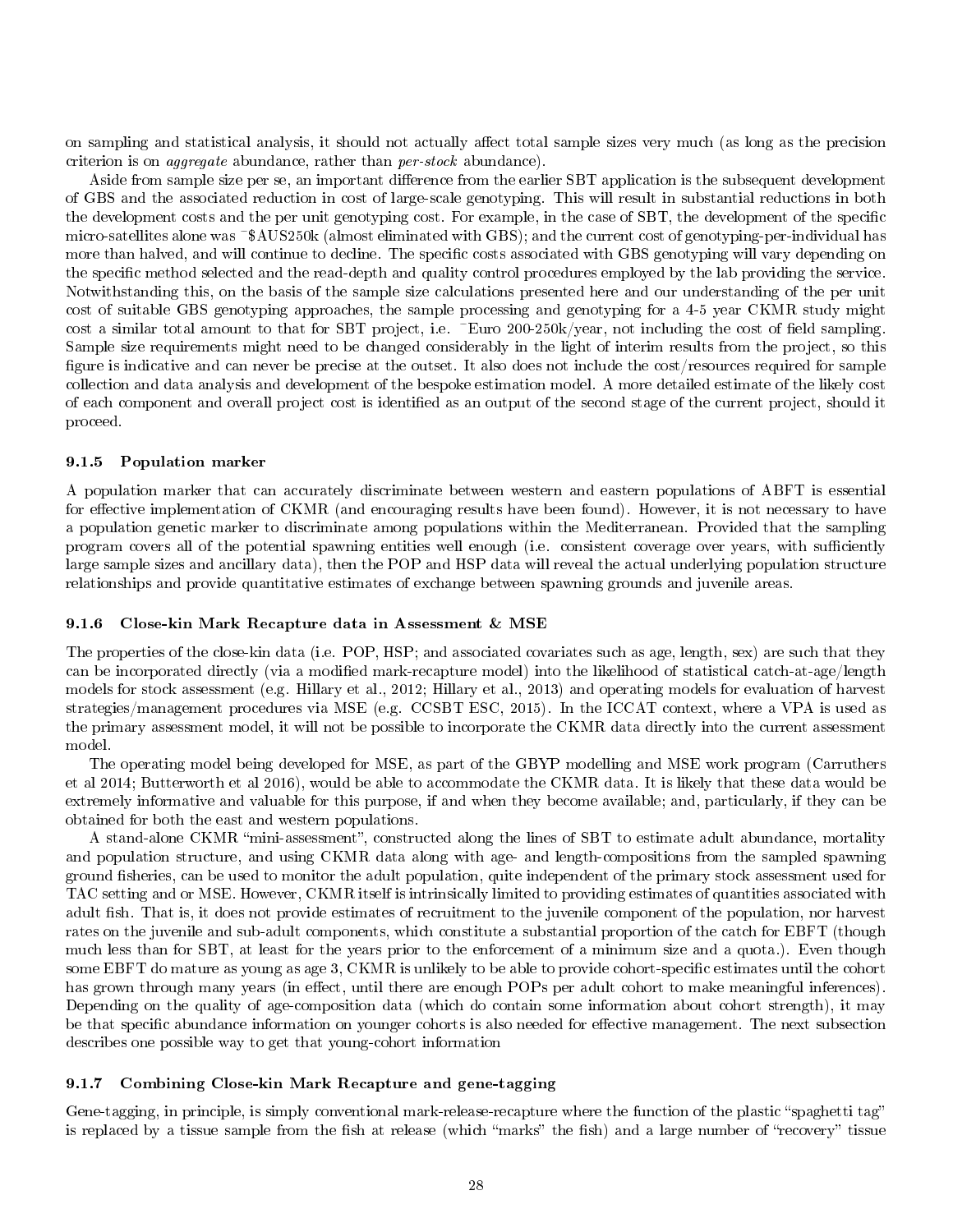samples at some point along the post-capture supply chain. The substantive advantages are: i) if done properly, taking of the tissue sample leaves no visible "mark", hence there is no issue with reporting rates; ii) the "marks" are permanent so there is no need to estimate, or account for, tag loss; and iii) the expected number of "recaptures" is determined by both number of "marks" released and the proportion of the catch sampled for "recaptures" (and obviously the size of the population of interest). Hence, from a design perspective it is possible to consider different permutations of "release" and "recovery" effort to optimise the precision of the quantity of interest (e.g. abundance of recruits) (see Preece et al.  $(2013)$ ) and Preece et al. (2015)).

The CCSBT has recently funded an operational trial of gene-tagging for juvenile SBT as an alternative method of recruitment monitoring to the scientific aerial survey (CCSBT ESC, 2014; CCSBT ESC, 2015). The recruitment index from the scientific aerial survey (relative abundance of 2-4 year olds, see Eveson et al., 2015) is the only long-term fisheries independent abundance index for the population and is one of the two input series for the current CCSBT Management Procedure (the other is standardised Japanese longline CPUE , as per Itoh et al. (2011), CCSBT ESC (2013), and Hillary et al. (2015)). The cost and logistic vulnerability of the scientific aerial survey have been of concern to the CCSBT Commission and ESC and gene-tagging is seen as the only viable alternative for a quantitative index of recruitment in the short to medium term (CCSBT ESC, 2013). If the large-scale field trial (2016-2018) is successful (see Preece et al.  $(2015)$ and CCSBT ESC (2015) for specific details of the trial design), the CCSBT intention is for annual gene-tagging of 2 year olds to replace the scientific aerial survey from 2018. If this happens, absolute estimates of abundance of 2 year olds would replace the relative index of abundance of 2–4 year olds from the scientific aerial survey as part of the transition to a new MP for recommending the global TAC (CCSBT ESC, 2015; CCSBT, 2015.

In addition to the investment in the large-scale gene-tagging trial, CCSBT and CSIRO have invested in development and design work to determine the cost-effectiveness of using CKMR as a long-term monitoring series for the spawning component of the population, that is independent of the catch and effort of the main targeted fisheries (Bravington and Davies, 2013, CCSBT, 2013a, Bravington et al., 2015). As a result, the CCSBT has committed to the ongoing collection and genotyping of samples of adults and juveniles to provide the basis for periodic CKMR estimates of adult abundance based on the POP+HSP designs outlined in Bravington et al. (2015) and an estimation framework being developed by CSIRO. In this context, the combination of gene-tagging, for the juvenile component of the population, and CKMR, for the spawning component of the population, provide the necessary monitoring series for the development of a long-term MP that is largely fisheries independent and wholly CPUE independent.

Again, in principal, there are parallels in the potential application of gene-tagging to ABFT; however, the population, fishery and geo-political complexities of design and implementation are not insignificant and may well be prohibitive. A detailed examination of the issues is beyond the scope of this CKMR scoping exercise. However, key considerations include:

- What is known and/or can reasonably be assumed about mixing of juveniles, sub-adults and adults from both eastern and western populations?
- What is known or can reasonably be assumed about missing juveniles spawned on different grounds within the Mediterranean?
- From which fisheries is it possible to "mark and release" large numbers of "known-age" fish (i.e. take a tissue sample and measure length)?
- From which fisheries, or points along the processing chain, is it practically possible to obtain large numbers of " $recovers'$ " samples  $(1,000s-10,000s)$  for juveniles and adults?

From considering the above, and reflecting on section 5, it should be evident that proceeding with a number of years of "preliminary sampling" and "exploratory genotyping" for CKMR study to provide adult abundance, population structure and connectivity for the eastern population alone, should provide valuable information for assessing whether or not genetagging is likely to be logistically feasible for ABFT and essential information on population structure and connectivity for design of a pilot gene-tagging study, should it be considered feasible.

An additional consideration, is the design and implementation of the genotyping for gene-tagging and the interaction between this and selecting a GBS platform for CKMR. Identification of POPs with the extremely low level of error required for CKMR is a substantially more difficult task (genetically and statistically) than matching an individual to themselves for gene-tagging: there are few markers required and, hence, the cost per fish is substantially less for gene-tagging than for CKMR (see Preece et al. (2015) and Bravington et al. (2015) for specific comparisons for SBT). The specific costs do depend, however, on the particular GBS platform employed and the extent to which the process is designed to "double dip"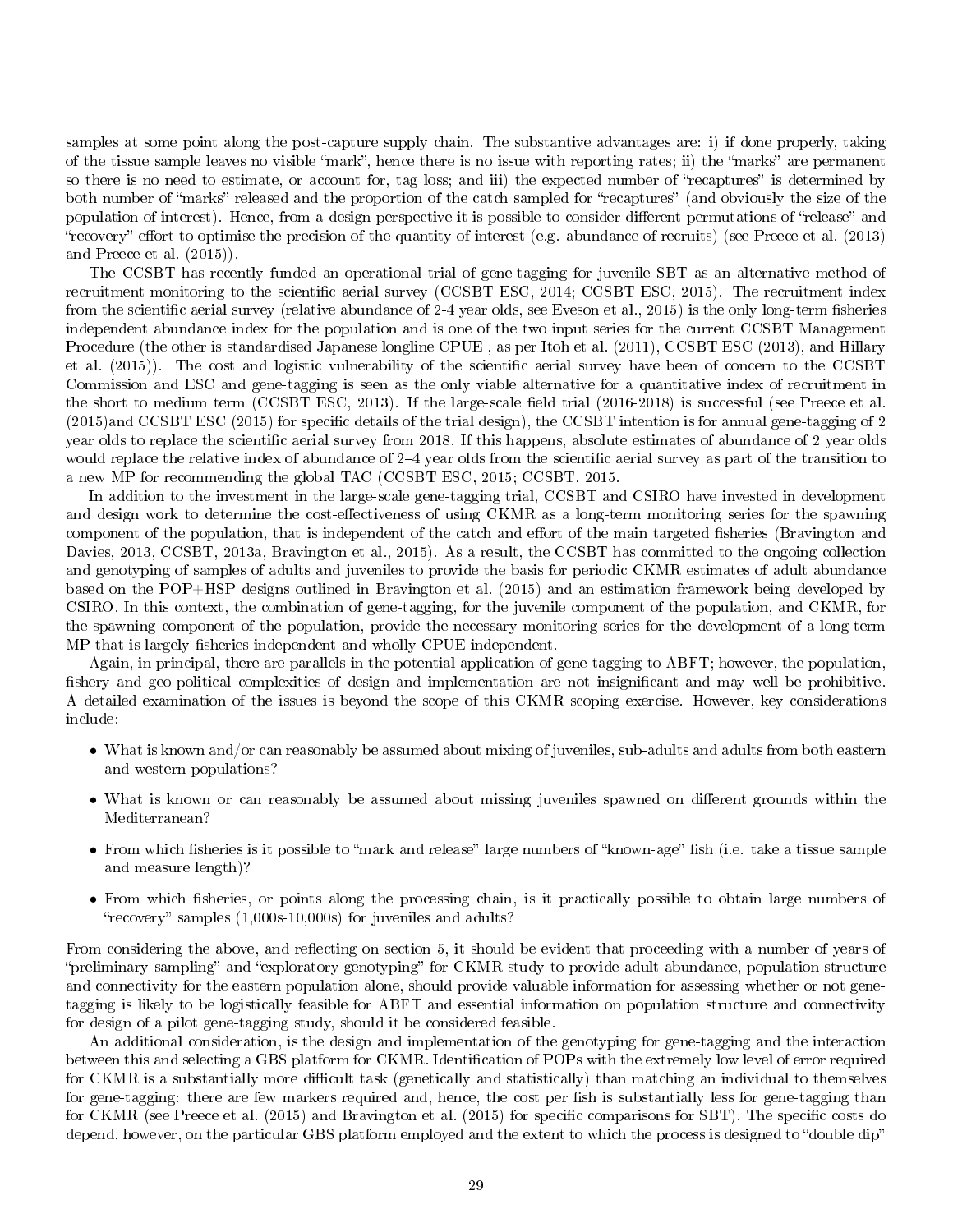for both gene-tagging and/or CKMR at the same time. In short, you can "double dip" on the tissue sampling and the DNA extractions for both gene-tagging and close-kin, but the extent to which you can do so for the genotyping step depends on the GBS approach employed. This is a substantive technical issue (from both a statistical and genetics perspective) that we would recommend be considered in some depth (see recommendation 1 and 2 below) as it has substantial cost and "capability" implications for long-term consistency and quality of the required data streams.

# 9.2 Recommendations

Given the view expressed above that: i) there is scope for CKMR to significantly improve the data and understanding available to effectively assess the status of ABFT, and EBFT in particular; and ii) assuming there are sufficient resources and institutional commitment to modify and expand the current level of biological sampling completed under the GBYP to the level required to obtain an informative number of close-kin (POPs and HSP) and associated ancillary data, we recommend the following activities in order of priority:

- 1. Determine the most cost-effective form of genotyping that can demonstrably identify HSPs. By cost-effective, we mean the GBS method that can provide the required level of genotyping reliability required to consistently identify HSPs for the lowest cost per fish (note that if the method can do this for HSPs, it can necessarily do it for POPs).
- 2. Consideration should be given to doing 1 in conjunction with a workshop that includes expertise from a range of other areas that are active in large-scale, high through-put genotyping for applied fisheries and/or natural resource management purposes (e.g. Pacific salmon, the FishPopTrace Consortium, and CSIRO) to learn from their experience and share the cost involved in evaluating alternative GBS platforms in a very rapidly developing and technically complex field.
- 3. In consultation with GBYP Coordination, select juvenile and adult sampling locations for an "initial round of CKMR sampling" that are consistent with preliminary design options (i.e. Table 2), and initiate sample collection as soon as possible. These samples can, in the short-term, be archived and/or, used to develop genotyping and data processing work-flows and quality control procedures for identifying kin and validating genetic stock discrimination markers.
- 4. Commence an expertise-based process to review and identify candidate markers (genetic and microchemical) for assigning samples to eastern and western populations. While it may be appealing to include "within Med" markers as part of this exercise, this is not necessary for the purposes of CKMR, and there is no virtue in waiting for the (uncertain) outcome of a within Mediterranean marker search before starting CKMR. As noted in section, the CKMR data will reveal the population structure in the Mediterranean, as long as the sampling of spawning grounds and juvenile areas is sufficiently comprehensive. The final  $E-W$  candidate(s) markers, including assignment probabilities, should be decided based on a validation study conducted with known origin fish of sufficient sample sizes to provide statistically reliable estimates of assignment probabilities.

Finally, it is important to recognise that design and implementation of CKMR requires a combination of both broad (fisheries biology, field and laboratory logistics, statistics, mark-recapture theory, population dynamics, population genetics and genomics, applied stock assessment) and deep knowledge and expertise (in this case, in ABFT population biology and fisheries, CKMR design and implementation). In the (relatively) early stages of the development and implementation of this new approach (i.e. CKMR) it will be important to consider the best mechanism (contracting and institutional) to establish and maintain a suitable experienced and qualified team for design and implementation to deliver high quality and robust results in the short-term and, if successful, the development of the necessary capability to maintain an ongoing program into the future.

# 10 Acknowledgements

We would like to acknowledge the contributions of the ICCAT BFT scientists who provided their expert input on to this scoping exercise for EBFT, in particular, Haritz Arrizabalaga, Sylvain Bonhommeau, Tom Carruthers, Doug Butterworth and Antonio Di Natale, and Peter Grewe and Pierre Feutry for their input on details of GBS approaches.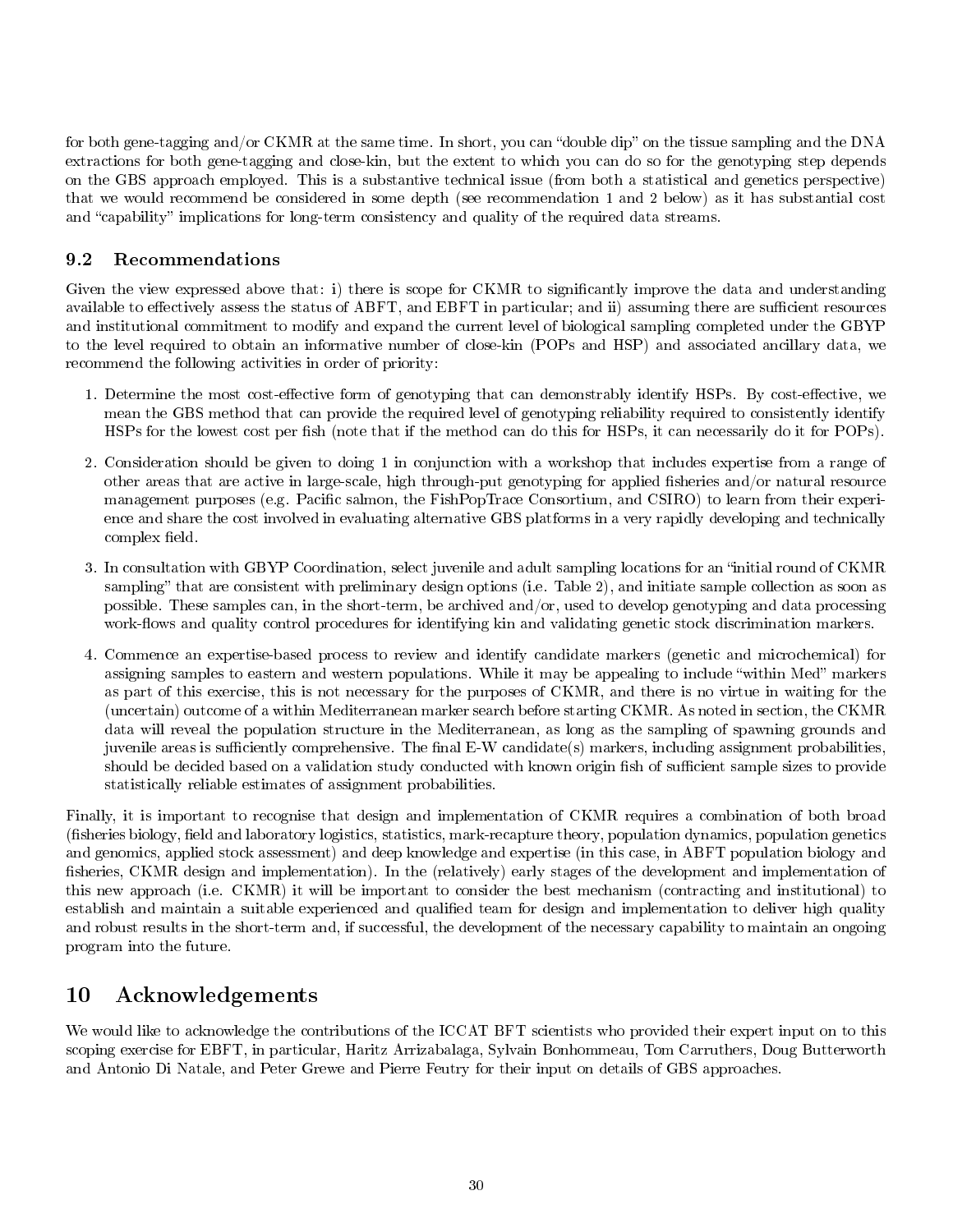# 11 References

## References

- Arrizabalaga, H et al. (2014). Short term contract for the biological and genetic sampling and analysis (ICCAT-GBYP 02/2013) within the GBYP (Phase 4). Tech. rep. ICCAT.
- Bravington, M and C Davies (2013). Close-kin for SBT: where to now? Tech. rep. CCSBT-ESC/1309/17. Commission for the Conservation of Southern Bluefin Tuna.
- Bravington, M (2014). Close-Kin Mark-Recapture for SBT: options for the longer term. Report for Scientific Committee  $CCSBT-ESC/1409/44$ . Commission for the Conservation of Southern Bluefin Tuna.
- Bravington, MV, HJ Skaug, and EC Anderson (2016). "Close-Kin Mark-Recapture". In: Statistical Science.
- Bravington, M, P Grewe, and C Davies (2012). Report of the Close-Kin Project: estimating the absolute spawning stock size of SBT using genetics. Scientific Committee Report CCSBT-SC/1208/19. Commission for the Conservation of Southern Bluefin Tuna.
- Bravington, M, J Eveson, P Grewe, and C Davies (2015). SBT Close-Kin Mark-Recapture: options for the medium term. Tech. rep. CCSBT-ESC/1509/19. Commission for the Conservation of Southern Bluefin Tuna.
- Bravington, M, P Grewe, and C Davies (2014). Fishery-independent estimate of spawning biomass of Southern Bluefin Tuna through identification of close-kin using genetic markers. FRDC Report  $2007/034$ . CSIRO, Australia.
- CCSBT (2009). CCSBT Report of the Fourteenth Meeting of the Scientific Committee. Tech. rep. Commission for the Conservation of Southern Bluefin Tuna.
- $-$  (2013a). CCSBT Report of the Eighteenth Meeting of the Extended Scientific Committee. Tech. rep. Commission for the Conservation of Southern Bluefin Tuna.
- (2013b). Report of the Fourth Operating Model and Management Procedure Technical Meeting. Workshop Report. Commission for the Conservation of Southern Bluefin Tuna.
- $-$  (2015). Report of the Twenty Second Annual Meeting of the Commission. Tech. rep. Commission for the Conservation of Southern Bluefin Tuna.
- CCSBT ESC (2006). Report of the Eleventh Meeting of the Scientific Committee. Tech. rep. Commission for the Conservation of Southern Bluefin Tuna.
- $-$  (2013). Report of the Eighteenth Meeting of the Scientific Committee. Tech. rep. Commission for the Conservation of Southern Bluefin Tuna.
- $-$  (2014). Report of the Nineteenth Meeting of the Scientific Committee. Tech. rep. Commission for the Conservation of Southern Bluefin Tuna.
- $-$  (2015). Report of the Twentieth Meeting of the Scientific Committee. Tech. rep. Commission for the Conservation of Southern Bluefin Tuna.
- CCSBT OMMP (2014). Report of the Fifth Operating Model and Management Procedure Technical Meeting. Tech. rep. Commission for the Conservation of Southern Bluefin Tuna.
- Davies, C, A Preece, T Polacheck, and M Basson (2007). A review of the Commission's Scientific Research Program, and considerations of current priorities and ways forward. Tech. rep. CCSBT-ESC/0709/16. Commission for the Conservation of Southern Bluefin Tuna.
- Eveson, P, J Farley, and M Bravington (2012). The aerial survey index of abundance: updated analysis methods and results for the 2011/12 fishing season. Tech. rep. CCSBT-ESC/1208/16. Commission for the Conservation of Southern Bluefin Tuna.
- Farley, JH, JP Eveson, TL Davis, R Andamari, CH Proctor, B Nugraha, and CR Davies (2014). "Demographic structure, sex ratio and growth rates of Southern Bluefin Tuna (Thunnus maccovii) on the spawning ground". In: PloS one 9.5, e96392.
- Farley, JH, AJ Williams, SD Hoyle, CR Davies, and SJ Nicol (2013). "Reproductive dynamics and potential annual fecundity of South Pacific albacore tuna (Thunnus alalunga)". In: PLoS One 8.4, e60577.
- Fraile, I, H Arrizabalaga, and JR Rooker (2014). "Origin of Atlantic bluefin tuna (Thunnus thynnus) in the Bay of Biscay". In: ICES Journal of Marine Science: Journal du Conseil, fsu156.
- Hillary, R, A Preece, and C Davies (2013). Updates to the CCSBT operating model including new data sources, data weighting and re-sampling of the grid. Tech. rep.  $\text{CCSBT-ESC}/1309/15$ . Commission for the Conservation of Southern Bluefin Tuna.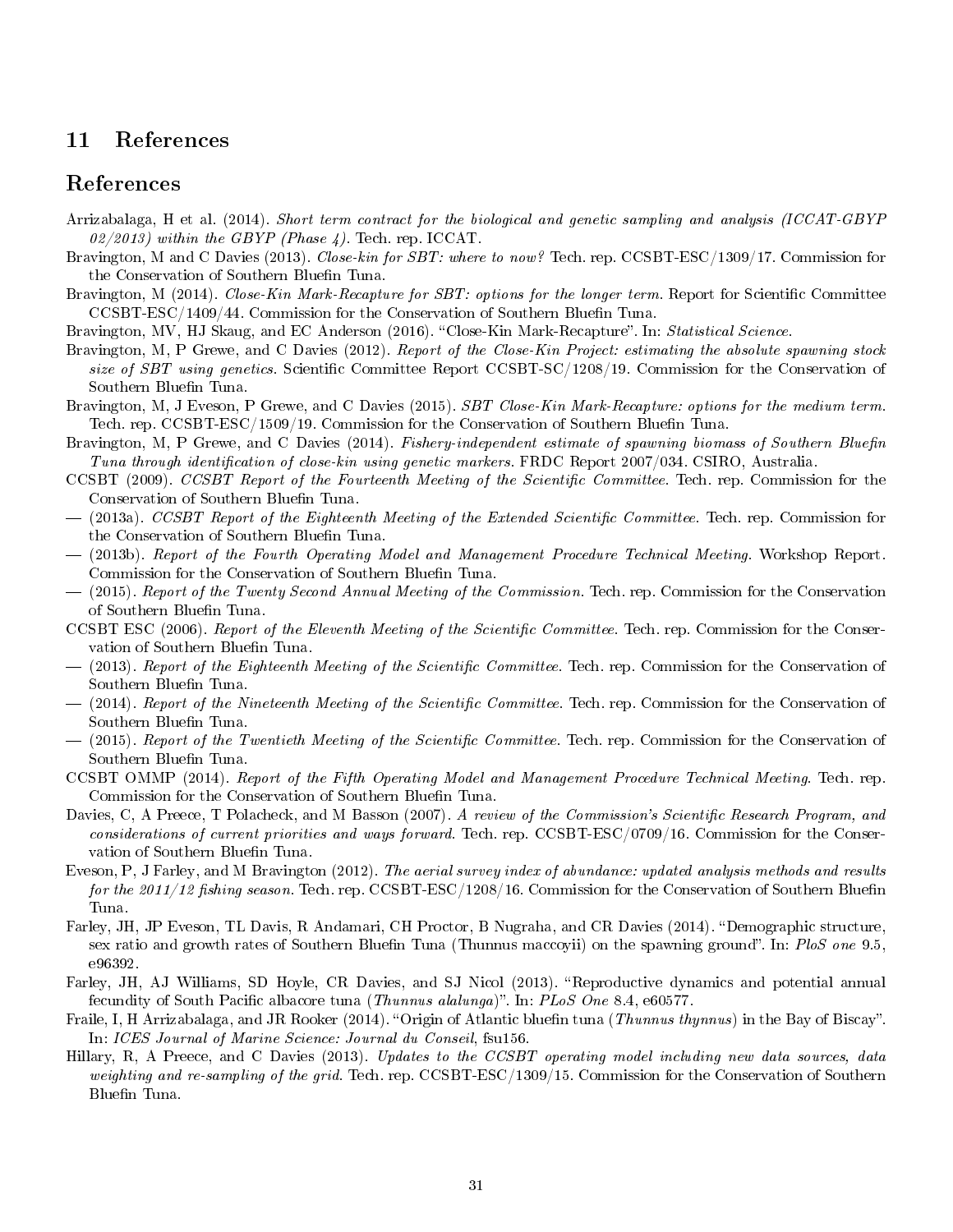- Hillary, R, A Preece, C Davies, M Bravington, P Eveson, and M Basson (2012). Initial exploration of options for inclusion of the close-kin data into the SBT operating model. Scientific Committee report (OMMP workshop) CCSBT- $ESC/1208/21$ . Commission for the Conservation of Southern Bluefin Tuna.
- Hillary, RM, AL Preece, CR Davies, H Kurota, O Sakai, T Itoh, AM Parma, DS Butterworth, J Ianelli, and TA Branch  $(2015)$ . "A scientific alternative to moratoria for rebuilding depleted international tuna stocks". In: Fish and Fisheries.
- ICCAT, GSC (2015). Time to plan for the future of GBYP. Tech. rep. Collective Volume of Scientific Papers, SCRS/2014/194. ICCAT.
- Itoh, T, O Sakai, and N Takahashi (2011). Standardized CPUE for Management Procedure in 2011. Tech. rep. CCSBT- $ESC/1107/30$ . Commission for the Conservation of Southern Bluefin Tuna.
- Maunder, MN, JR Sibert, A Fonteneau, J Hampton, P Kleiber, and SJ Harley (2006). "Interpreting catch per unit effort data to assess the status of individual stocks and communities". In: ICES Journal of Marine Science: Journal du  $\emph{Conseil } 63.8, \text{ pp. } 1373-1385.$
- NOAA, N et al. (2015). Outcomes from a Workshop (27-29 May 2015) on Developing Close-Kin Mark Recapture techniques for Pacific Bluefin. Tech. rep. NOAA National Marine Fisheries Service, Southwest Fisheries Science Center, La Jolla, CA, USA.
- Polacheck, T and C Davies (2008). Considerations of implications of large unreported catches of Southern Bluefin tuna for assessments of tropical tunas, and the need for independent verification of catch and effort statistics. Research paper 023. CSIRO Marine and Atmospheric Research.
- Polacheck, T and P Eveson (2007). Updated analyses of tag return data from the CCSBT SRP tagging program. Tech. rep. CCSBT-ESC/0709/19. Commission for the Conservation of Southern Bluefin Tuna.
- Polacheck, T (2012a). "Assessment of IUU fishing for Southern Bluefin Tuna". In: Marine Policy 36.5, pp. 1150–1165.
- $-$  (2012b). "Politics and independent scientific advice in RFMO processes: A case study of crossing boundaries". In: *Marine Policy* 36.1, pp.  $132-141$ .
- Preece, AL, CR Davies, and R Hillary (2014). Southern Bluefin Tuna inter-sessional science 2014–15. Tech. rep.
- Preece, AL, C Davies, M Bravington, R Hillary, P Eveson, and P Grewe (2013). Preliminary cost and precision estimates of sampling designs for gene-tagging for SBT. Tech. rep. CCSBT-ESC/1309/18. Commission for the Conservation of Southern Bluefin Tuna.
- Preece, AL, P Eveson, CR Davies, P Grewe, R Hillary, and M Bravington (2015). Report on gene-tagging design study. Tech. rep. CCSBT-ESC/1509/18. Commission for the Conservation of Southern Bluefin Tuna.
- Richardson, DE, KE Marancik, JR Guyon, ME Lutcavage, B Galuardi, CH Lam, HJ Walsh, S Wildes, DA Yates, and JA Hare (2016). "Discovery of a spawning ground reveals diverse migration strategies in Atlantic bluefin tuna (/emphThunnus thynnus)". In: Proceedings of the National Academy of Sciences 113.12, pp. 3299-3304.
- Rooker, JR, H Arrizabalaga, I Fraile, DH Secor, DL Dettman, N Abid, P Addis, S Deguara, et al. (2014). "Crossing the line: migratory and homing behaviors of Atlantic bluefin tuna". In: Marine Ecology Progress Series 504, pp. 265-276.

Skaug, H (2001). "Allele-sharing methods for estimation of population size". In: *Biometrics* 57, pp. 750–756.

WCPFC, NC (2015). Report of the Fifteenth Meeting of the International Scientific Committee for tuna and tuna-like species in the North Pacific Ocean. Tech. rep. WCPFC-NC11-2015/IP-01. WCPFC.

# 12 Appendices

### 12.1 Appendix 1: Terms of Reference for GBYP Project: GBYP 07c/2015

The Contractor shall provide a comprehensive report, including the following points:

- 1. Describe in a clear and synthetic way the close-kin genetic tagging and its uses for assessment purposes, including the MSE;
- 2. Overview of the close-kin genetic tagging activities carried out on tuna species in various areas;
- 3. An evaluation of the potential to apply close-kin genetic tagging method for obtaining estimates of the size of the spawning population for eastern Atlantic blue finite including sample size for various level of precision ranging from cv's of 10-30%;
- 4. A detailed experimental design including the steps and timeframe for the implementation such a program including realistic sampling options and strategies;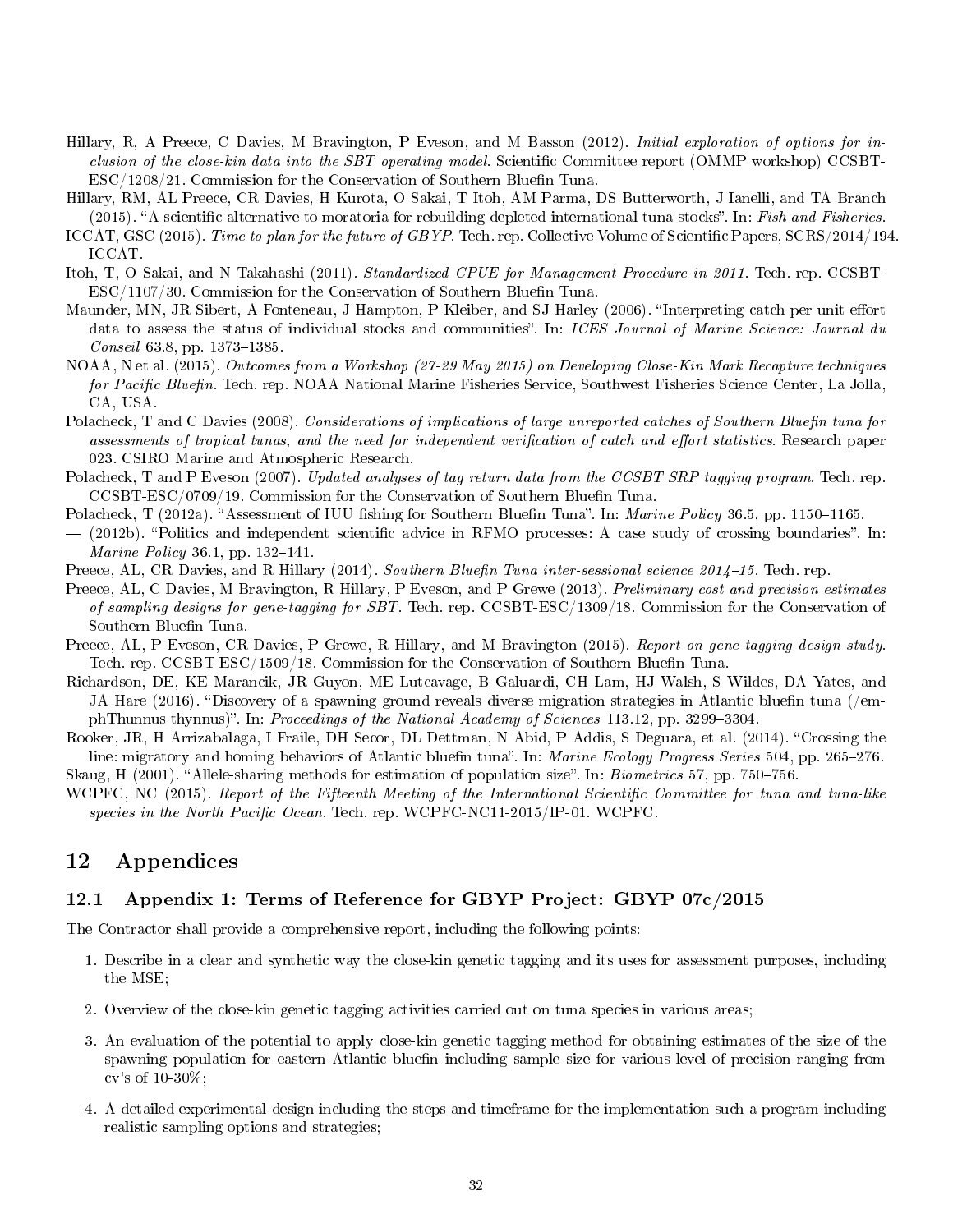- 5. A comprehensive consideration of the assumption involved and how they might be tested and dealt with to ensure that robust estimates are obtained (e.g. stock structure; skipped spawning and relative spawning potential;
- 6. The feasibility and benefits of combining a close-kin genetic tagging for eastern and western Atlantic bluefin;
- 7. Potential risk and strategies for minimizing them;